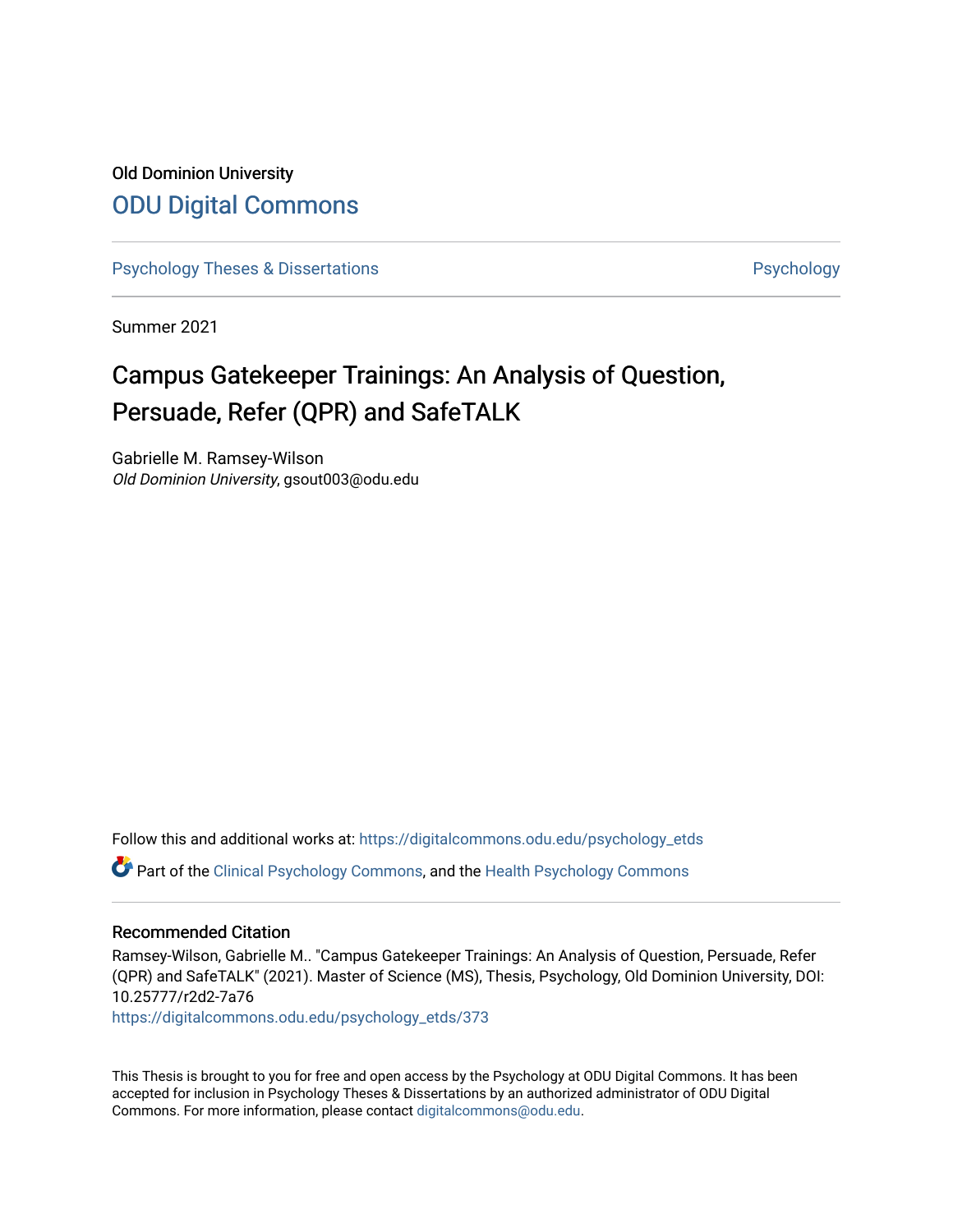## **CAMPUS GATEKEEPER TRAININGS: AN ANALYSIS OF QUESTION,**

### **PERSUADE, REFER (QPR) AND SAFETALK**

by

Gabrielle M. Ramsey-Wilson B.S. May 2018, Averett University

A Thesis Submitted to the Faculty of Old Dominion University in Partial Fulfillment of the Requirements for the Degree of

#### MASTER OF SCIENCE

#### **PSYCHOLOGY**

### OLD DOMINION UNIVERSITY August 2021

Approved by:

Cassie Glenn (Director)

Matt Judah (Member)

Miguel Padilla (Member)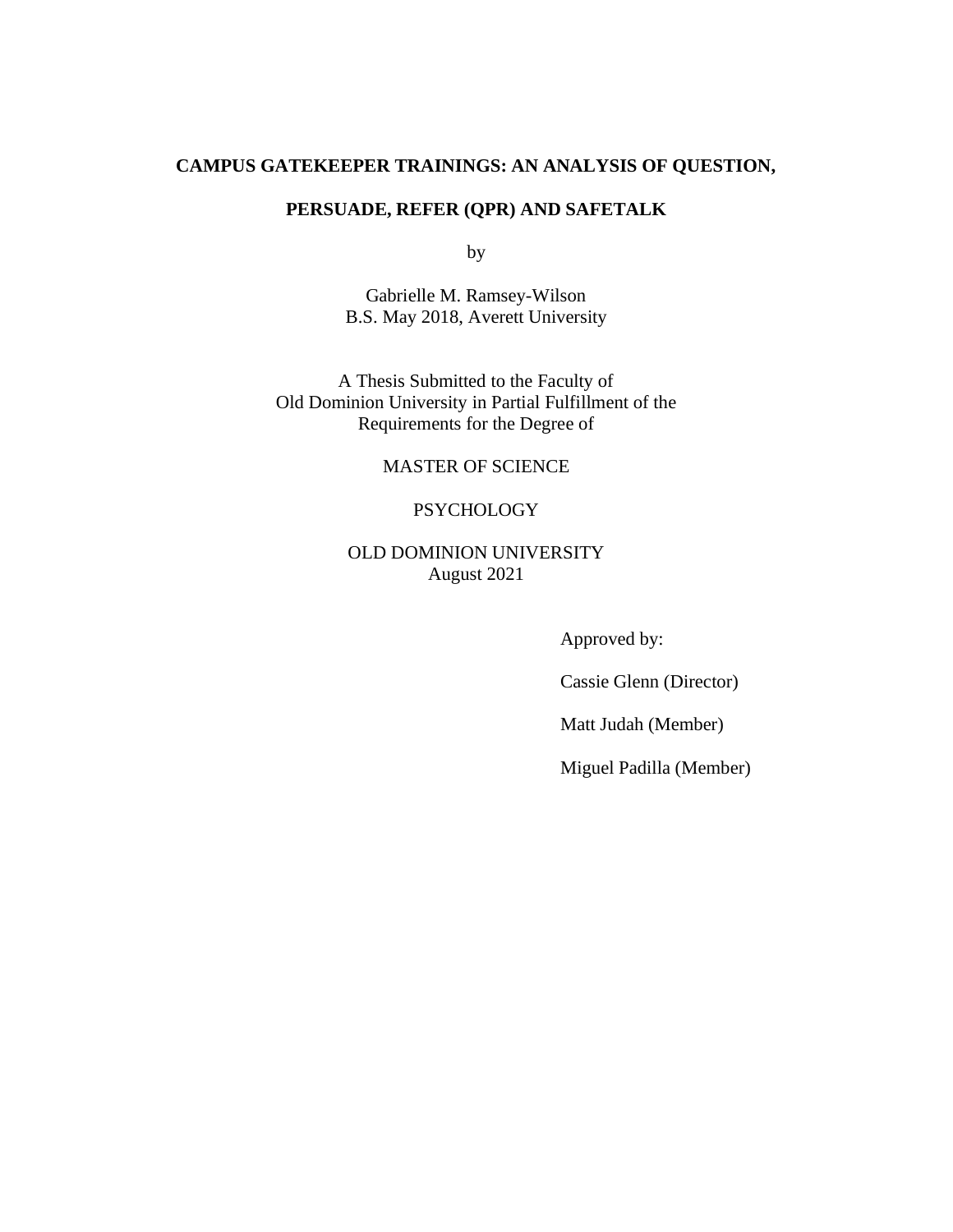#### **ABSTRACT**

#### CAMPUS GATEKEEPER TRAININGS: AN ANALYSIS OF QUESTION, PERSUADE, REFER (QPR) AND SAFETALK

Gabrielle M. Ramsey-Wilson Old Dominion University, 2021 Director: Dr. Cassie Glenn

Suicide prevention gatekeeper trainings seek to equip learners with knowledge about suicide, skills to recognize suicide risk and intervene, and awareness of referral resources. Although these trainings are widely used, research is limited on their utility and impact on increasing intent to intervene in a suicide crisis. The current study aimed to evaluate two gatekeeper trainings, SafeTALK and Question, Persuade, Refer (QPR), on a college campus using a pre-test/post-test design to examine this gap in the literature and provide evidence to help shape gatekeeper trainings in the future. Because the theory of planned behavior has been demonstrated to be an effective framework for understanding an individual's intention to intervene with someone at risk of suicide (Aldrich, 2015), the current study has been guided by this framework. Positive increases in attitudes about intervening, subjective norms, perceived behavioral control (PBC), and intention to intervene were found across both trainings. All variables were found to significantly predict intention to intervene in the overall model; however, only change in PBC predicted change in intention to intervene when controlling for other predictors. Training outcomes did not differ by type of training. An exploratory effect was found suggesting that positive attitudes about intervening increased only for participants who knew someone who died by, or attempted, suicide. Future research is needed to better understand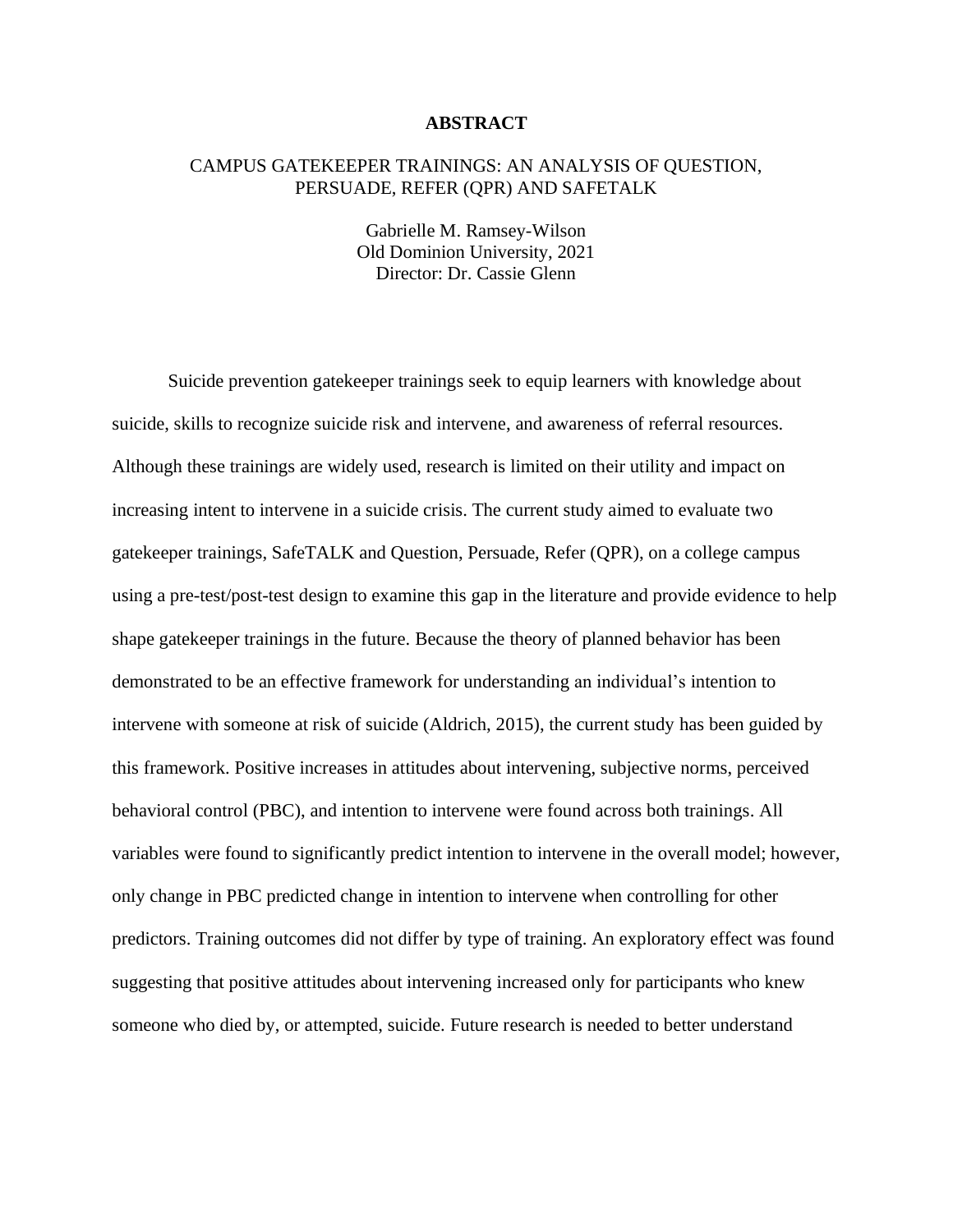gatekeeper training outcomes in larger, more diverse samples, settings (e.g., workplace, school, etc.), types of trainings, and related variables (e.g., exposure to suicide, occupation, gender, etc.).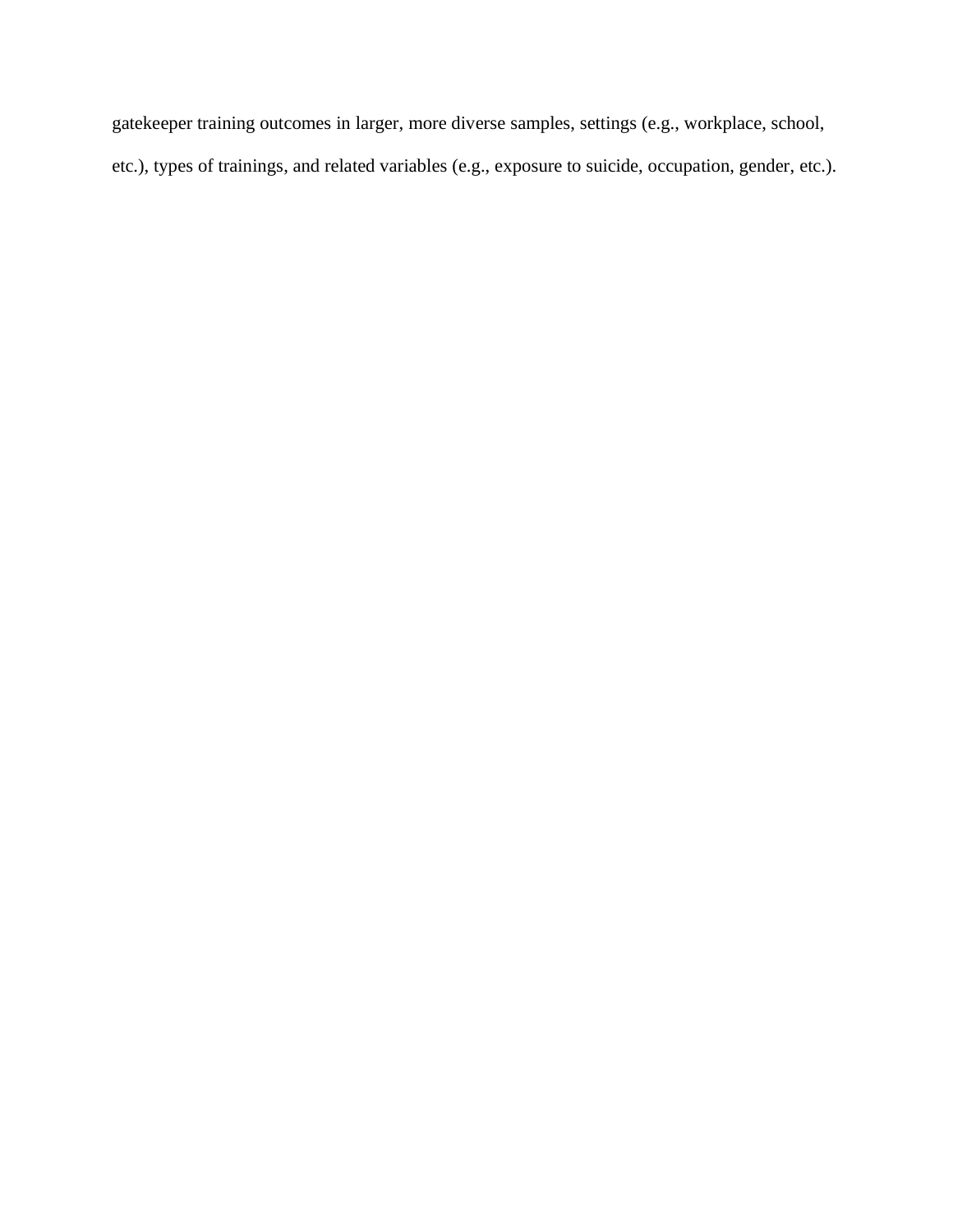Copyright, 2021, by Gabrielle Ramsey-Wilson, All Rights Reserved.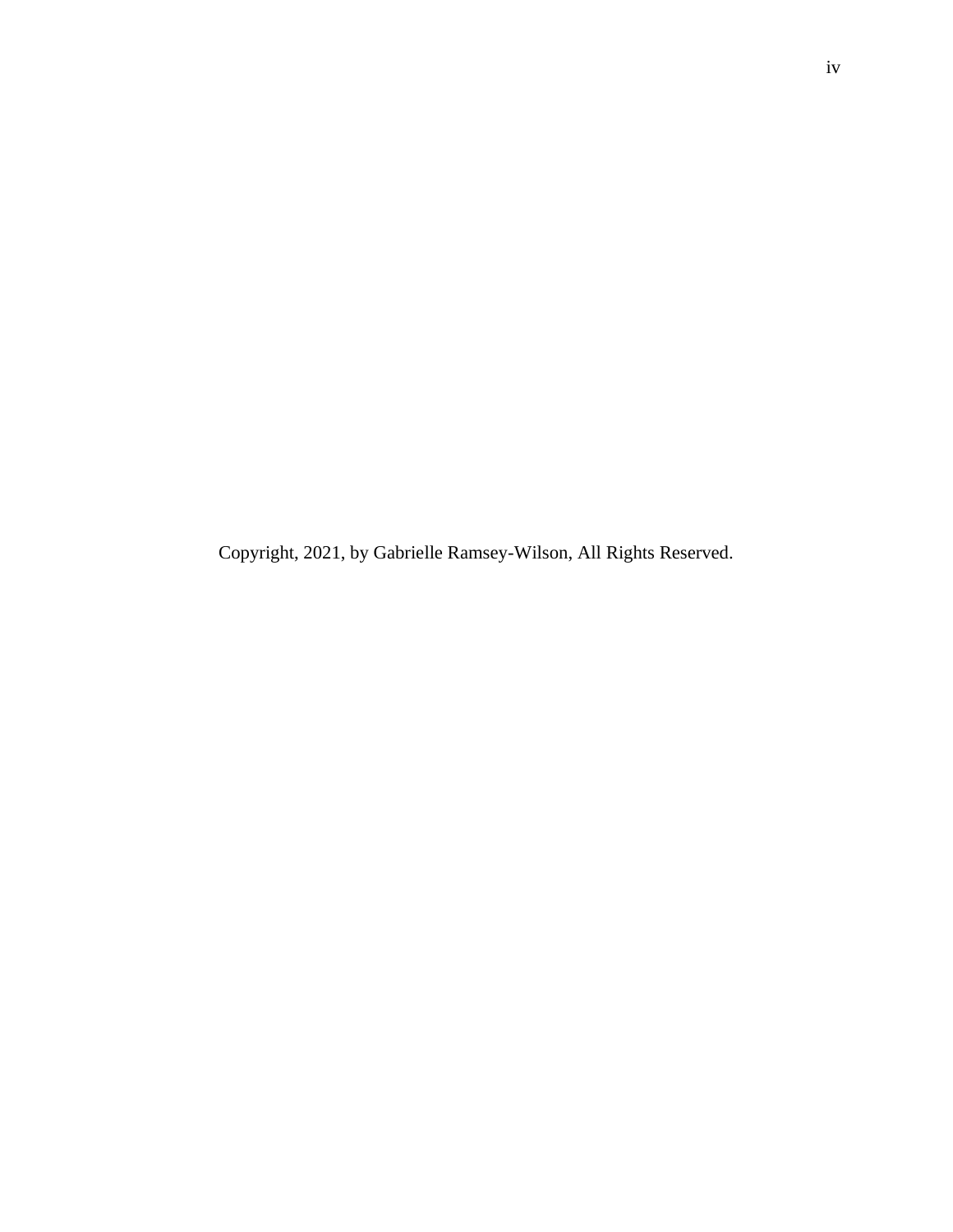This thesis is dedicated to my dad, without you – none of this would be possible. I often wish that you could be here to see it all, but I know you're up there somewhere watching and wondering why I'm getting all teary-eyed while writing this. Thank you for always supporting my dreams and showing me unconditional love while you were able. Thinking of you always – I love you.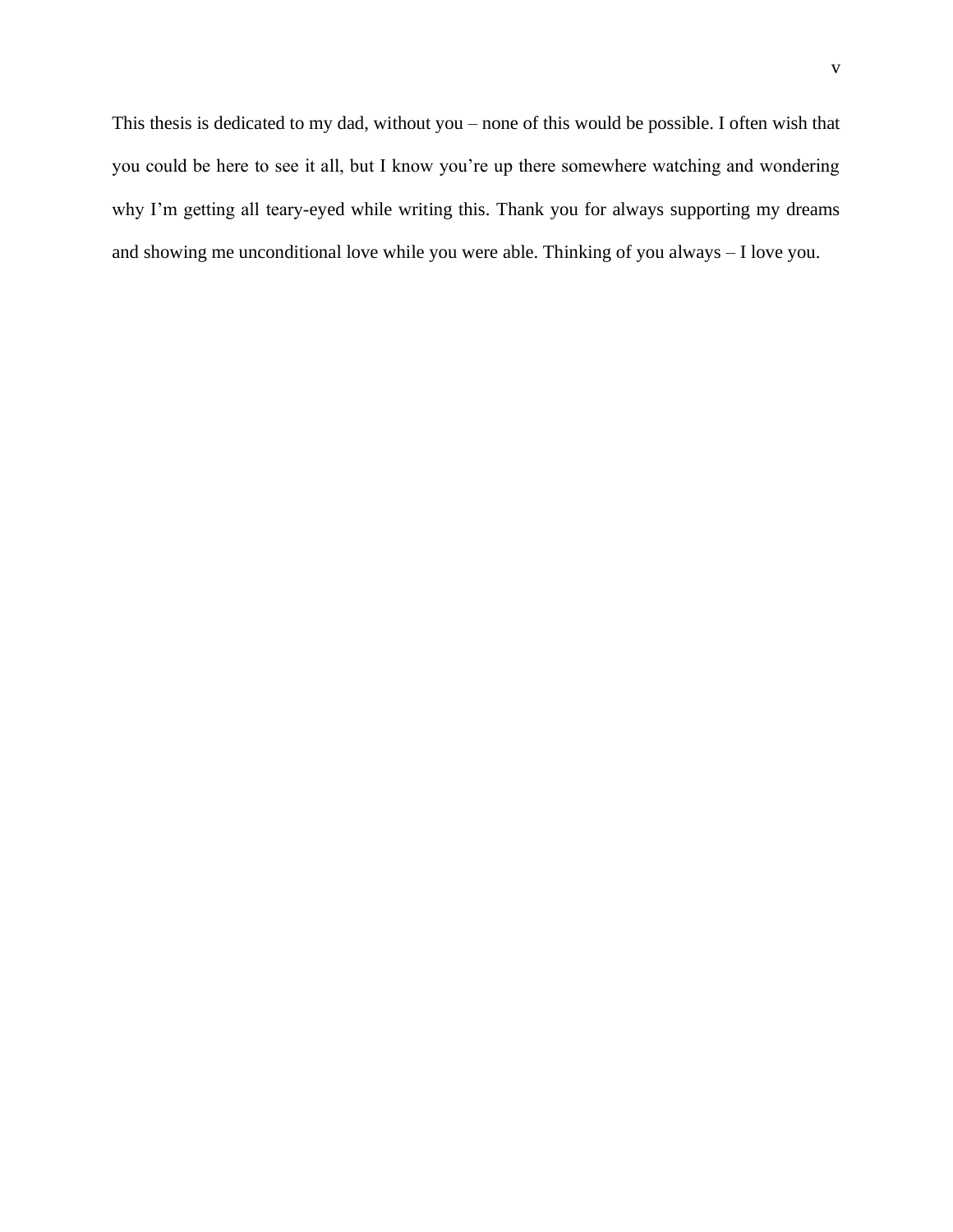#### **ACKNOWLEDGMENTS**

Immeasurable appreciation and deepest gratitude for the help and support are extended to the following persons who, in one way or another, have contributed to making this study possible.

**Jerron Ramsey-Wilson**, my husband – you have been the best support that I could ever ask for throughout this. You have never failed to support me professionally, regardless of the circumstances, since the day we met. For all the days of reading my flashcards off to me, helping me with projects, reading through my papers, waiting for me in the parking lot after my classes were over on Tuesdays after you just drove 2 hours to get to Averett… Thank you for the endless moments, and for always pushing me to my limits because of your faith in my abilities – regardless of my own. You are phenomenal and I love you so. **Danielle Dominguez**, my forever friend – this would not be possible without you. All of the countless nights of undergrad studying, working under Exit light glow when the power went off in the library just because finals weren't canceled, all the bricks that built the foundation from the ground up to get here. Our calls back and forth now that we're in two different master's programs – rooting for each other but still too far away to help like we used to daily. I miss you always, and will never forget our memories, or anytime of ours really. You are one of my absolute favorite people in life.

**Mom**, for all of the nights you stayed up with me to help study as a kid; for all the running around to cheerleading and clubs and school trips while still making sure my homework was done; for the funds to get my bachelor's degree that supported the foundation for this project, thank you. I love you more than words could ever describe. Wish we could send this to Heaven for Dad to read.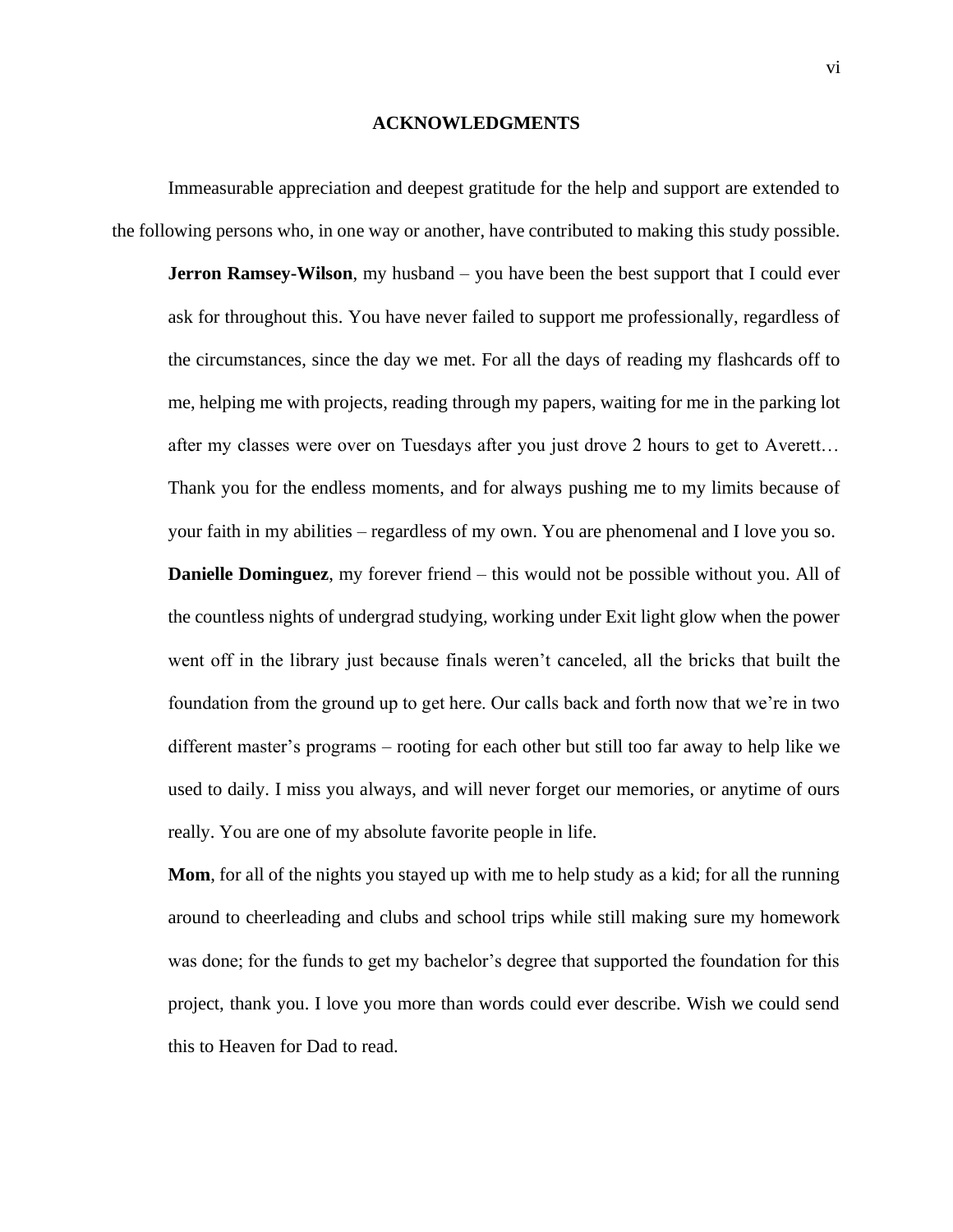**Dr. Cassie Glenn**, we sometimes talk about how many changes have been made among the grant personnel since its start, but how it's always for the better as that person is getting a great new opportunity. I'm so glad that you got the opportunity to come to Old Dominion and become the grant P.I., as well as my mentor. You have shown me nothing but kindness, all while sharing your skills and knowledge with me to help me along the way. I am forever grateful.

**Dr. Matt Judah**, when I first began reaching out to professors at Old Dominion, you were one of a few that responded to tell me that you had very few spots open. But then you reached back out after I applied and gave me an opportunity to work on this amazing project and with the best grant team. I thank you endlessly for that, and for your guidance throughout this entire project.

Lee & Lynn, without a doubt you two were my backbone working throughout this entire project. If it weren't for you two being there to study with and learn the course material that related to making this study possible… to make it possible for me to be able to apply myself in this way… who knows what would've happened. Love y'all always.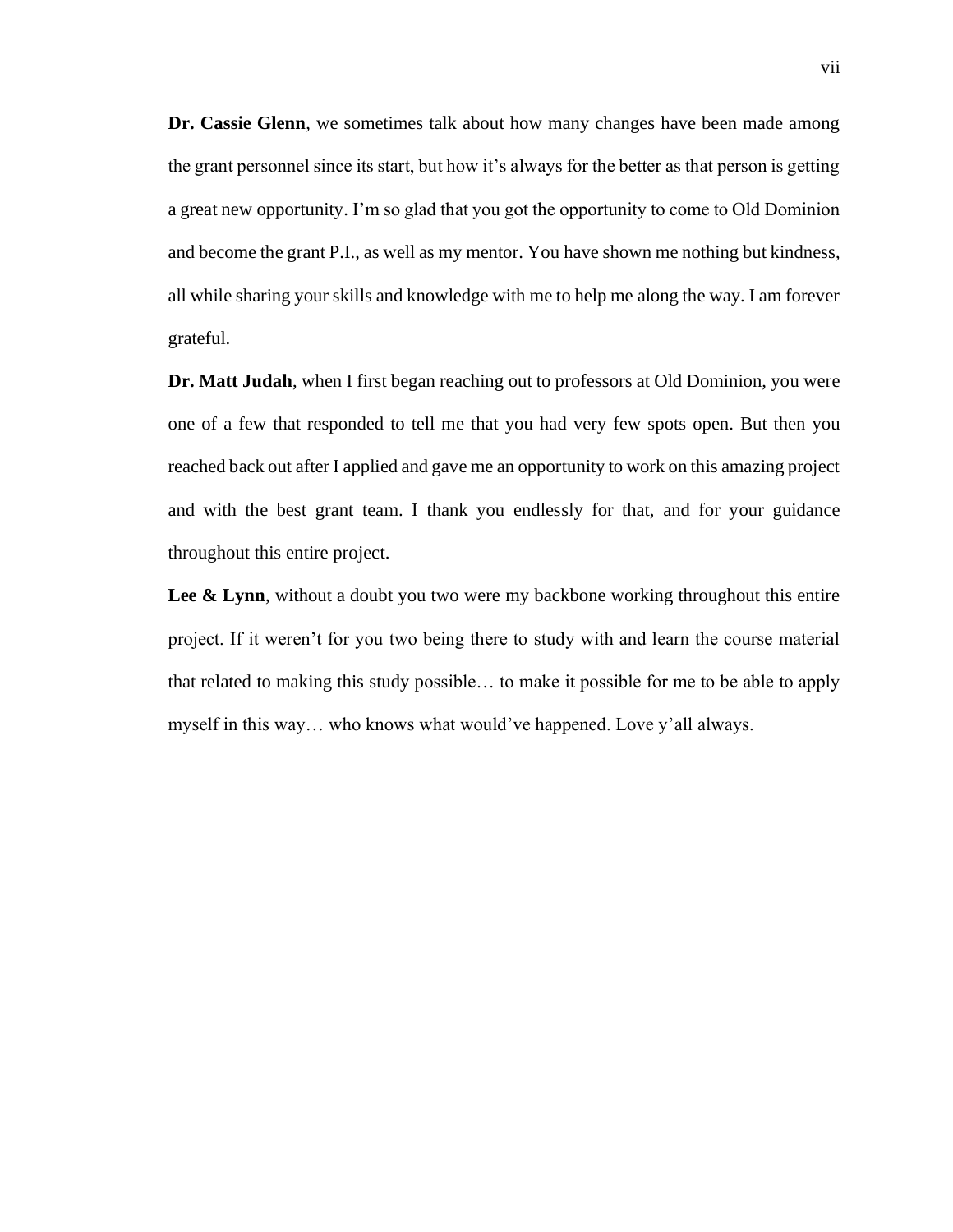## **TABLE OF CONTENTS**

|                                          | Page |
|------------------------------------------|------|
|                                          |      |
|                                          |      |
|                                          |      |
|                                          |      |
|                                          |      |
|                                          |      |
|                                          |      |
|                                          |      |
|                                          |      |
|                                          |      |
|                                          |      |
|                                          |      |
|                                          |      |
|                                          |      |
|                                          |      |
|                                          |      |
|                                          |      |
|                                          |      |
|                                          |      |
|                                          |      |
| <b>APPENDICES</b>                        |      |
| STIGMA TOWARD GATEKEEPER BEHAVIORS SCALE |      |
|                                          |      |
| <b>SUBJECTIVE NORMS SCALE</b>            |      |
|                                          |      |
| <b>GATEKEEPER BEHAVIOR SCALE</b>         |      |
|                                          |      |
| LIKELIHOOD TO INTERVENE SCALE            |      |
|                                          |      |
|                                          |      |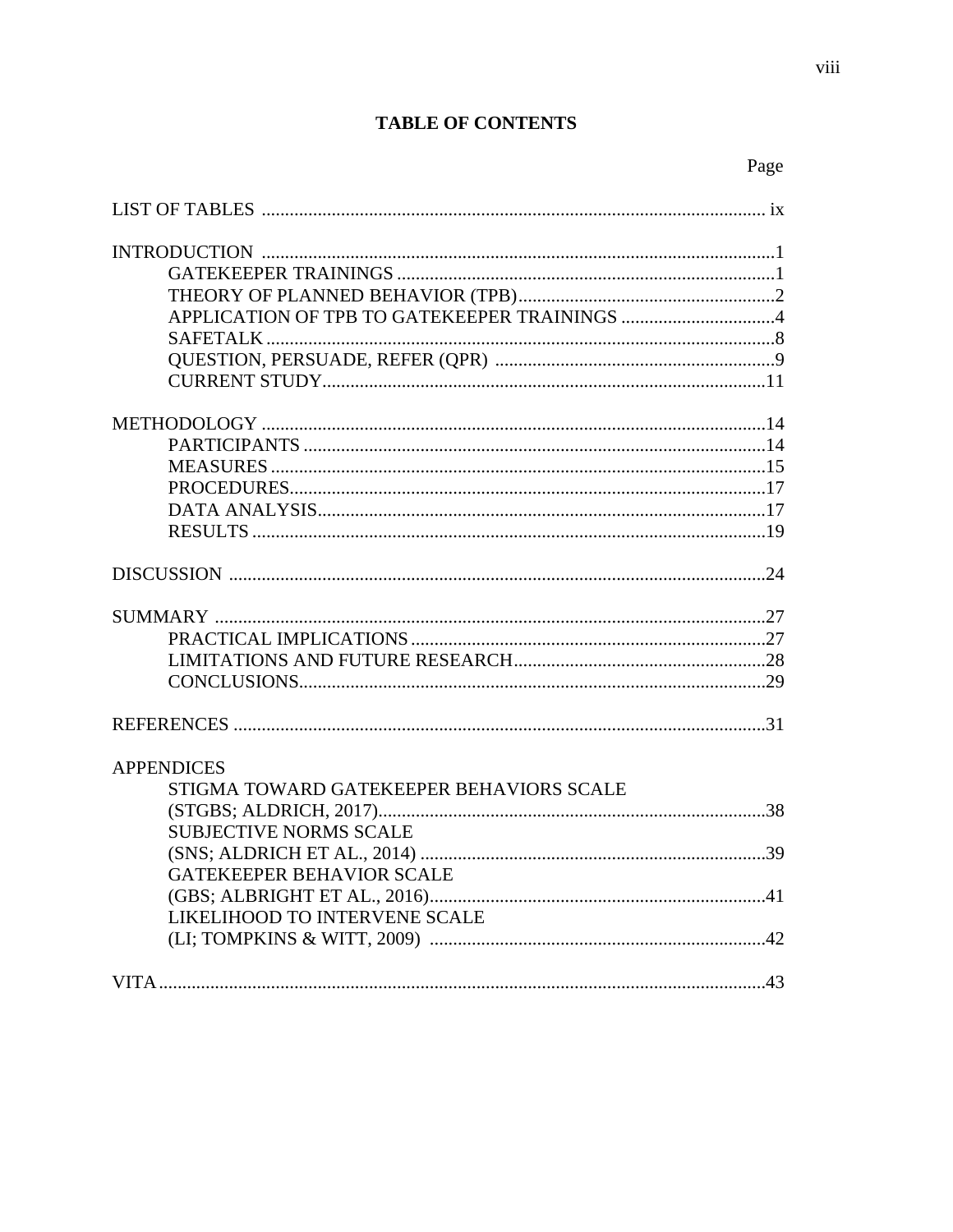## LIST OF TABLES

| Table                                                                                | Page |
|--------------------------------------------------------------------------------------|------|
| 1. Components of the Theory of Planned Behavior from Pre- to Post-Training 19        |      |
| 2. Components of the Theory of Planned Behavior Predicting Intention to Intervene 20 |      |
| 3. Components of the Theory of Planned Behavior Predicting Intention to Intervene    |      |
| 4. Components of the Theory of Planned Behavior Predicting Intention to Intervene    |      |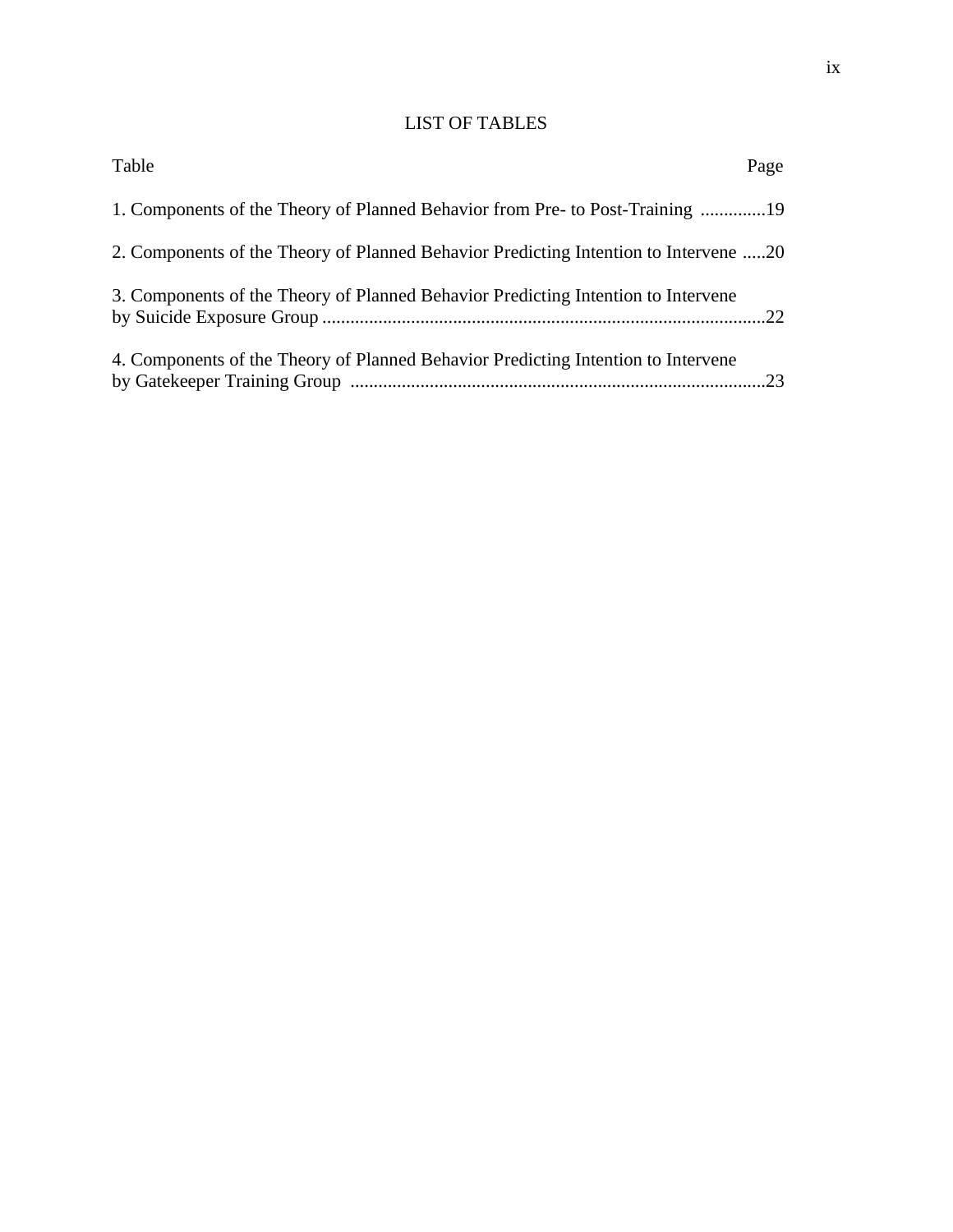#### **INTRODUCTION**

Within the United States, suicide rates have risen 35% from 1999 to 2018, resulting in it becoming the 10<sup>th</sup> leading cause of death (CDC WISQARS, 2018; Hedegaard et al., 2020). In 2018 alone, approximately 6,211 suicides were reported across individuals aged 15-24, as well as 8,020 suicides reported across ages 25-34 (CDC WISQARS, 2018). College students are particularly at risk as suicide has emerged as the 2<sup>nd</sup> leading cause of death among college-aged adults (CDC WISQARS, 2018; National Mental Health Association & the Jed Foundation, 2002). The literature demonstrates increased levels of stress and mental health issues across college campuses as being associated with increased likelihood of suicidal ideation, suicide attempts, and non-suicidal self-injury (NSSI; Eisenberg et al., 2013; Liu et al., 2019). Risk factors for suicide, such as low socioeconomic status, low social support, and high levels of environmental stressors have been noted as being more prevalent among young adults in college and linked to increased suicidality and NSSI (Hunt & Eisenberg, 2010; Liu et al., 2019). With the prevalence of suicide and suicide risk factors among college students, effective prevention and intervention efforts are needed to address suicide-related crises on campuses.

#### **Gatekeeper Trainings**

To aid in suicide prevention on college campuses, a variety of trainings have been used to equip "gatekeepers" with knowledge and skills to recognize others at risk for suicide and to intervene. A gatekeeper is anyone who is in a position to recognize a person at risk for suicide and to refer them to professional help (Burnette et al., 2015). By this definition, everyone is a potential gatekeeper. Suicide prevention trainings that focus on gatekeepers are known as gatekeeper trainings. Two of the most widely used gatekeeper trainings are SafeTALK, provided by LivingWorks; and Question, Persuade, Refer (QPR), provided by the QPR Institute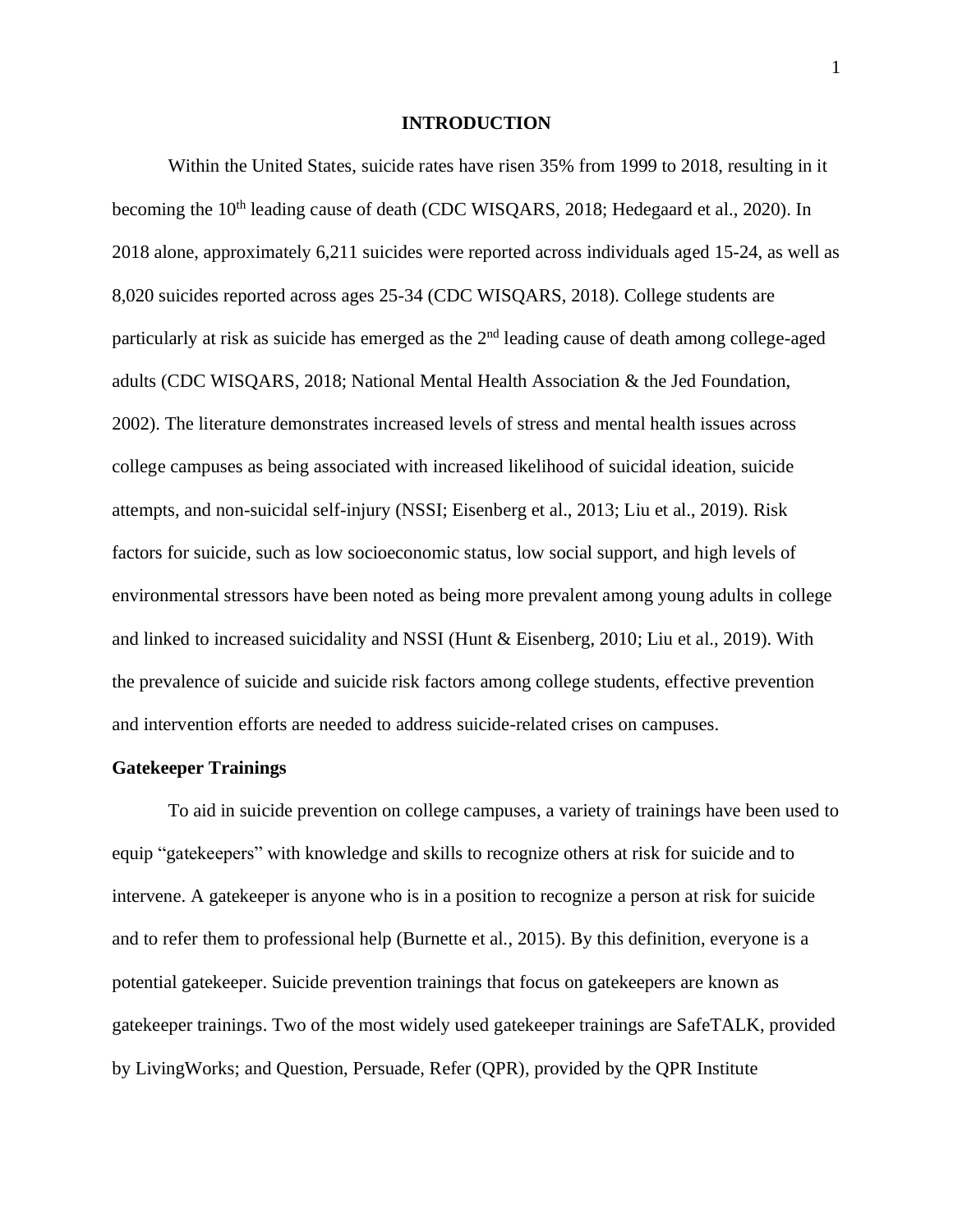("SafeTALK", 2019; Quinnett, 2007). SafeTALK and QPR work to increase suicide-related knowledge, to reduce stigma and negative attitudes about suicide, and to increase skills in assisting those at risk for suicide through professional referrals (Burnette et al., 2015).

Gatekeeper trainings share much in common, yet they differ in pedagogical approach. Each training varies in its emphasis on specific information, the trainer's implementation, duration, use of role-plays, and other features such as videos shown, or activities completed. Aside from QPR and SafeTALK trainings, other gatekeeper trainings include the Signs of Suicide (SOS) and Campus Connect, and Ask, Care, & Escort (ACE) (SPRC/AFSP Best Practices Registry, 2013; Singer et al., 2019). These trainings vary in the populations they are directed towards (e.g., military, student, general public, etc.), the duration (e.g., 2.5 hours, 4 hours, etc.), and area of emphasis (e.g., encourage asking questions, educate on risk factors, etc.). Although each gatekeeper training has unique features, they share the same objectives (Burnette et al., 2015). The current study examined QPR and SafeTALK specifically, based on campus and community organizations providing trainings to faculty, staff, and students in conjunction with a university grant seeking to maximize suicide prevention training. These trainings will be discussed in more detail later in the paper.

#### **Theory of Planned Behavior (TPB)**

The theory of planned behavior (TPB) has been used as a framework for conceptualizing gatekeeper training outcomes by considering individual behaviors, attitudes, and willingness (i.e., intention) to intervene (Aldrich et al., 2018). Focused on behavior and one's ability to exert control over behaviors during specific situations, TPB outlines how behavioral intentions and actual behaviors are influenced by other factors. This theory is centered around the notion that behavior is dependent upon motivation and individual capability (Ajzen, 1985). Furthermore,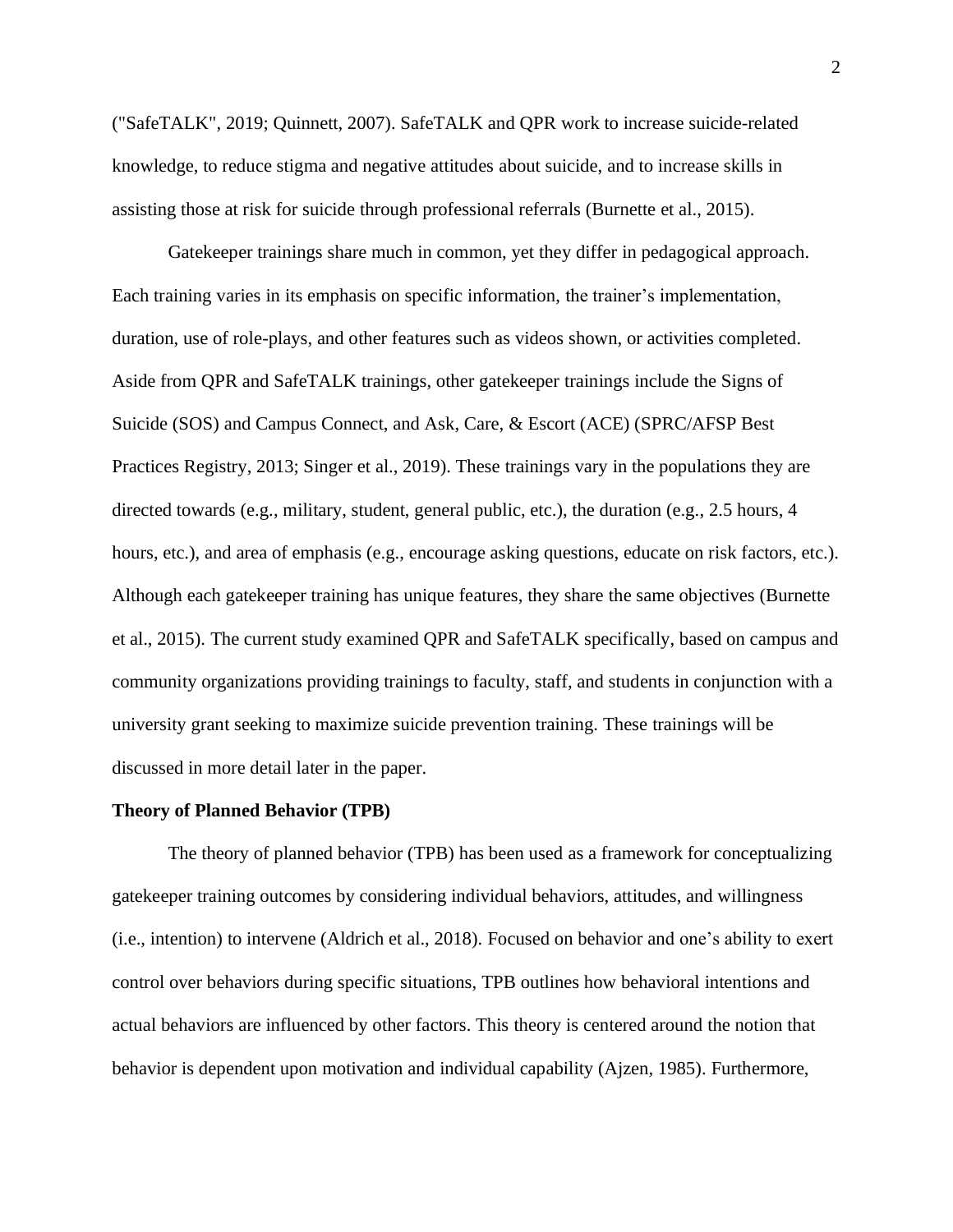TPB examines how attitudes, subjective norms, and perceived behavioral control influence behavioral intent, which then influences the actual behavior that is performed; this relationship is theorized to be moderated by perceived behavioral control (Ajzen, 1991; See Figure 1). As described in previous research, the TPB can be a useful tool when examining health interventions and their overall effectiveness, based on individual attitudes and willingness to engage in certain behaviors (Aldrich, 2015).



*Behavioral Attitudes.* This portion of the TPB describes an individual's internal attitudes towards any given behavior. Individual attitudes are often influenced by the world around us, resulting in the interaction between subjective norms and attitudes. This opinion towards a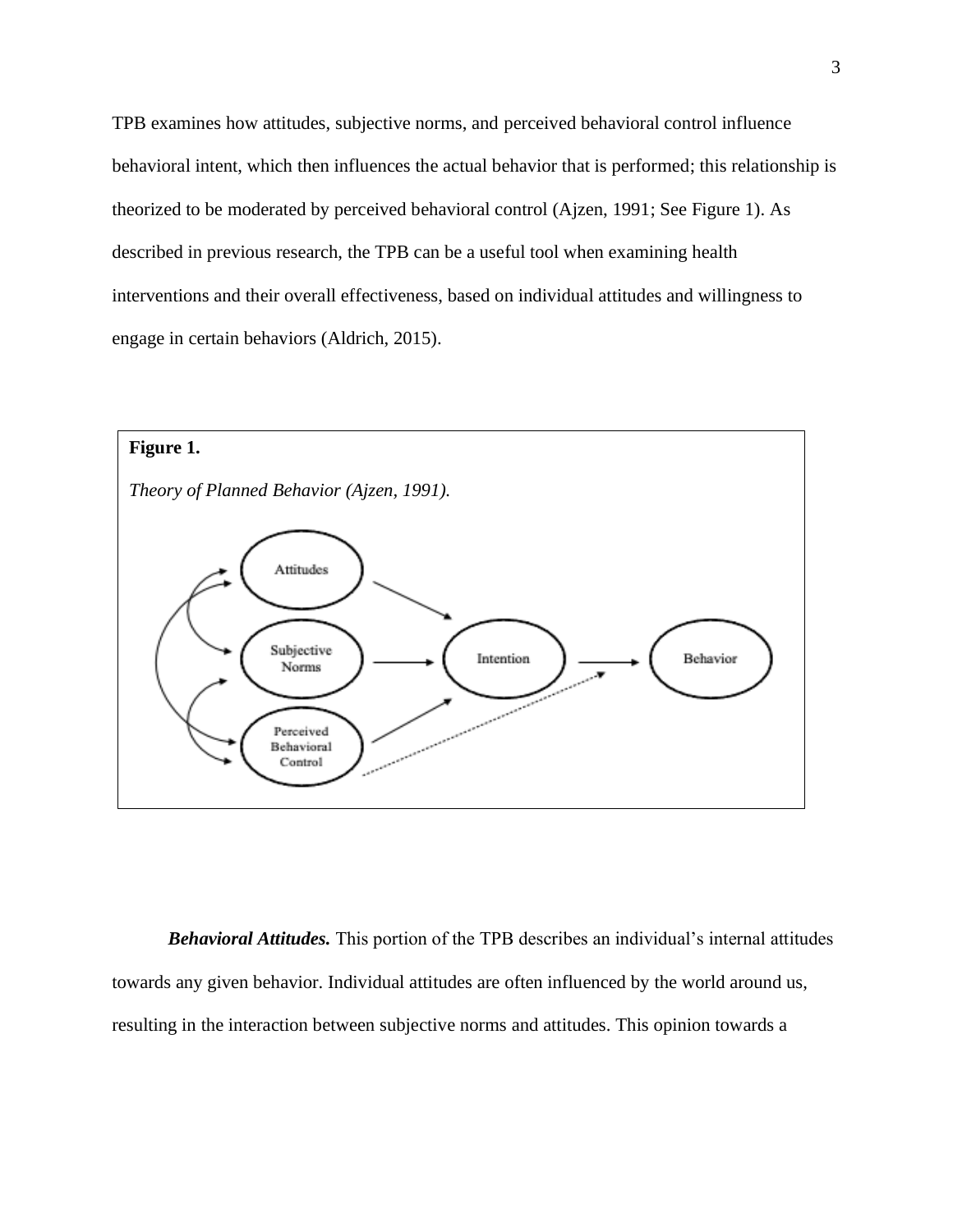certain behavior can be either positive or negative, resulting in the influence of attitude on intention, and therefore on actual behavior (Ajzen, 1991).

*Subjective Norms.* Although behavior is often viewed as being rooted in individual choices, societal influences should not be overlooked. This component of the TPB describes an individual's perception of social pressures and norms, and how the behaviors of others can affect personal behaviors (Ajzen, 1985). Here, how much an individual believes that they should perform a certain action is based upon the actions and opinions of others. One's environment, including norms, influences intended and actual behavior (Ajzen, 1991).

*Perceived Behavioral Control.* This factor outlined in the TPB refers to an individual's perception of their capability to perform a specific action based on its difficulty. As behaviors vary, so does the level of difficulty it takes to perform them. Changes in perceived difficulty result in changes in perceived behavioral control, attitudes, and intention, ultimately affecting the likelihood of actual behavior (Ajzen, 1991).

*Intention*. This construct, as described in the TPB, refers to an individual's motivation to perform, or not perform, a given behavior. Behavioral intention is influenced by other components of the TPB model, including attitudes, subjective norms, and perceived behavioral control. Together, these factors determine intent to engage in a behavior (i.e., willingness, effort, etc.), which then affects actual performance, and control over, the behavior (Ajzen, 1985).

#### **Application of TPB to Gatekeeper Trainings**

Research conducted on gatekeeper trainings has shown positive outcomes with respect to components of the TPB model. These outcomes include increased positive attitudes about suicide, decreased stigma across a variety of populations and settings, and increased self-efficacy regarding intervention behaviors (Cimini et al., 2014; Burnette et al., 2015; Kerr et al., 2018;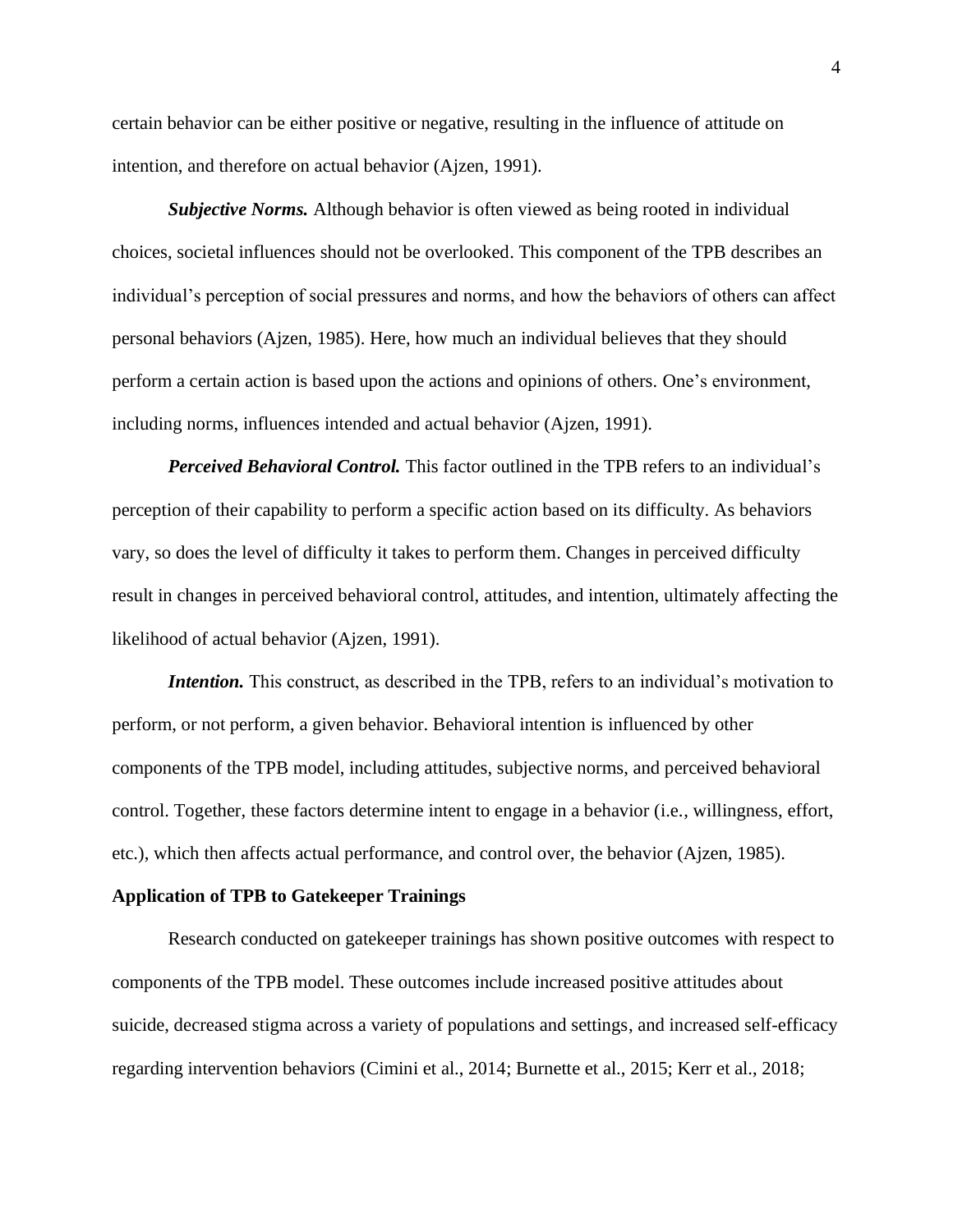Wyman et al., 2008). Although research on the effectiveness of gatekeeper trainings is limited (Burnette et al., 2015), studies have looked at components of the TPB as outcomes of gatekeeper trainings.

When approaching the topic of gatekeeper trainings, which promote positive attitudes and behaviors surrounding suicide and individuals in crisis, the TPB may be applied to conceptualize outcomes. In relation to gatekeeper trainings, it is important to note that these trainings are in place to increase an individual's *intention* to aid someone suspected to be having thoughts of suicide. Based on this, the TPB can aid in understanding factors that influence individual intention to intervene when faced with someone at risk of suicide (Aldrich, 2015; Aldrich et al., 2018).

*Behavioral Attitudes.* Studies have supported gatekeeper trainings as affecting positive change in attitudes about intervening. One study found that participants had more positive attitudes about intervening, aligning with discussion of behavioral attitudes within the TPB, following a QPR training (Aldrich et al., 2018). In a study of 76 university hospital employees, a one-hour gatekeeper training demonstrated positive changes in attitudes towards intervening with someone having thoughts of suicide (Cross et al., 2010). Other studies examining the effectiveness of gatekeeper trainings have reported increases in positive beliefs about the effectiveness of suicide prevention techniques (Indelicato et al., 2011; Wyman et al., 2008).

**Subjective Norms.** Research on gatekeeper trainings supports that they work to sustain and increase positive subjective norms regarding suicide crisis intervention. In one study of college faculty/staff and students, there were increases in positive subjective norms following the completion of a QPR training (Aldrich et al., 2018). A second study examined adults working with at-risk youth. The study found increases in positive subjective norms following a gatekeeper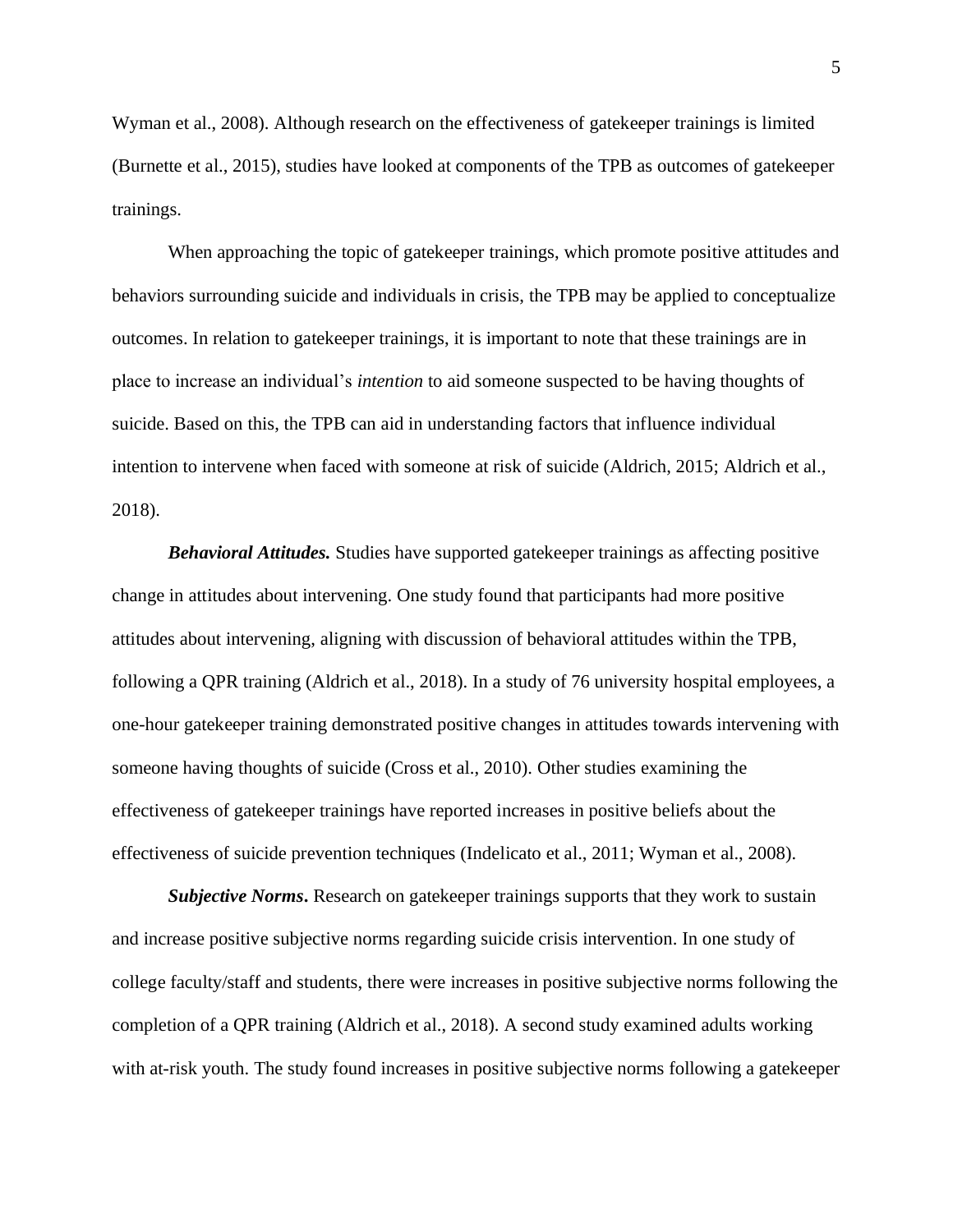training, as well as maintenance of positive social norms from pre- to post-training and 3-month post-training timepoints (Hangartner et al., 2019).

*Perceived Behavioral Control.* Studies have shown that comfortability with intervention behaviors results in increased intention to intervene. For example, participants have reported increased confidence in having conversations about suicide (Indelicato et al., 2011; Kerr et al., 2018) as well as increased intention to employ suicide prevention strategies such as "Question, Persuade, Refer" or "Tell, Ask, Listen, KeepSafe" conversation techniques post-training, in comparison to pre-training intention/behavior measures (Kerr et al., 2018). In another study, university faculty/staff and students showed increased intention to intervene and comfort with intervening during a crisis situation after they completed an audience-specific gatekeeper program (Cimini et al., 2014). Other studies assessing the effectiveness of gatekeeper trainings have found similar results, reporting increases in self-efficacy to intervene following the completion of a training (Burnette et al., 2015; Cerel et al., 2012; Cross et al., 2010; Matthieu et al., 2009).

*Intention to Intervene*. Studies examining the effectiveness of gatekeeper trainings have found that gatekeeper trainings increase intention to intervene with someone who is suicidal. In one study, university faculty/staff and students showed increased intention to intervene during a crisis situation after they completed an audience-specific gatekeeper training (Cimini et al., 2014). Participants in other studies have reported increased intention to employ suicide prevention strategies such as "Question, Persuade, Refer" or "Tell, Ask, Listen, KeepSafe" conversation techniques post-training, in comparison to pre-training intention/behavior measures (Indelicato et al., 2011; Kerr et al., 2018).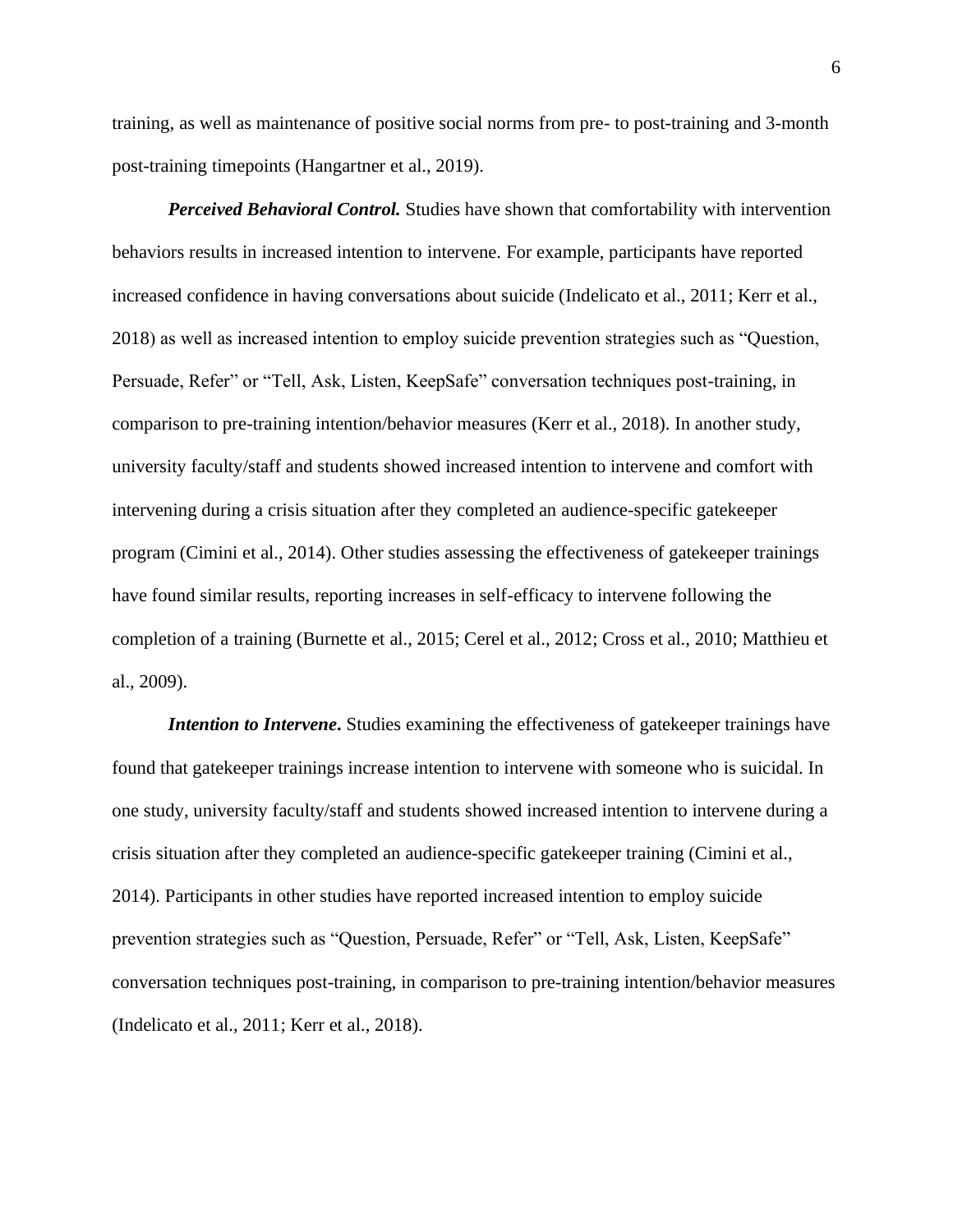According to the TPB, individuals who hold positive attitudes about a specific behavior, recognize it as socially normal and accepted, and perceive that they can perform the behavior, will have increased willingness and intention to perform the behavior itself (Ajzen, 1985; Aldrich et al., 2018). Continuing with this framework, individuals who hold positive attitudes and reduced stigma (i.e. increased positive behavioral attitudes) towards intervening with someone having thoughts of suicide, who see this intervention behavior as positive and socially accepted (i.e. increased positive subjective norms), and who perceive that they have the resources and knowledge to perform the behavior (i.e. perceived behavioral control) would then demonstrate increased intention to perform intervention behaviors. Gatekeeper trainings, such as SafeTALK and QPR, align with constructs of the TPB by working to develop positive attitudes, reduce stigma, and provide individuals with the resources and communicative tools necessary to intervene (Aldrich, 2015; Aldrich et al., 2018).

To understand how best to optimize gatekeeper trainings, it is important to examine differences across training implementation that may impact the outcomes. Research has found that gatekeeper trainings are most effective when they are part of an ongoing, long-term suicide prevention and education program (Walrath et al., 2015). Additionally, gatekeeper trainings have been measured to have the most positive outcomes when they are longer in duration to allot more time for behavioral rehearsal through role-play practice to improve upon gatekeeper intervention techniques and comfortability with intervening (Cross et al., 2011; Garraza, et al., 2019). To further understand gatekeeper training effectiveness from the standpoint of TPB, differences in commonly used gatekeeper trainings such as QPR and SafeTALK need to be understood.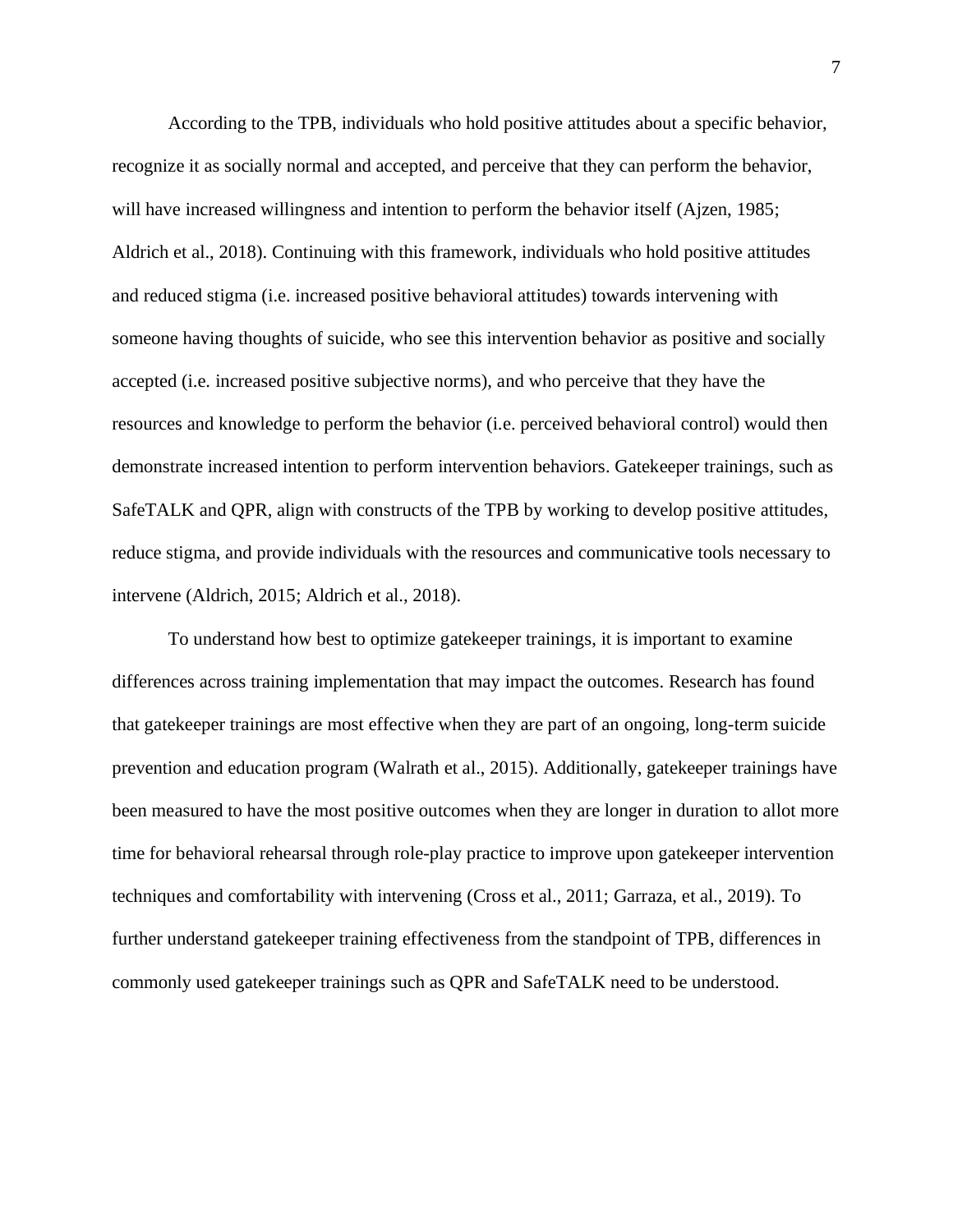#### **SafeTALK**

SafeTALK training, offered by the company LivingWorks, is a gatekeeper program that aims to teach participants how to recognize signs of suicide, intervene in a crisis situation, and connect those having thoughts of suicide to better trained mental health resources within the community (SPRC/AFSP Best Practices Registry (BPR), 2013; "SafeTALK", 2019). The title of the training, SafeTALK, stands for "Suicide Alertness for Everyone" (SAFE); "Tell, Ask, Listen, KeepSafe" (TALK) ("SafeTALK", 2019). The TALK portion of the acronym acts as a guide for what to do when engaging with an individual who is having thoughts of suicide. This training lasts for approximately 3 hours and involves a variety of techniques such as PowerPoint presentation on suicide statistics and prevention, talk/lecture style teaching by a certified trainer, and role play interactions among participants in a classroom setting ("SafeTALK", 2019).

Evaluations of the outcomes of SafeTALK trainings demonstrate that individuals who complete this gatekeeper training display increased awareness of suicide risk within their communities, knowledge about suicide and crisis, and increased willingness to intervene (Turley, 2018). For example, Oliver et al. (2015) reported that those completing a SafeTALK training had increased knowledge of the topic of suicide and referral resources available, confidence to intervene during crisis, and more frequent use of intervention strategies. Another study, in Australian high school students, examined the effectiveness and acceptability of the training at pre-, post-, and 4-weeks after completion (Bailey et al., 2017). This analysis of SafeTALK found that students reported increased knowledge of suicide, confidence about intervening, and willingness to approach and talk to individuals who may be at risk following the completion of the training (Bailey et al., 2017). Eynan (2014) assessed the effectiveness of the training employees of the Toronto Transit Commission in response to high rates of suicidal behaviors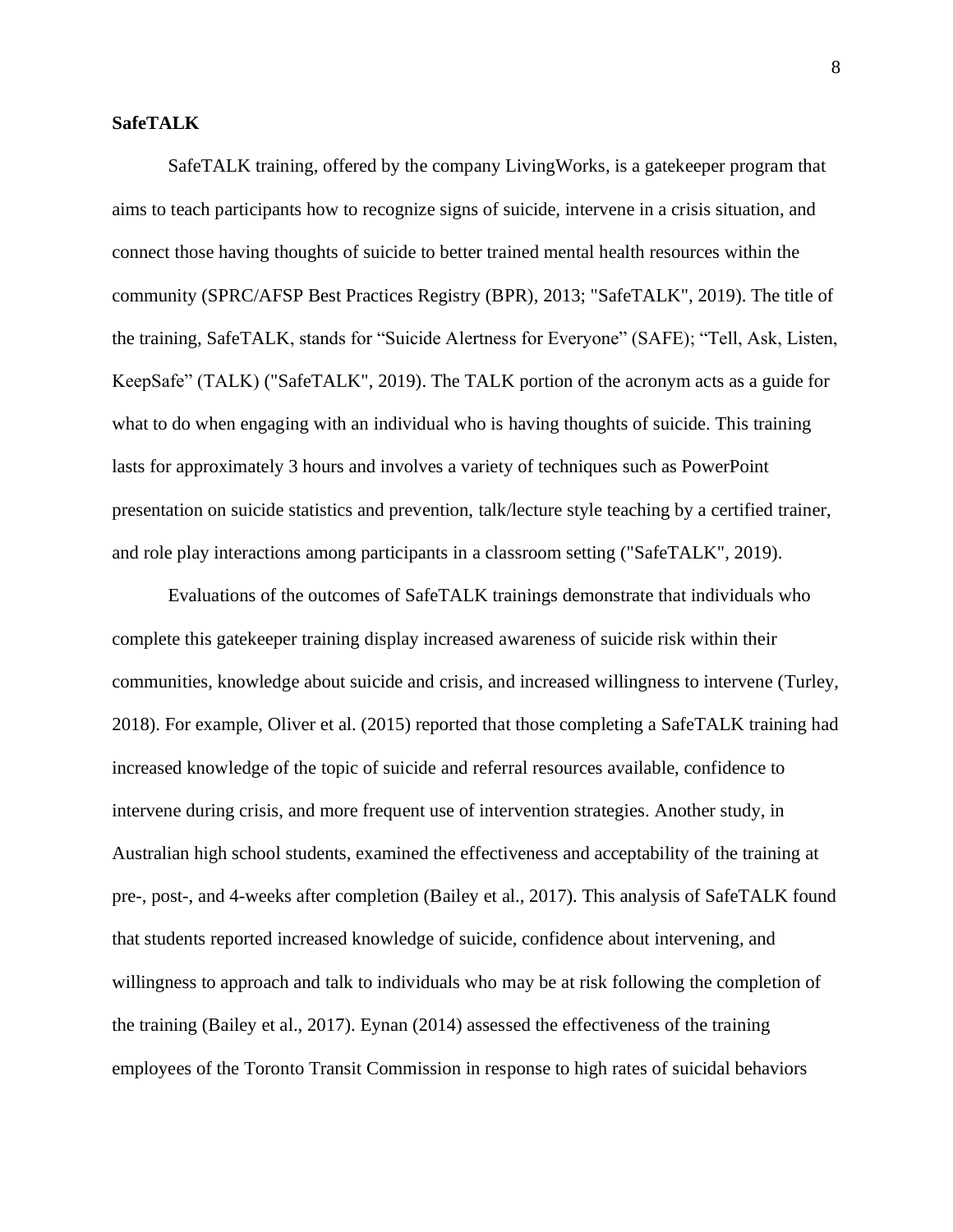involving the Toronto subway system. Results from this study demonstrated increases in positive attitudes toward and beliefs about suicidal individuals, as well as increases in knowledge of suicide and intervention strategies (Eynan, 2014).

Although many studies have reported SafeTALK as effective, there are limitations and gaps in the research. Many of the studies examining SafeTALK lack a control group and used small sample sizes (Bailey et al., 2017; Wilson & Neufeld, 2017; Eynan, 2014). Some studies reported non-significant changes in knowledge, attitudes, and intention to intervene at posttraining and follow-up evaluation points (Bailey et al., 2017; Wilson & Neufeld, 2017). Additionally, there is limited theoretically based research that has been conducted on gatekeeper trainings. Although some researchers have examined trainings like QPR using some, or all, components of the TPB (Aldrich, 2018; Aldrich et al., 2018; Aldrich et al., 2014; Burnette et al., 2015; Cerel et al., 2012), literature that examines these trainings using theory is still limited. These limitations have restricted conclusions about SafeTALK and in generalizing those conclusions across different populations (e.g., schools, workplace, military, etc.). Overall, it is difficult to draw conclusions about the effectiveness of this training at increasing intervention behaviors and preventing suicide due to minimal research and the lack of consistency across current literature in conclusions regarding increases in gatekeeper training outcomes (Kutcher et al., 2017).

#### **Question, Persuade, Refer (QPR)**

QPR is another commonly used gatekeeper training. Participants are trained to appropriately "question at-risk individuals in order to determine suicide intent/desire, persuade a person to agree to seek help, and refer a person to appropriate resources" (SPRC/AFSP Best Practices Registry (BPR), 2013; Quinnett, 2007). Early recognition, intervention, referral, and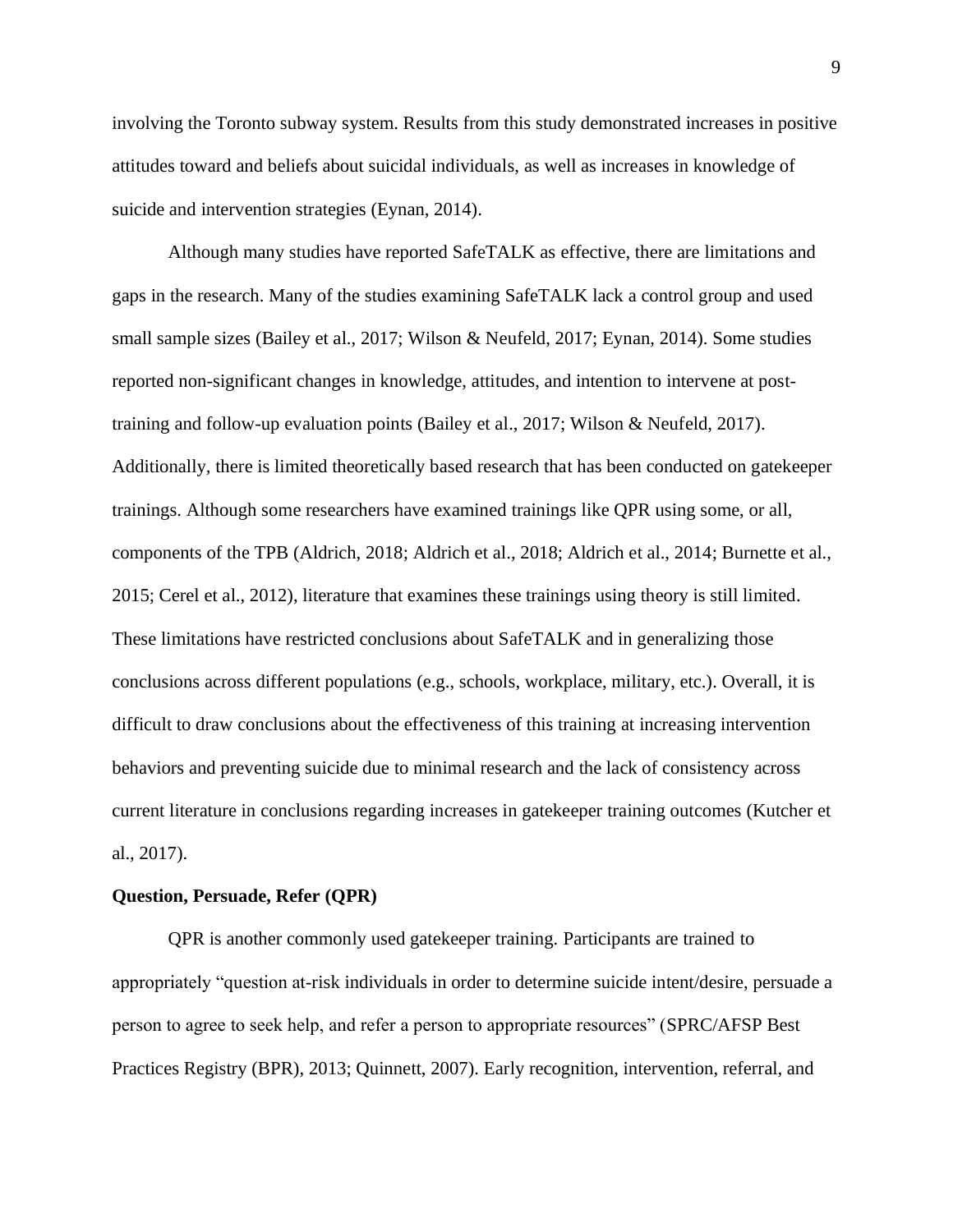professional assessment/treatment are important factors that are highlighted within QPR (Quinnett, 2007). The classroom style version of QPR lasts for approximately 2 hours and involves PowerPoint presentation on suicide statistics and prevention, lecture style teaching by certified trainers, and role play scenarios among participants (Quinnett, 2007).

Previous research found that participants of QPR trainings acquire increased knowledge of suicide and factors that convey risk and resilience to suicide, intervention techniques, and resources for referral (Aldrich et al., 2018; Wyman et al., 2008; Tompkins & Witt, 2009). In one study completed among faculty, staff, and students at a university campus, it was found that participants reported improved factors aligning with the TPB, including attitudes towards intervening, subjective norms, perceived behavioral control, and intention to intervene with a suicidal individual following the completion of a gatekeeper training (Aldrich et al., 2018). This analysis demonstrates how various factors play a role in increasing specific behaviors (i.e., intervention); moreover, results demonstrate how QPR can directly impact these factors, leading to changed behavior (Aldrich et al., 2018).

Using a large sample of Georgia high school and middle school staff and students, Wyman et al. (2008) examined the impact of QPR. Results of this study demonstrated the training to be effective at moderately impacting knowledge of QPR techniques and suicide resources, of engaging in gatekeeping behaviors, and of communicating with individuals who are suicidal (Wyman et al., 2008). Similar to this, another study examined the effectiveness of QPR in Veterans Health Administration staff (Matthieu et al., 2009). Conclusions drawn from the pre-, post-, and follow-up data demonstrated a medium effect for declarative knowledge about suicide/suicide prevention and for self-efficacy, following the completion of the training.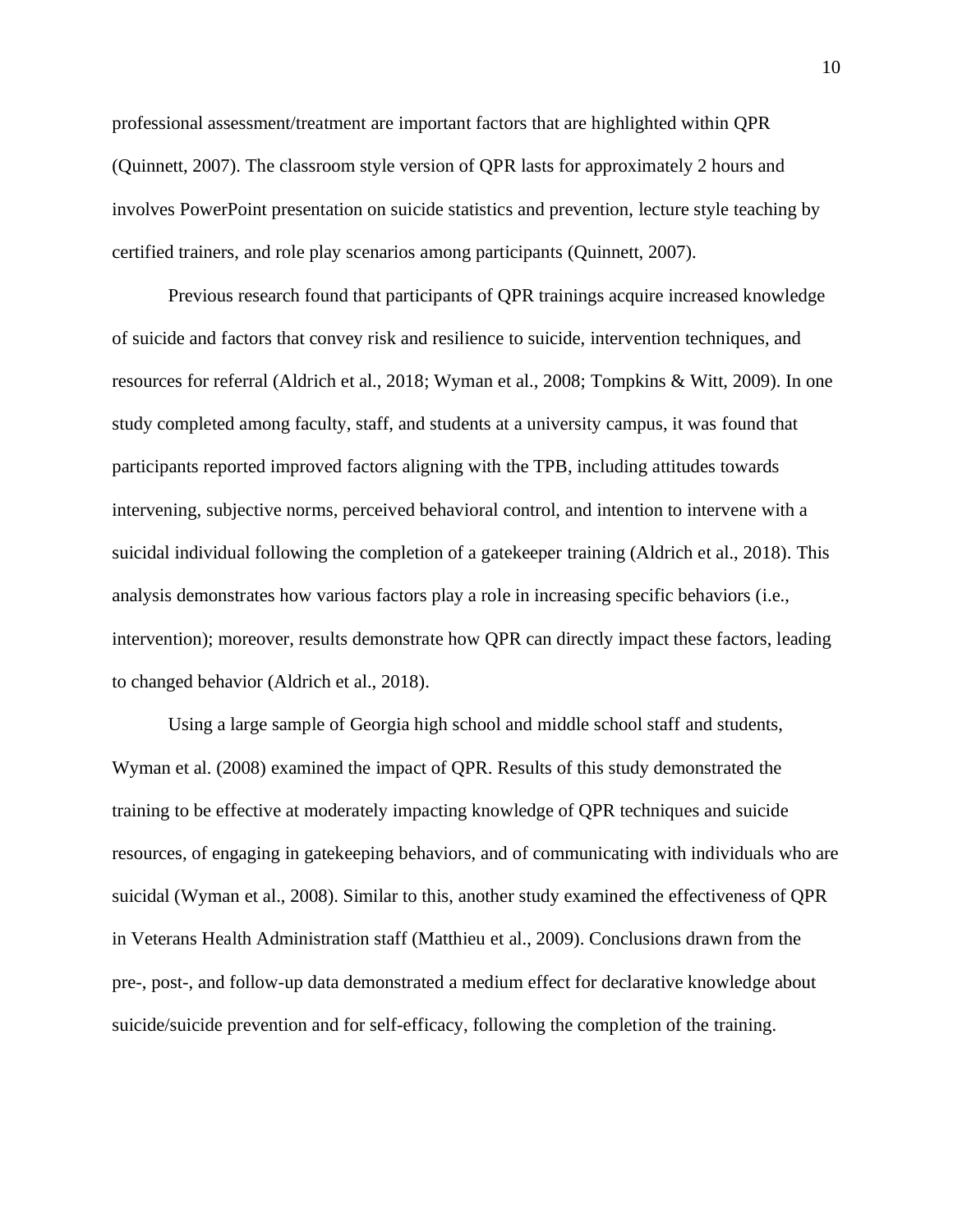Although these data can be interpreted as showing that QPR is effective at increasing TPB preconditions for intervention behaviors, the studies are not without limitations. Results on this topic include small to medium effect sizes and are often difficult to generalize due to the specificity of the population being studied (i.e., high school and middle school students and staff, health administration staff). Moreover, the literature is limited in the sense that it relies heavily on self-report data, rather than observed intervention behaviors (e.g., Tompkins & Witt, 2009). Other limitations of research on QPR effectiveness include high attrition rates (e.g., Aldrich et al., 2018), the use of poorly supported measures (e.g., Wyman et al., 2008), and small sample sizes (e.g., Matthieu et al., 2009). Similar to that of SafeTALK research, the limitations of research on QPR result in an inadequate understanding of the training due to some studies finding little to no effect post-training and minimal research on the topic being theoretically based. In conclusion, further research on the topic is needed to develop a more comprehensive understanding about gatekeeper training effectiveness. The current study will utilize the previously discussed factors of the TPB to develop a better understanding of how individual factors (i.e., attitudes, subjective norms, perceived behavioral control, and intention) can be impacted by SafeTALK and QPR trainings.

#### **Current Study**

Based on increasing suicide rates, a need has been demonstrated for effective suicide prevention training within the United States, particularly among college student populations. Gatekeeper trainings provide knowledge of suicide, its risk factors, and mental health referral resources, while also working to reduce stigma and increase intervention and prevention behaviors. As these trainings grow in number, it is important to understand their impact and effectiveness. For example, QPR trainings are shorter in length than SafeTALK, but both include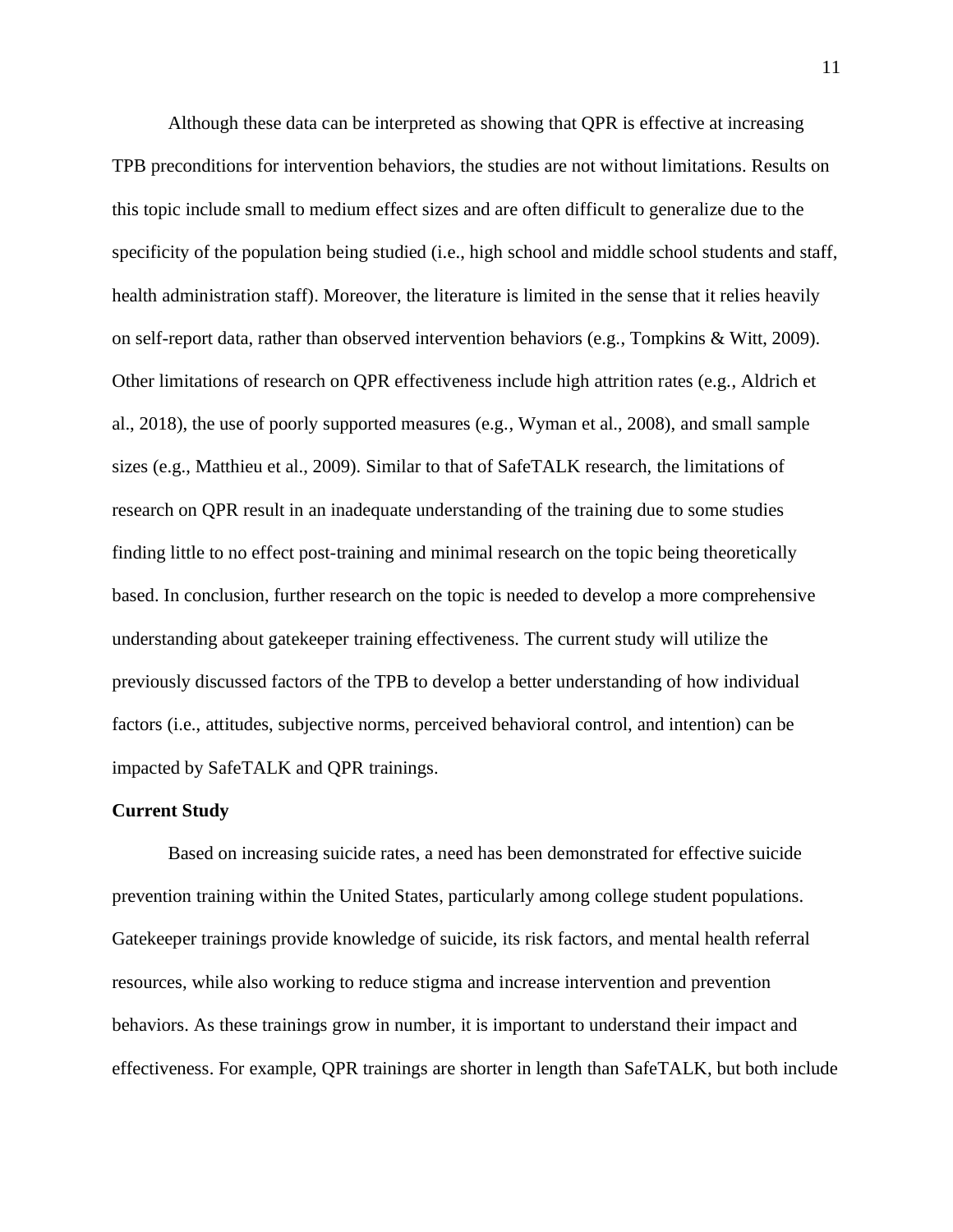role-play scenarios and live audiovisual, lecture style PowerPoint presentations. While the overarching aims of these trainings are similar, there are differences across the training implementation that have yet to be examined regarding their ability to increase suicide prevention and crisis intervention. However, current literature on the topic provides minimal scientific support of gatekeeper program effectiveness.

To work towards developing a better understanding of the effectiveness of QPR and SafeTALK, the present study will examine pre/post training self-report data on individual attitudes, subjective norms, perceived behavioral control, and intention to intervene. The following hypotheses will be examined:

H1. It is hypothesized there will be significant increases in positive attitudes about suicide intervention following the completion of QPR or SafeTALK.

H2. It is hypothesized that there will be significant increases in positive social norms associated with suicide intervention following the completion of QPR or SafeTALK. H3. It is hypothesized that there will be significant increases in perceived behavioral control associated with suicide intervention following the completion of QPR or SafeTALK.

H4. It is hypothesized that there will be significant increases in intention to intervene with someone facing a suicide crisis following the completion of QPR or SafeTALK. H5: It is hypothesized that attitudes, subjective norms, and perceived behavioral control will predict participant intention to intervene following the completion of QPR or SafeTALK.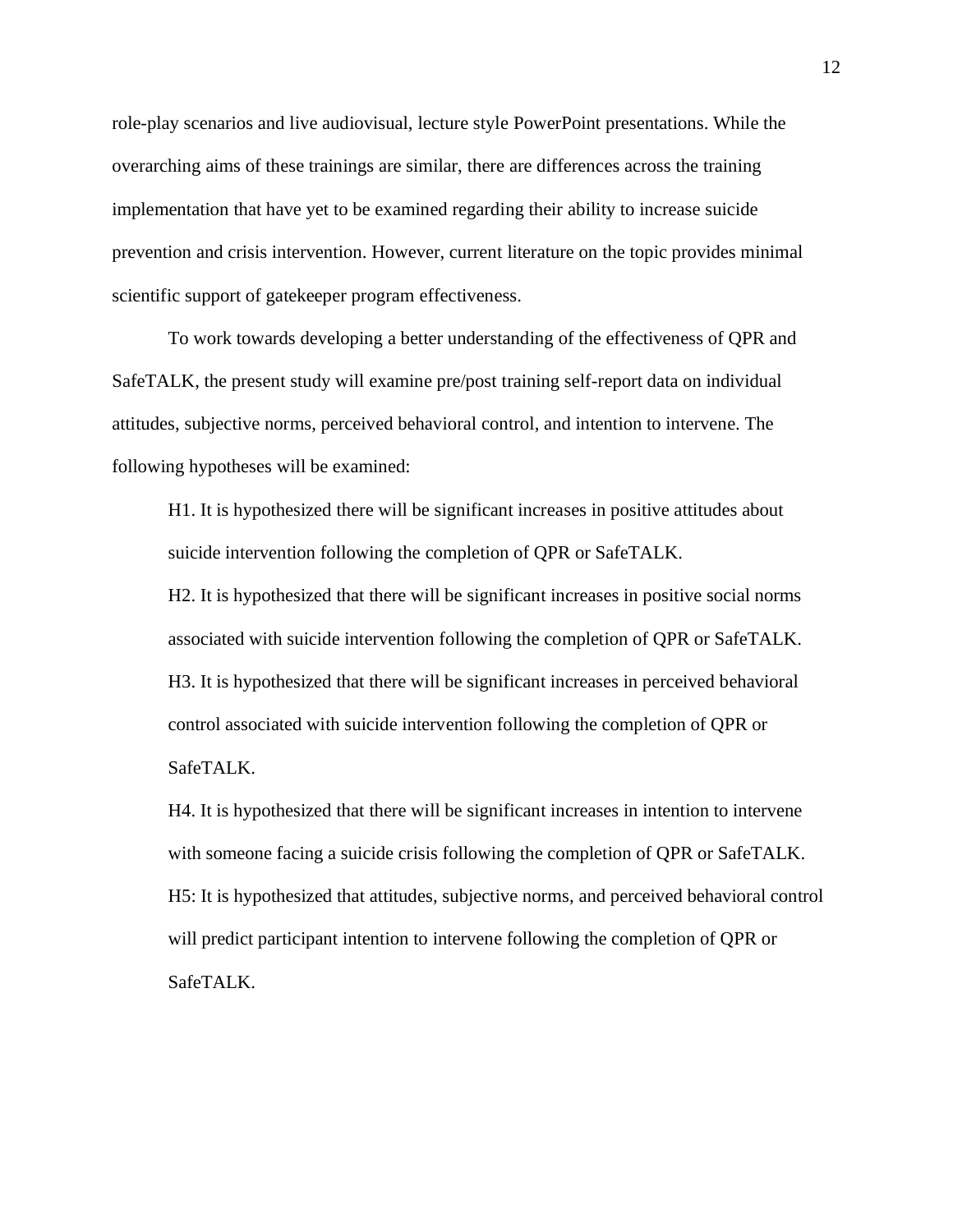The following research question will be examined:

RQ1. Are there significant differences in attitudes about suicide intervention, subjective norms associated with intervention, perceived behavioral control associated with intervention, and intention to intervene in a suicide crisis by previous suicide exposure (no previous exposure/known someone who died by suicide or attempted suicide)? RQ2. Are there significant differences in attitudes about suicide intervention, subjective norms associated with intervention, perceived behavioral control associated with intervention, and intention to intervene in a suicide crisis by gatekeeper training (QPR or SafeTALK)?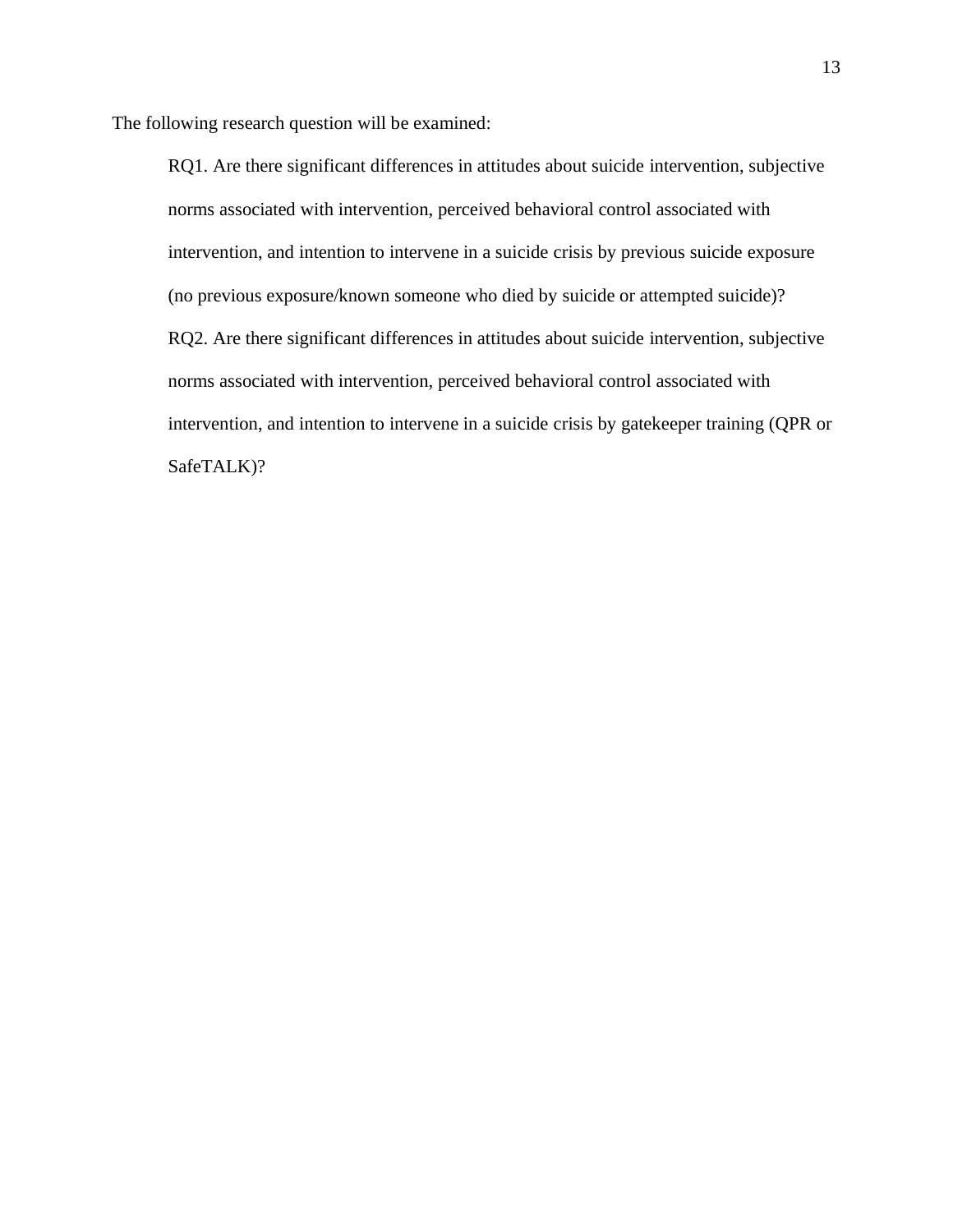#### **METHODOLOGY**

#### **Participants**

The study sample was drawn from faculty, staff, and students (both graduate and undergraduate) at a large Southeastern college, Old Dominion University (ODU). Eligible participants included adult (i.e., at least 18 years old) members of the university community who participated in a gatekeeper training who had not previously completed a QPR or SafeTALK training. Based on relevant literature reporting, on average, medium to large effect sizes, power analyses using G Power (version 3.1) were conducted to determine sample size using the appropriate recommended effect size for the main hypotheses including  $f^2 = .15, .35$  (Cohen, 1988) for H1-4 and *d* = .50, .80 (Cohen, 1969) for H5. After running one-tailed, a priori power analyses for both the linear multiple regression and paired samples *t*-tests, an approximate sample size of 20-43 was determined to be necessary to achieve power of .80 to detect mediumlarge hypothesized effects expected from previous literature. From 2019-2020, 71 participants were recruited from QPR and SafeTALK trainings. Missing data was addressed using listwise deletion, resulting in 6 participants being excluded. Some participants had previously completed either a QPR or SafeTALK training, resulting in 5 more participants being excluded. The final sample consisted of 60 participants.

Of the total sample, 24 participants completed SafeTALK, and 36 participants completed QPR. Fifty-three participants (88%) knew someone who died by, or attempted, suicide prior to completing the training. Nineteen (32%) participants identified as male, 39 (65%) identified as female, and 2 (3%) identified as other (transgender, non-binary). Within the sample, roles at ODU included 13 (22%) Staff/Administration, 13 (22%) Graduate students, 12 (20%) ODU Police staff, 11 (18%) Undergraduate students, 6 (10%) Faculty, and 3 (5%) other (alumni,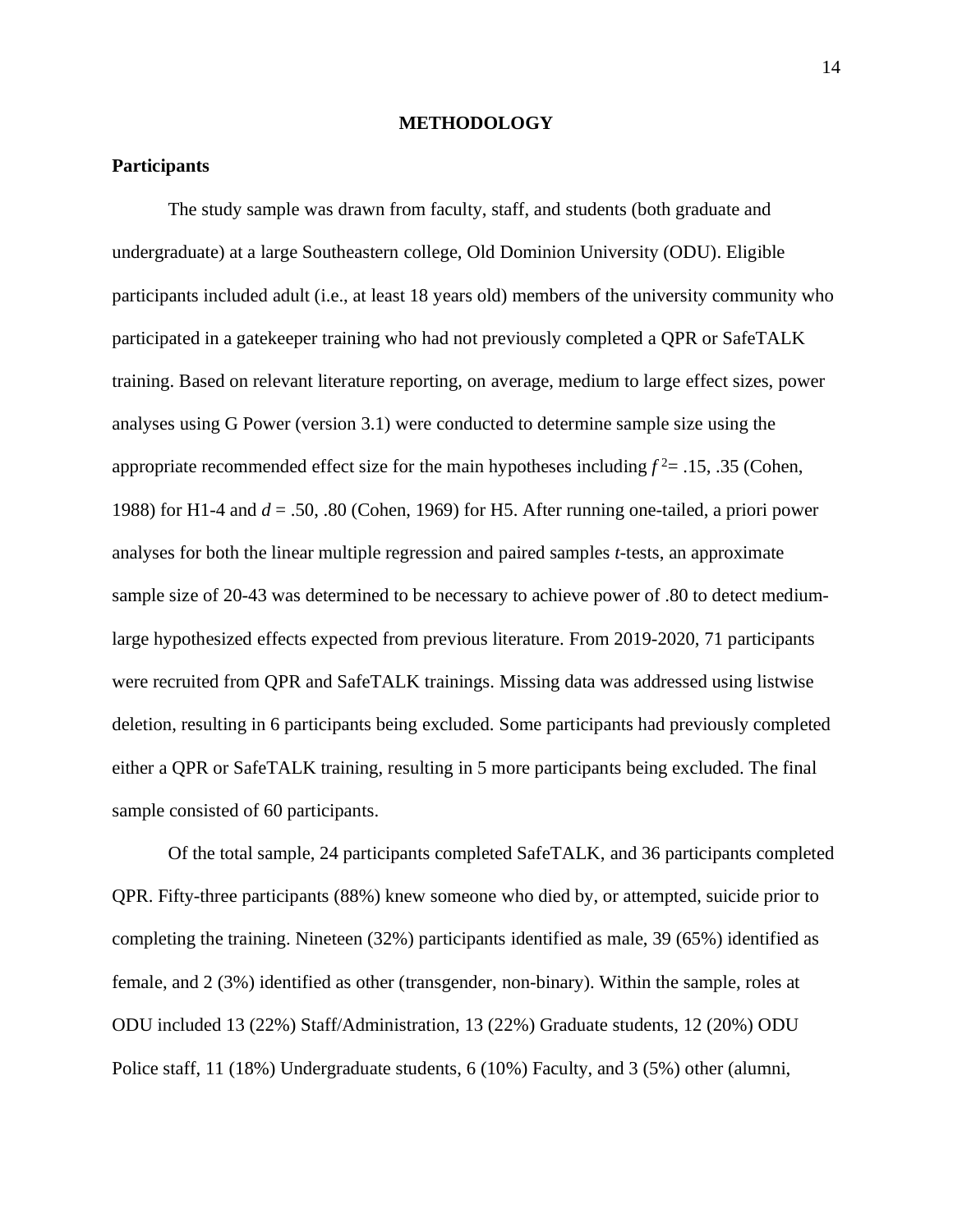community member, 2+ roles). Forty (67%) participants identified their race/ethnicities as White/Caucasian, 13 (22%) identified as Black/African American, 2 (3%) identified as Asian/Asian American, 1 (2%) identified as Hispanic/Latino/Spanish Origin, and 4 (7%) identified as two or more. Forty-two (70%) participants identified as straight, 16 (27%) identified as part of the LGBTQIA+ community (Lesbian, Gay, Bisexual, Questioning, or Asexual), and 2 (3%) participants preferred no label. Participants ranged from 18-61 years of age, with the sample having a mean age of 32.

#### **Measures**

Participants were provided with a packet containing questionnaires to be completed immediately before and after the gatekeeper training. The pre-training questionnaire also included a series of items to assess demographics, previous exposure to others' suicide, and previous gatekeeper training.

*Background Information***.** This section consists of 12 items and asks for information about the participant's background information. Information includes age, role at ODU, gender, ethnicity, race, military status, sexual orientation, whether one has known anyone who has died by suicide or engaged in NSSI, and previous gatekeeper training experience. These items were only included in the pre-training questionnaire packet.

*Stigma Toward Gatekeeper Behaviors Scale* (STGBS; Aldrich, 2017). This is a 14-item set of bipolar word options used to complete the statement "Intervening with a suicidal person would be…." Participants are instructed to select a point on a scale from 1 to 5 between the bipolar word options. This measure was adapted from a subset of items in the Willingness to Intervene (WIS) questionnaire, with a Cronbach's  $\alpha$  of 0.76 (Aldrich, 2017). Within the current sample, the STGBS had a Cronbach's  $\alpha$  of 0.74 pre-training and 0.77 post-training.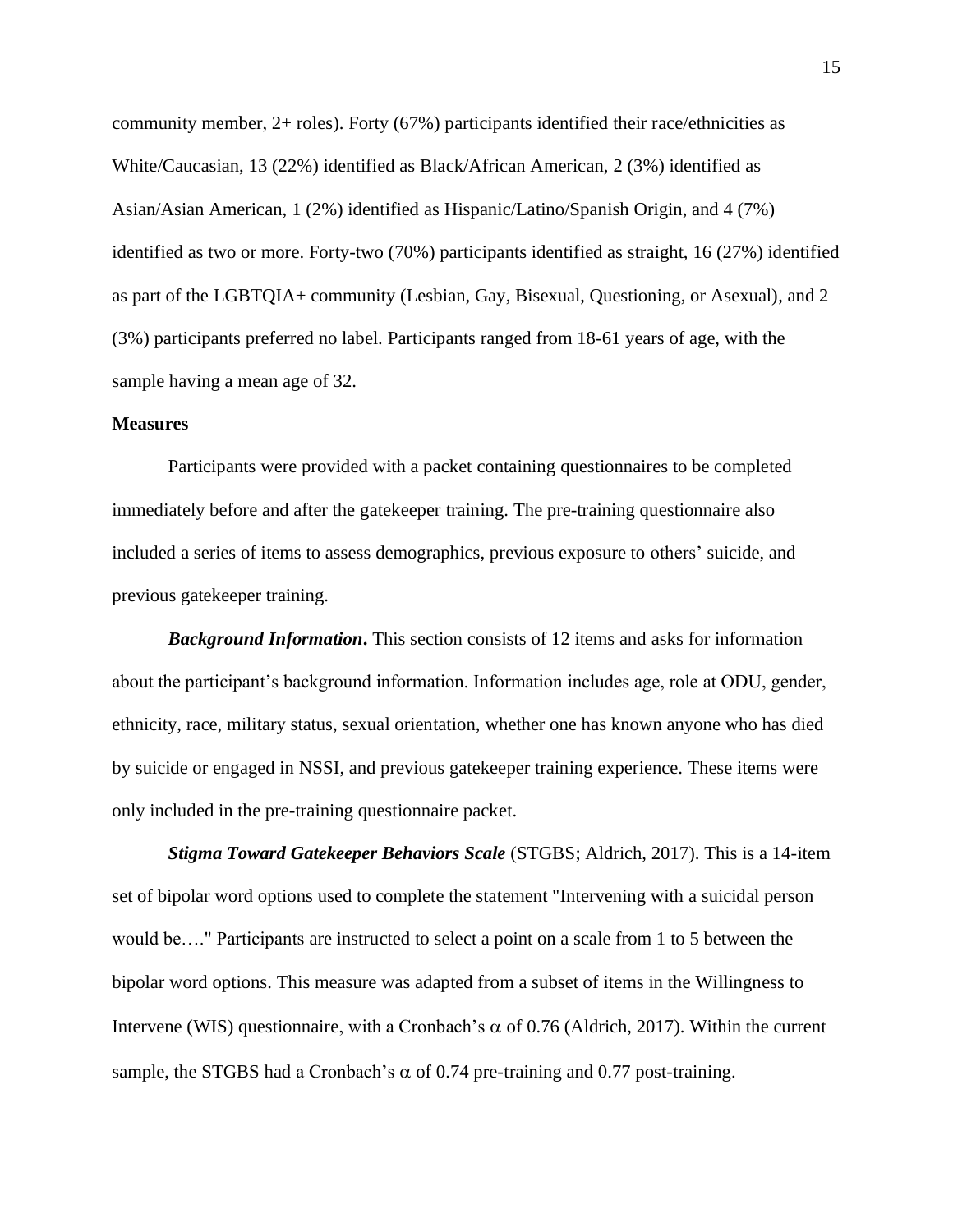*Subjective Norms Scale* (SNS; Aldrich et al., 2014). This scale consists of 12 items and analyzes individual perception of social norms and pressures to perform/not perform a behavior. Response options are distributed on a 5-point Likert scale (ranging from "Strongly disapprove to Strongly approve"). This measure was also adapted from a subset of items in the Willingness to Intervene (WIS) questionnaire, with a Cronbach's  $\alpha$  of 0.91 (Aldrich et al., 2014). Within the current sample, the SNS had a Cronbach's  $\alpha$  of 0.91 pre-training and 0.94 post-training.

*Gatekeeper Behavior Scale* (GBS; Albright et al., 2016). The GBS consists of 11 items that work to assess 3 subscales: preparedness, likelihood, and self-efficacy. Item responses are distributed on a Likert scale with varying word choices: "Very low to Very high (1-5)", "Very unlikely to Very likely (1-4)", and "Strongly disagree to Strongly agree (1-4)". Data from the likelihood subscale was not utilized in data analyses for this study, as intention to intervene will be represented by the Likelihood to Intervene Scale (Tompkins & Witt, 2009). The measure was found to have high internal consistency and reliability, with a Cronbach's  $\alpha$  of 0.93 (Albright et al., 2016). Within the current sample, the GBS had an overall Cronbach's  $\alpha$  of 0.92 pre-training and 0.94 post-training. The Preparedness subscale had a Cronbach's  $\alpha$  of 0.87 pre-training and 0.92 post-training, and the Self-Efficacy subscale had a Cronbach's  $\alpha$  of 0.89 pre-training and 0.88 post-training. The current study will utilize both preparedness and self-efficacy subscales to represent Perceived Behavioral Control; combined, these subscales had a Cronbach's  $\alpha$  of 0.91 pre-training and 0.93 post-training.

*Likelihood to Intervene Scale* (LI; Tompkins & Witt, 2009). This scale is made up of 6 items rated on a scale of 1-5. Each item indicates how likely the participant is to engage in various behaviors that are linked to suicide prevention, with higher scores meaning higher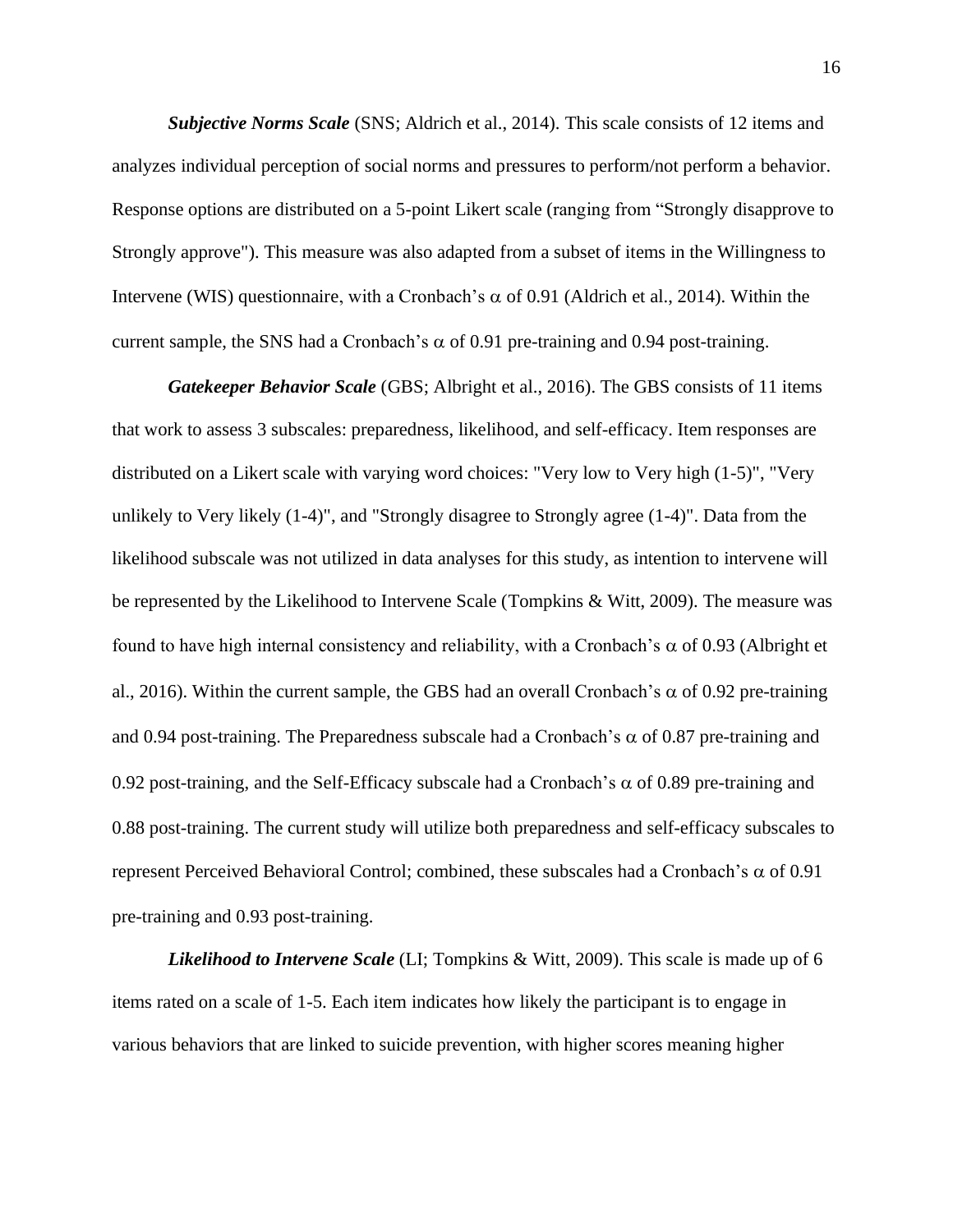likelihood to engage in intervention behavior. Within the current sample, the LI had a Cronbach's  $\alpha$  of 0.83 pre-training and 0.77 post-training.

#### **Procedures**

The proposed study was approved by ODU's Institutional Review Board in September 2019. At the beginning of both QPR and SafeTALK trainings, an overview of the study was provided. Participants were issued verbal information about the study. Following this brief introduction, participants were told about the procedures of the study, including the completion of informed consent prior to the completion of questionnaires both before and after the training. Each individual participating in the training was given a packet containing the questionnaires; those who opted to participate in the study then signed the Consent form and completed the pretraining questionnaire.

The first questionnaire included a background information section to collect demographics and pre-training measures to assess variables of interest. After the completion of either the QPR or SafeTALK lecture and role-play training, participants completed post-training measures to again assess variables of interest. The second questionnaire included mostly identical items, but with the subtraction of demographics items and the addition of two items to evaluate the training. Following the completion of each training, and of all study materials (i.e., informed consent, pre-training measures, post-training measures), participants were verbally debriefed. Furthermore, they were provided with print copies of informed consent and debriefing forms for their own record.

#### **Data Analysis**

To test hypotheses, post-training and corresponding pre-training measures were compared with *t*-tests to determine whether the training resulted in changes in attitudes as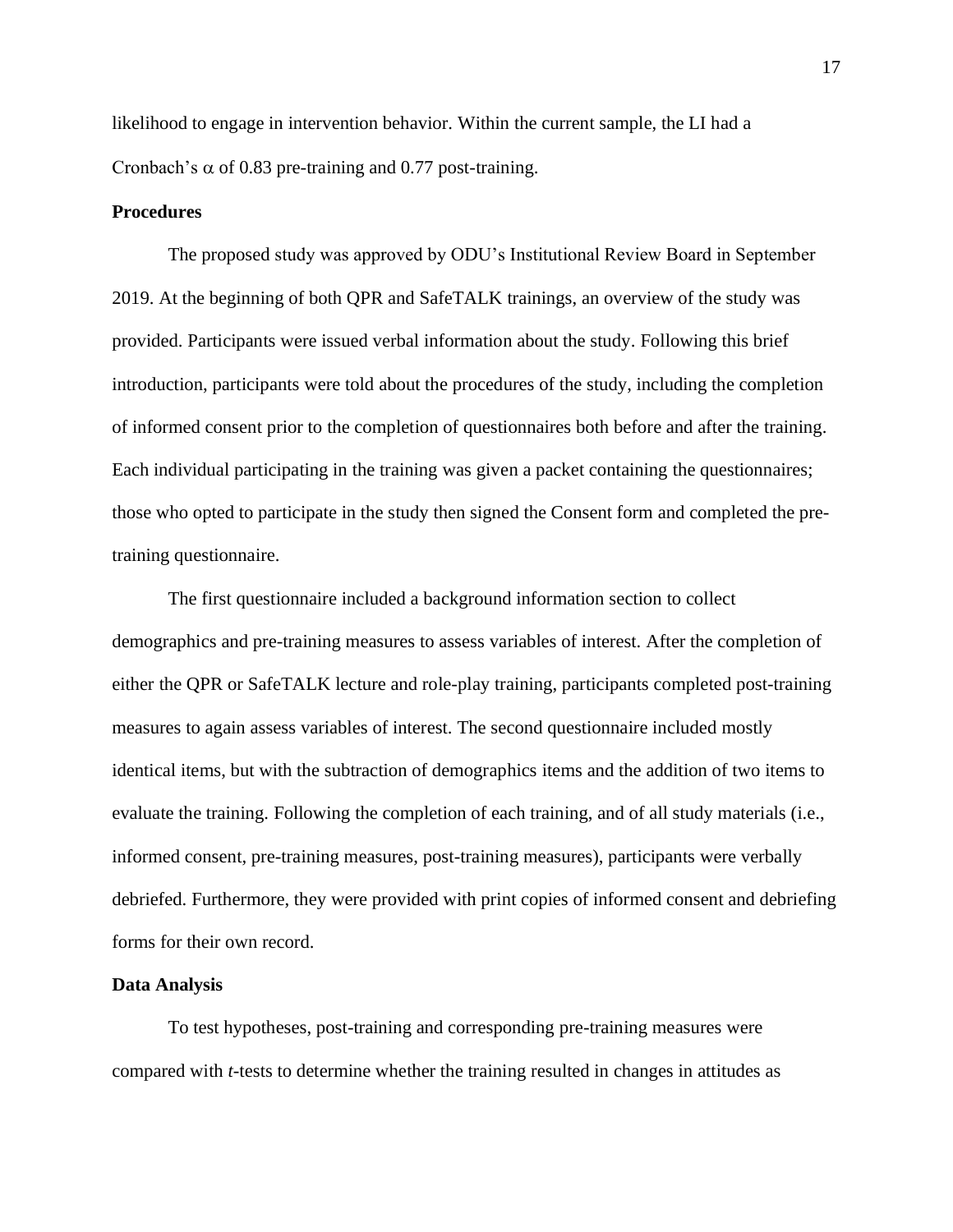indicated by the STGBS (H1), subjective norms as indicated by the SNS (H2), perceived behavioral control as indicated by the preparedness and self-efficacy subscales of the GBS (H3), and intention to intervene as indicated by the LI (H4). A regression analysis was used to assess the effect of TPB components, measured with the STGBS, SNS, and GBS subscales, in predicting intention to intervene, measured by the LI (H5). Following evidence of an association between PBC and intention to intervene, a follow-up regression was conducted with the preparedness and self-efficacy subscales of PBC predicting intention to intervene. To test the research questions, each TPB variable was examined using a 2 (Group)  $\times$  2 (Time: Pre/Post Training) mixed ANOVA. For RQ1, Group consisted of previous suicide exposure (yes, no). For RQ2, Group referred to type of gatekeeper training attended (QPR, SafeTALK). Prior to all analysis, data were visually examined using histograms of relevant variables, and outliers were examined using boxplots. Post-training attitudes data was found to be normally distributed while post-training subjective norms, PBC, and intention data were not. A natural log transformation was used for variables that were found to be normally distributed. After transformation, skewness for all variables was within appropriate range of -3 to 3 (Hair et al., 2010; Byrne, 2010); kurtosis for all variables was within appropriate range of -10 to 10 (Hair et al., 2010; Byrne, 2010).

Prior to examining the regression (H5), change scores were calculated by subtracting pretraining score from post-training score for each variable to examine change in each construct as a predictor of change in intention to intervene. The assumption of normally distributed residuals was examined using a Predicted-Probability (P-P) Plot of the DV. The assumption of homoscedasticity was visually examined using a Scatterplot of Standardized Residuals by Standardized Predicted Values. To examine the assumption of independence, Durbin-Watson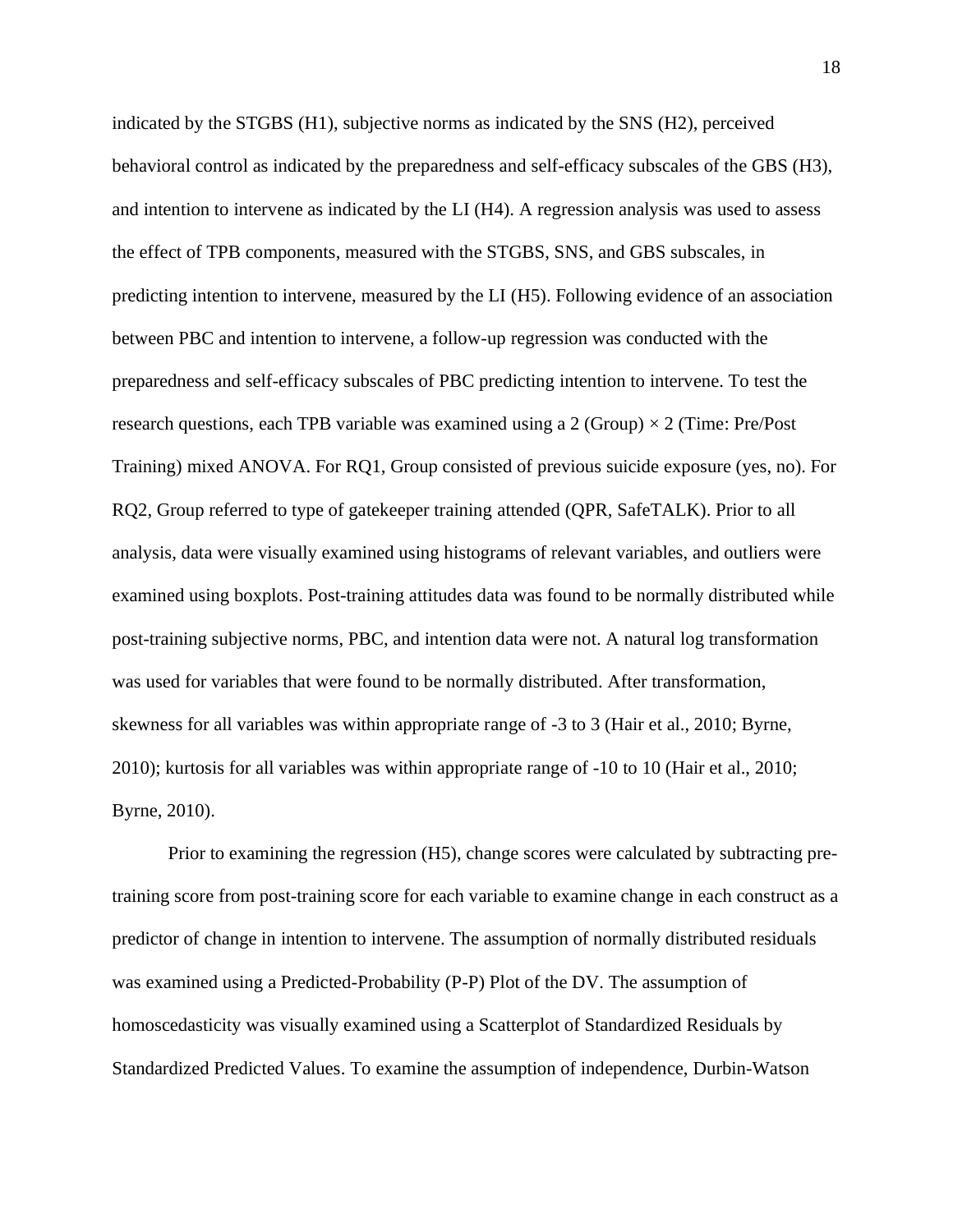values were assessed (appropriate range from 1.50-2.50; Field, 2009). To examine the assumption of no multicollinearity, tolerance (appropriate value > .1; Tabachnick et al., 2007) and VIF (appropriate value < 10; Hair et al., 1995) collinearity diagnostics were examined. All change score variables were found to be normally distributed and homoscedastic; however, two extreme outliers were found within subjective norms and attitudes change score data. A 90% winsorization led to the subjective norms outlier ( $z = 4.35$ ) being set to the 95<sup>th</sup> percentile (9.95) and the attitudes outlier ( $z = -4.31$ ) being set to the 5<sup>th</sup> percentile (-3.95).

#### **Results**

*Hypotheses 1-4.* As hypothesized, results demonstrated significant positive changes in attitudes about suicide intervention (H1), subjective norms (H2), PBC (H3), and intention to intervene (H4), consistent with findings of previous research (Aldrich et al., 2014; Aldrich et al., 2018; Bailey et al., 2017; Burnette et al., 2015; Cross et al., 2010; Wyman et al., 2008). Pairedsample *t* tests revealed more positive scores at post-training than at pre-training for all TPB components ( $p < .001$ ; see Table 1).

|                                                    | Components of the Theory of Planned Behavior from Pre- to Post-Training |           |       |         |    |                    |  |  |  |
|----------------------------------------------------|-------------------------------------------------------------------------|-----------|-------|---------|----|--------------------|--|--|--|
|                                                    | Pre-                                                                    | Pre-      | Post- |         |    | <b>Effect Size</b> |  |  |  |
|                                                    | Mean                                                                    | <b>SD</b> | Mean  | Post-SD | df | (d)                |  |  |  |
| Attitudes                                          | 51.67                                                                   | 6.77      | 55.12 | 7.00    | 59 | $.50***$           |  |  |  |
| Subjective<br><b>Norms</b>                         | 53.72                                                                   | 6.10      | 55.65 | 5.61    | 59 | $.32***$           |  |  |  |
| Perceived<br><b>Behavioral</b><br>Control<br>(PBC) | 29.90                                                                   | 5.83      | 36.13 | 4.31    | 59 | $1.22***$          |  |  |  |
| Intention to<br>Intervene                          | 23.50                                                                   | 4.65      | 27.52 | 2.58    | 59 | $1.07***$          |  |  |  |
| *** $p < .001$                                     |                                                                         |           |       |         |    |                    |  |  |  |

**Table 1.**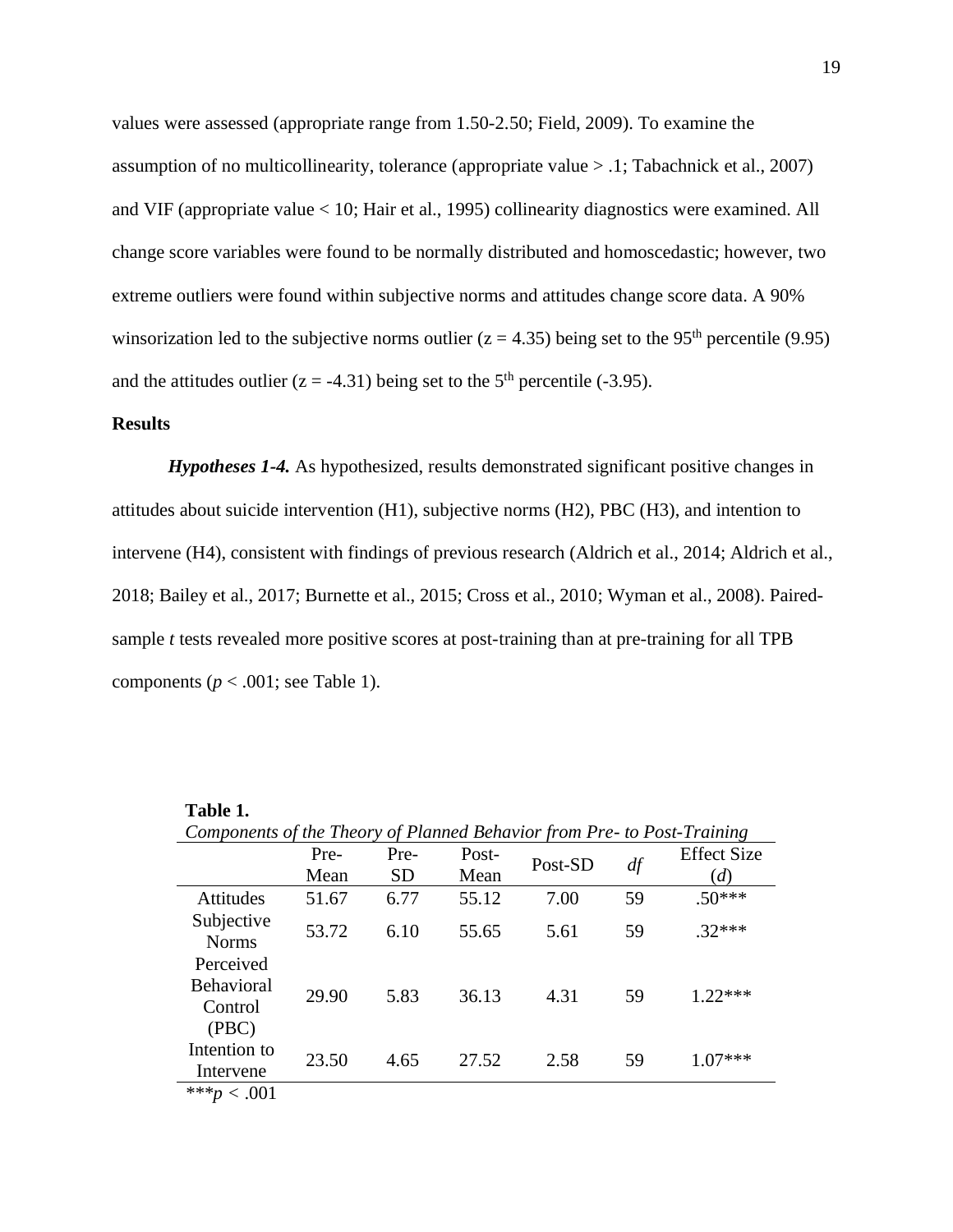*Hypothesis 5.* Based on previous research (Aldrich, 2015; Aldrich et al., 2018), it was expected that the TPB components (attitudes, subjective norms, PBC) would significantly predict participant intention to intervene. The multiple regression model testing this hypothesis was significant,  $F(3, 56) = 12.81$ ,  $R^2_{\text{adj}} = .38$ ,  $p < .001$ , with approximately 38% of variance in change in intention to intervene being accounted for. See Table 2. PBC predicted intention to intervene, B=.49,  $p < .001$ , but neither attitudes nor subjective norms significantly predicted intention. A follow-up regression with the PBC subscales predicting intention to intervene revealed that both self-efficacy, B= .56, *p*= .003, and preparedness, B= .35, *p*= .008, uniquely predicted intention to intervene.

#### **Table 2.**

|                                       |           |           | Unstandardized |           |                   | Standardized   |
|---------------------------------------|-----------|-----------|----------------|-----------|-------------------|----------------|
|                                       | $R^2$ adj |           | B              | <b>SE</b> | 95% CI            | Beta $(\beta)$ |
| Intention to Intervene                | .38       |           |                |           |                   |                |
| <b>Attitudes</b>                      |           | 1.81      | .13            | .07       | $[-.01, .28]$     | .19            |
| Subjective Norms                      |           | $-1.73$   | $-.19$         |           | $.11$ [-.41, .03] | $-.19$         |
| Perceived Behavioral<br>Control (PBC) |           | $6.11***$ | .49            | .08       | [.33, .66]        | .67            |
| Intention to Intervene                | .33       |           |                |           |                   |                |
| Self-Efficacy                         |           | $3.09*$   | .56            | .18       | [.20, .92]        | .37            |
| Preparedness                          |           | $2.74*$   | .35            | .13       | [.20, .61]        | .33            |
| $< .001, *p < .05$<br>$***n$          |           |           |                |           |                   |                |

*Components of the Theory of Planned Behavior Predicting Intention to Intervene* 

*Research Question 1.* A 2 (suicide exposure, no suicide exposure)  $\times$  2 (pre-test, post-test) mixed ANOVA was used for each of the TPB components. There was no main effect of group for any of the ANOVAs (all  $ps > .09$ ). A positive main effect of time was found for all TPB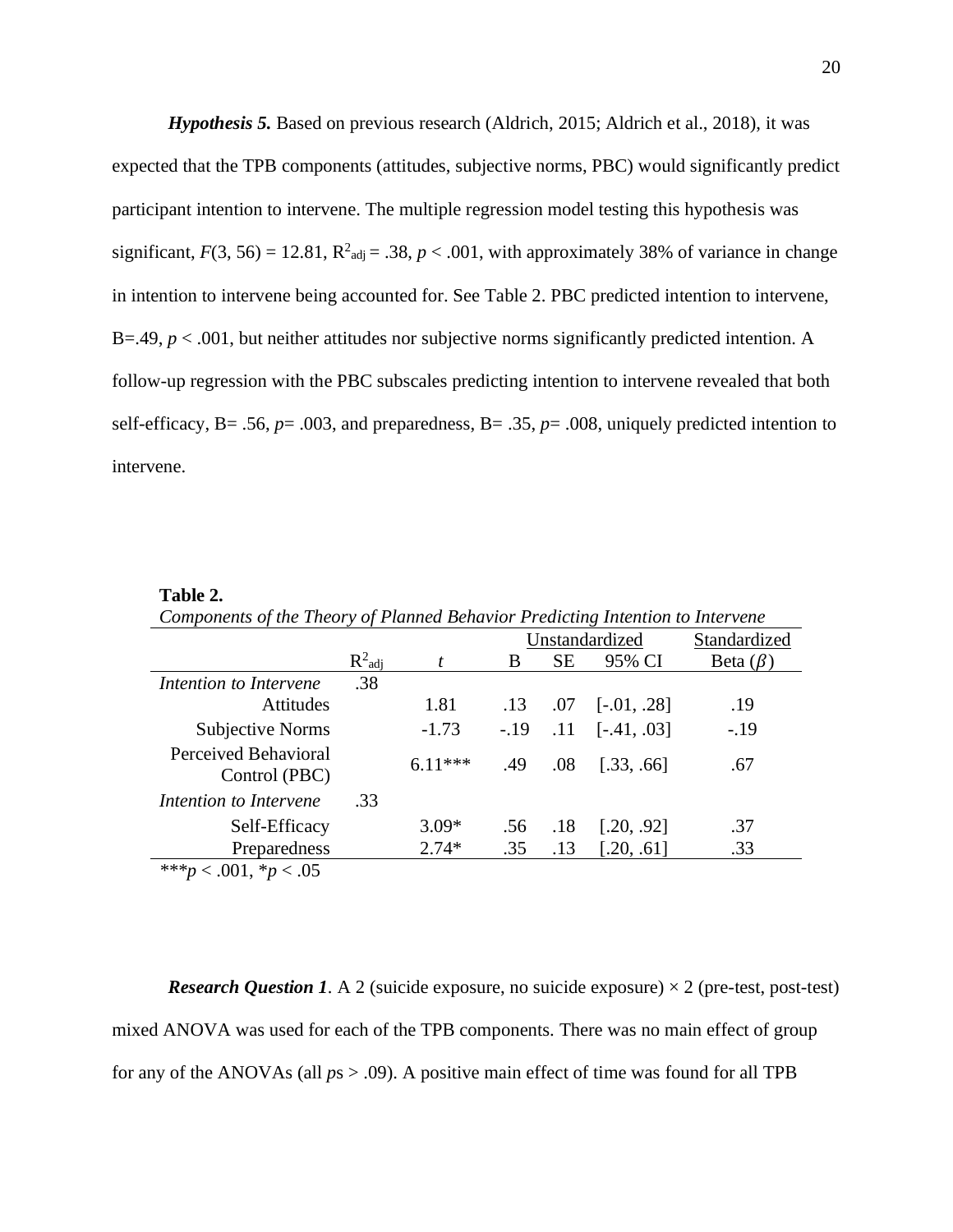components (all *p*s < .001) except attitudes (See Table 3). While no main effect of group or time was found for attitudes, a significant interaction of time and group was found, *F*(1, 58) = 11.88, *p* = .001. To understand the interaction, differences in pre- and post-test scores were examined within each group using pairwise comparisons. Participants who knew someone who attempted and/or died by suicide showed a significant increase  $(p < .001)$  in positive attitudes about intervention after training ( $M = 56.08$ ,  $SD = 6.30$ ) compared to before training ( $M = 51.68$ ,  $SD =$ 7.06). Those who did not know someone who attempted and/or died by suicide did not show a significant change ( $p = .34$ ) in positive attitudes about intervening after training ( $M = 47.86$ , *SD*)  $= 8.28$ ) compared to before training ( $M = 51.57$ ,  $SD = 4.31$ ).

*Research Question 2.* A 2 (QPR, SafeTALK)  $\times$  2 (pre-test, post-test) mixed ANOVA was used for each of the TPB components. All ANOVAs demonstrated significant positive main effects of time (all *p*s < .05). However, there was no significant effect of group, nor were there any significant interactions. See Table 4.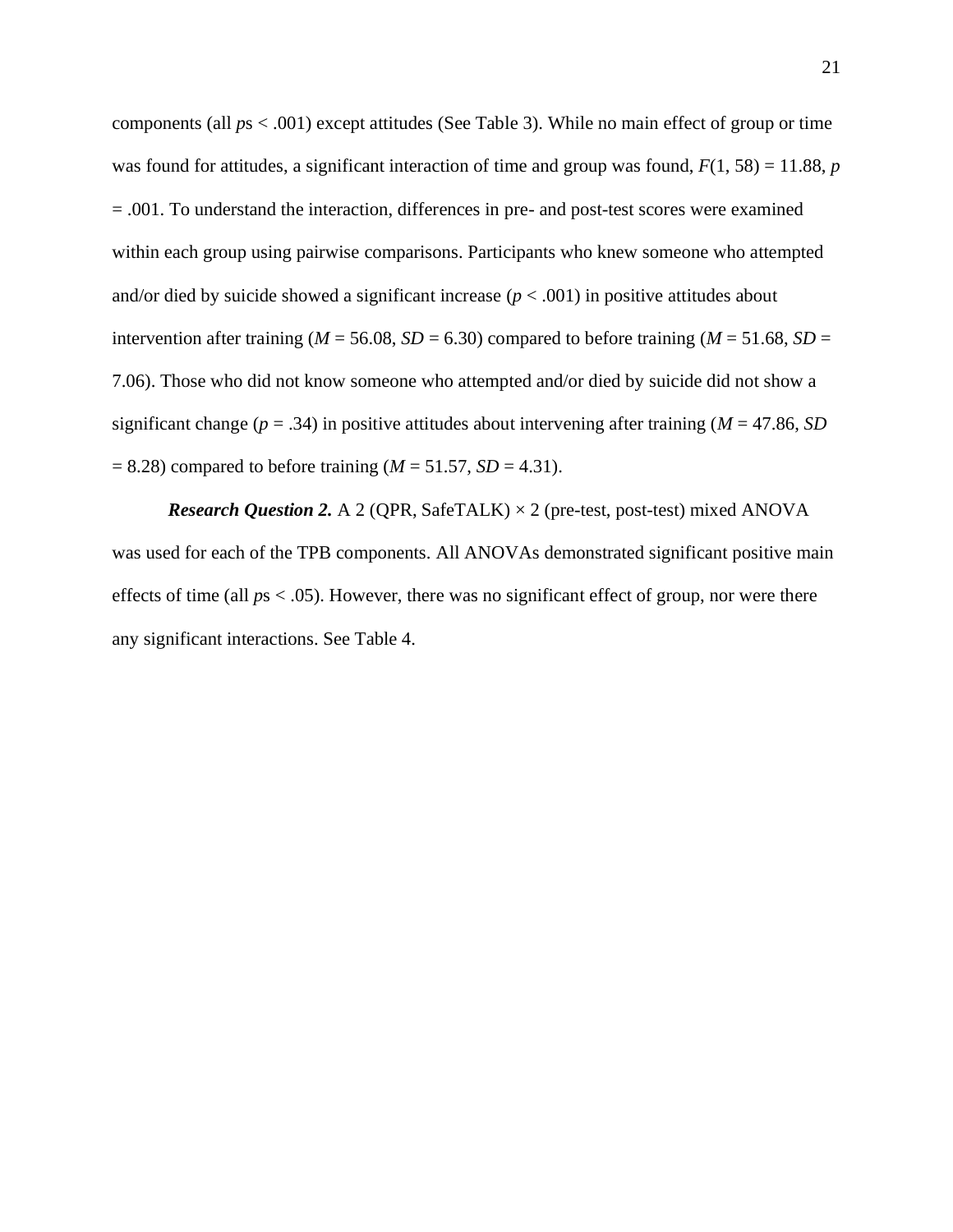## **Table 3.**

|                         | dfbetween | $df_{within}$ | F          | Partial $n^2$ |
|-------------------------|-----------|---------------|------------|---------------|
| <b>Attitudes</b>        |           |               |            |               |
| Group                   | 1         | 58            | 2.97       | .05           |
| Time                    |           | 58            | .08        | .00           |
| Group $\times$ Time     |           | 58            | 11.89***   | .17           |
| <b>Subjective Norms</b> |           |               |            |               |
| Group                   | 1         | 58            | .37        | .01           |
| Time                    |           | 58            | 1705.62*** | .97           |
| Group $\times$ Time     |           | 58            | .33        | .01           |
| Perceived Behavioral    |           |               |            |               |
| Control (PBC)           |           |               |            |               |
| Group                   | 1         | 58            | 2.67       | .04           |
| Time                    |           | 58            | 474.16***  | .89           |
| Group $\times$ Time     |           | 58            | 2.64       | .04           |
| Intention to Intervene  |           |               |            |               |
| Group                   | 1         | 58            | .56        | .01           |
| Time                    |           | 58            | 451.25***  | .89           |
| Group $\times$ Time     |           | 58            | .51        | .01           |

*Components of the Theory of Planned Behavior Predicting Intention to Intervene by Suicide Exposure Group*

*\*\*\*p* < .001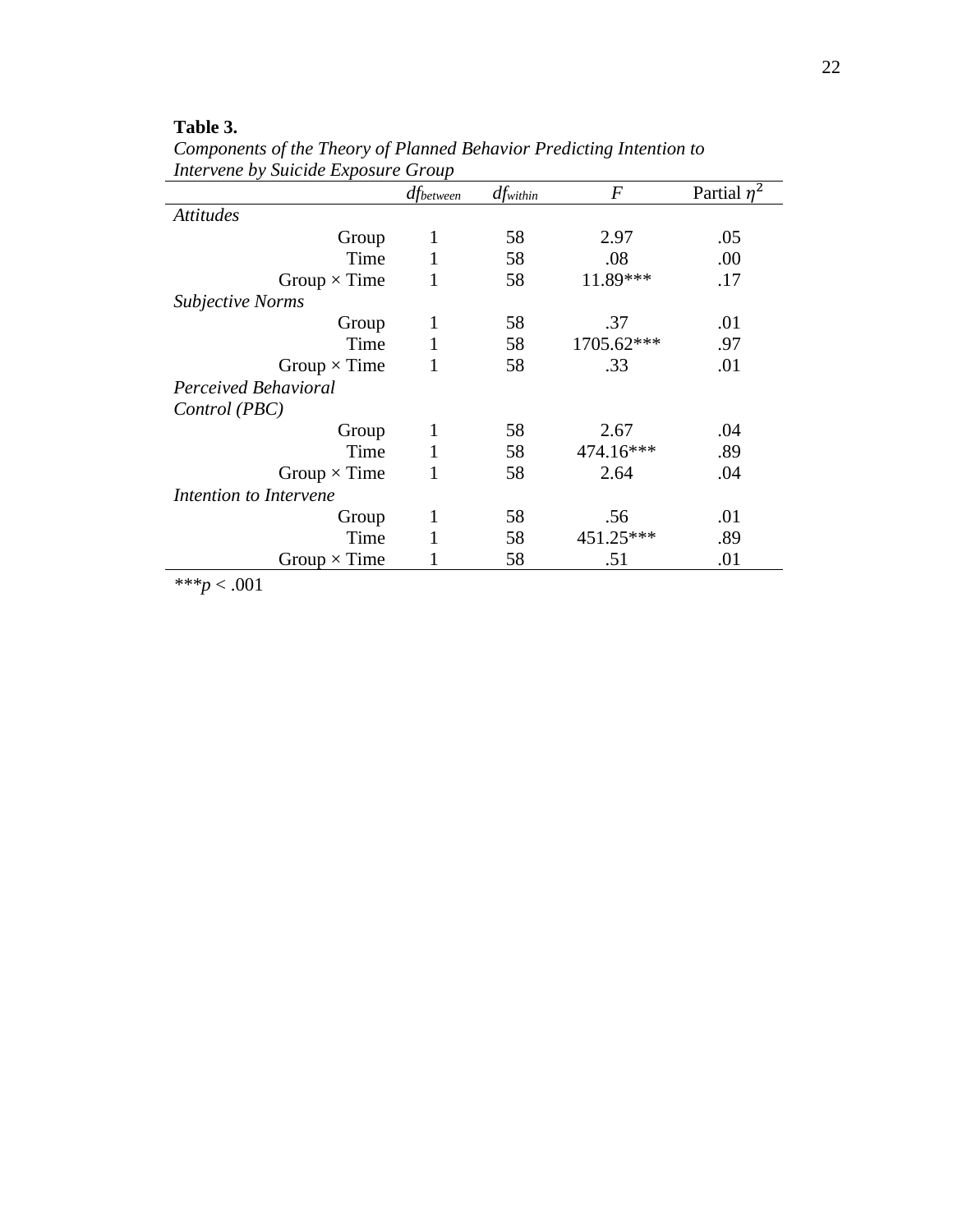## **Table 4.**

*Components of the Theory of Planned Behavior Predicting Intention to Intervene by Gatekeeper Training Group* 

|                         | dfbetween | $df_{within}$ | $\overline{F}$ | Partial $\eta^2$ |
|-------------------------|-----------|---------------|----------------|------------------|
| <b>Attitudes</b>        |           |               |                |                  |
| Group                   | 1         | 58            | .12            | .00              |
| Time                    | 1         | 58            | 17.204***      | .23              |
| Group $\times$ Time     |           | 58            | .113           | .00              |
| <b>Subjective Norms</b> |           |               |                |                  |
| Group                   | 1         | 58            | 1.84           | .03              |
| Time                    |           | 58            | 3955.26***     | .99              |
| Group $\times$ Time     |           | 58            | 1.854          | .03              |
| Perceived Behavioral    |           |               |                |                  |
| Control (PBC)           |           |               |                |                  |
| Group                   | 1         | 58            | .54            | .01              |
| Time                    | 1         | 58            | 1181.83***     | .95              |
| Group $\times$ Time     |           | 58            | .584           | .01              |
| Intention to Intervene  |           |               |                |                  |
| Group                   | 1         | 58            | .12            | .00              |
| Time                    |           | 58            | 1093.9***      | .95              |
| Group $\times$ Time     |           | 58            | .113           | .00              |

*\*\*\*p* < .001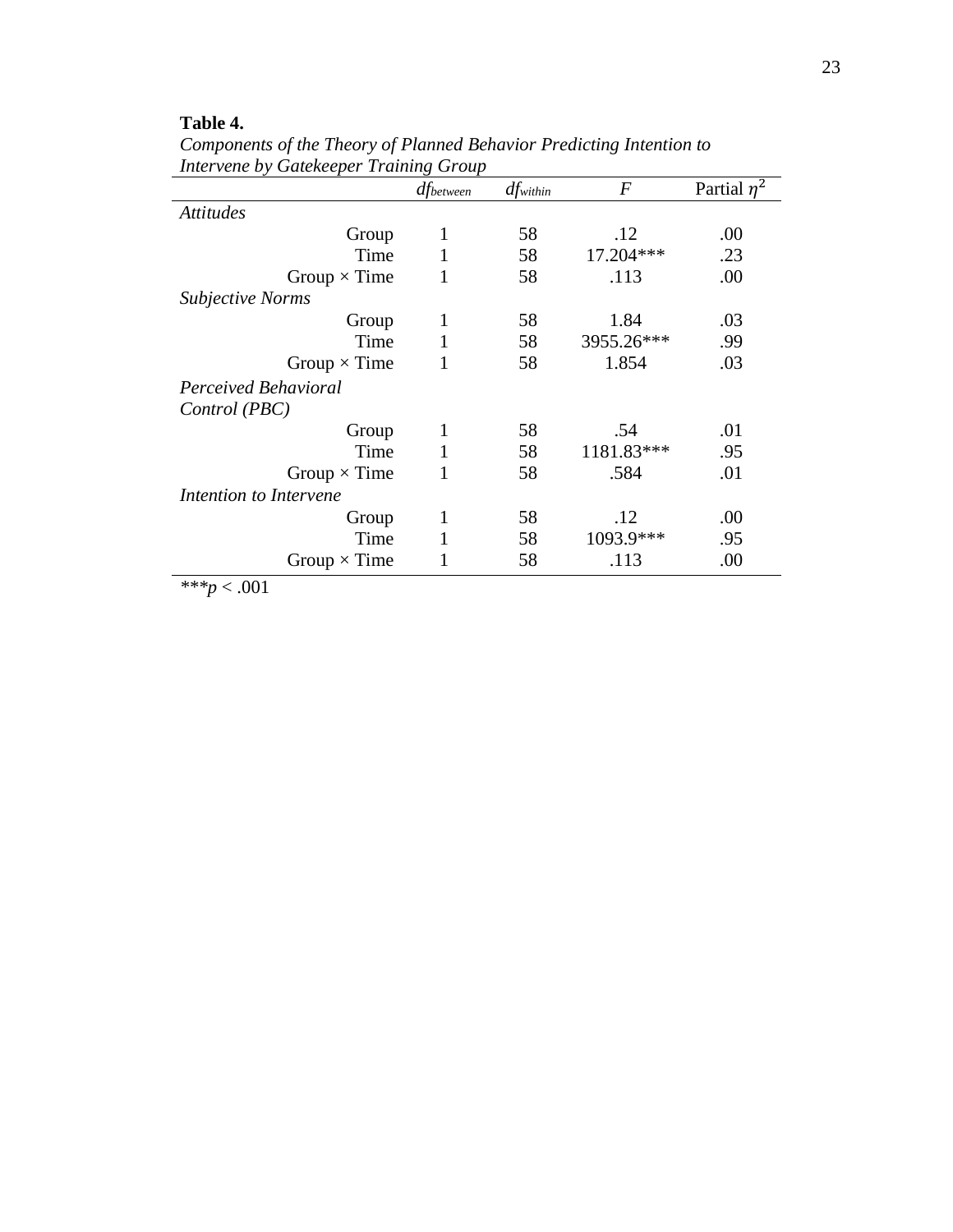#### **DISCUSSION**

The goal of the current study was to assess suicide gatekeeper training outcomes in a Theory of Planned Behavior (TPB) framework. This study aimed to determine the impact of gatekeeper trainings on TPB components impacting behavioral intention to intervene when an individual is identified as being at risk of suicide. In general, results support the effectiveness of gatekeeper trainings at creating significant changes in TPB variables. All TPB components were found to increase from pre- to post-training, consistent with past literature demonstrating positive change in these variables (Aldrich, 2018). Controlling for other TPB components, PBC was identified as the only component that predicted changes in intention to intervene. Changes in both subcomponents of PBC, self-efficacy and preparedness, were found to be unique predictors of change in intention to intervene. These findings are consistent with literature that have found that while all TPB components significantly predicted intention to intervene, PBC is the strongest predictor of intention post-training when controlling for the other components (Aldrich, 2015; Aldrich et al., 2018), as well as past studies that have demonstrated increases in selfefficacy and preparedness post-training (Litteken & Sale, 2018; Matthieu et al, 2009; Tompkins et al., 2010). On the other hand, these findings differ from past literature utilizing the TPB that have found subjective norms significantly predicted intention to intervene, or approached significance, when controlling for other components (Aldrich, 2015; Aldrich et al., 2018). Results from the current study contribute to the literature by identifying PBC as a primary component of the TPB that is uniquely associated with intention to intervene. This may indicate that future gatekeeper trainings could potentially be modified to focus more on increasing PBC specifically, or that new trainings that are centered around promoting PBC should be designed, to ensure that these trainings maximize intention to intervene.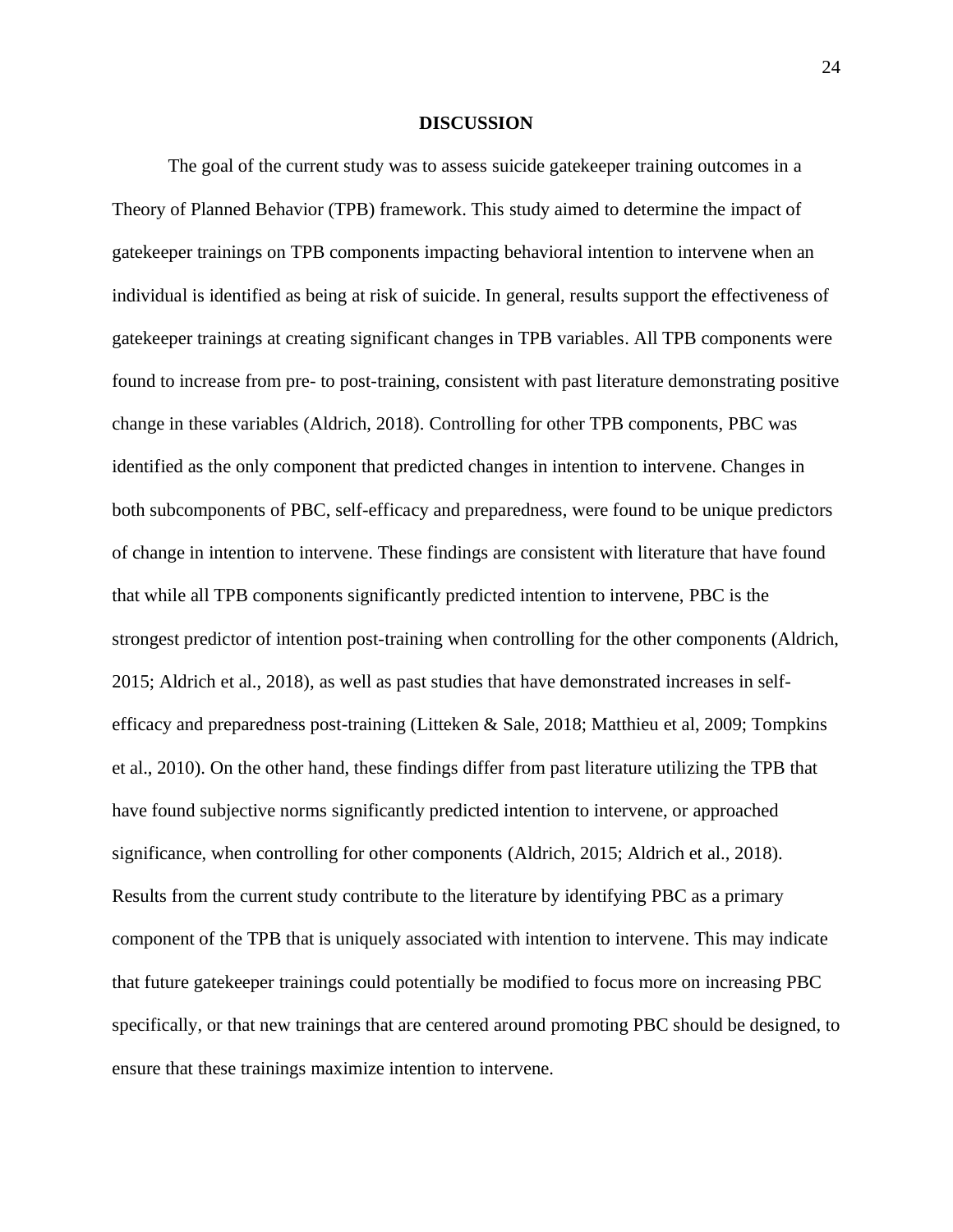Group analyses were completed to examine exploratory research questions regarding differences in TPB outcomes by previous suicide exposure and training type. While only exploratory, these questions were relevant and important to this study's aim of addressing gaps in the literature regarding knowledge of these group differences as they relate to gatekeeper training outcomes. TPB components were not found to differ by training type (QPR/SafeTALK) from pre to post training. Although there were no differences by training type, differences were seen in attitudes based on exposure to suicide or attempted suicide. Analyses suggested that positive attitudes significantly increased post-training only for those with previous suicide exposure, not for those without. Although these research questions were only exploratory, these findings can be compared to past literature in which previous suicide exposure was found to approach significance in predicting intention to intervene (Aldrich, 2015) and contrasted with others in which previous suicide exposure or personal suicide attempts did not significantly impact intention to intervene (Aldrich, 2018). Future research should seek to examine these differences across larger, equal samples to further examine the potential impact of previous suicide exposure and training type on TPB outcomes and potential interactions among variables.

The current study was theoretically guided by the TPB (Ajzen, 1985) creating a better support framework for conclusions to be drawn from. Utilizing the TPB allowed for a better conceptualization of outcomes relating to gatekeeper trainings. Because these trainings are in place to increase an individual's intention to aid someone suspected to be having thoughts of suicide, the TPB can aid in understanding how these factors uniquely impact individual intention to intervene when faced with someone at risk which is then anticipated to increase actual behavior. Past literature on the topic of gatekeeper training outcomes is not often based on theory, further demonstrating the need for researchers to examine this topic from a theoretical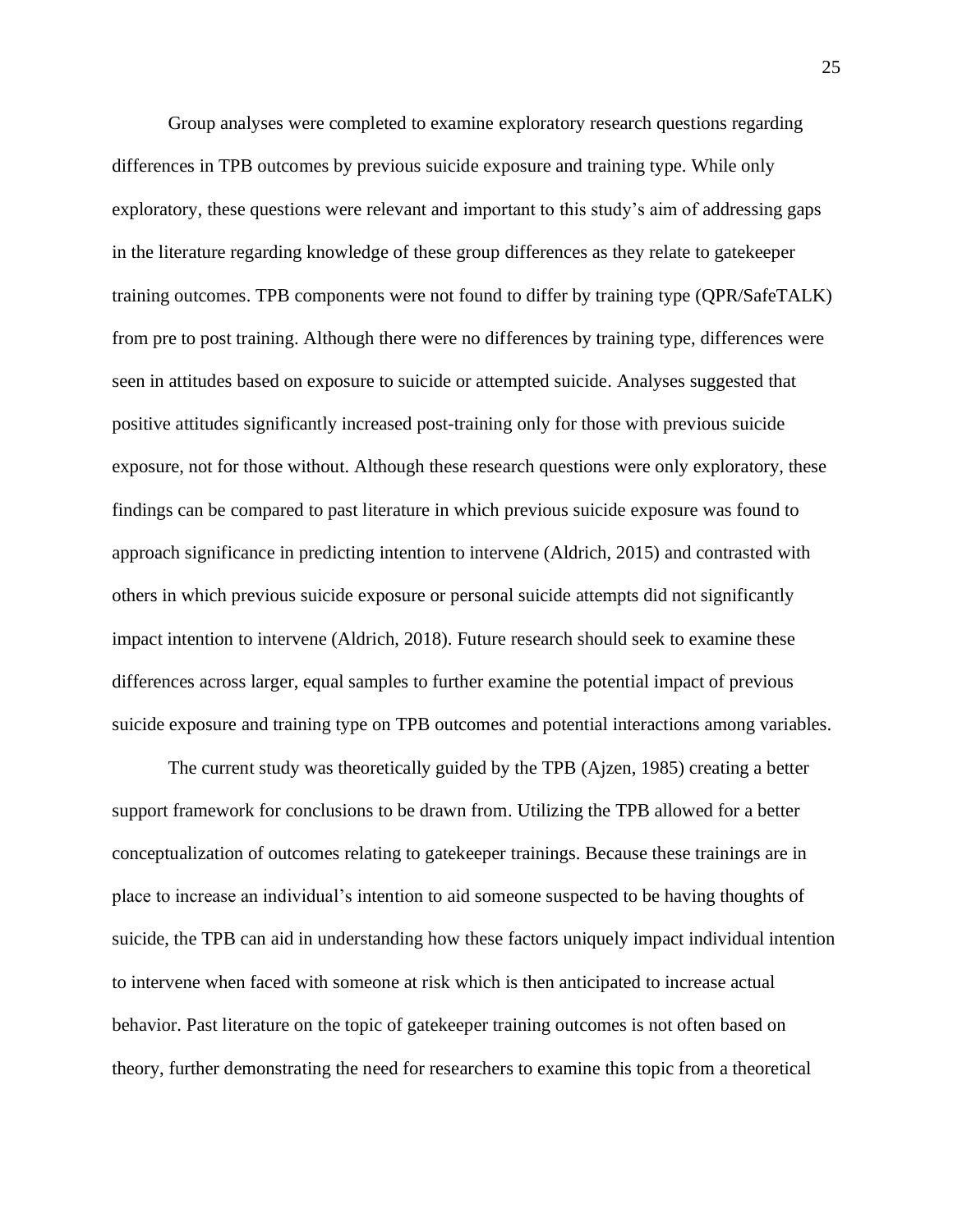lens that is effective at measuring intention and behavior. Future research could examine gatekeeper training outcomes through other models such as social cognitive theory (Bandura, 1986), social-ecological model (McLeroy et al., 1988), or theory of reasoned action (Fishbein & Ajzen, 1975) that acknowledge a variety of potential impacting factors (e.g., impact of observing other's actions, relationship, community, etc.) and are effective at evaluating health interventions, to further examine outcomes from other theoretical lenses.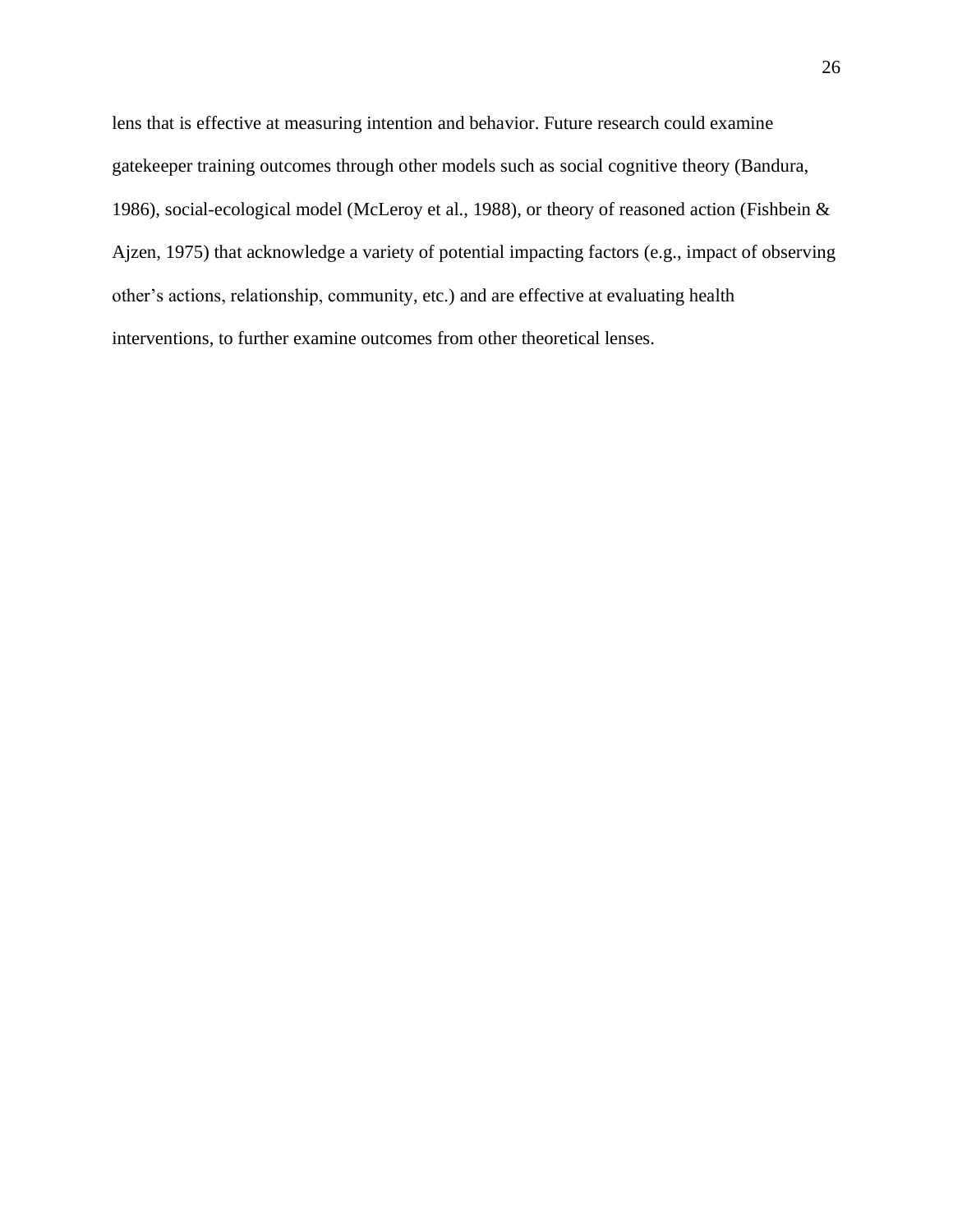#### **SUMMARY**

#### **Practical Implications**

Based on results of the current study, it may be worthwhile to further examine differences in trainings that place emphasis on PBC, specifically promoting self-efficacy and preparedness, to determine if these trainings lead to further increases in intention to intervene. As it was identified as a primary component of the TPB associated with increasing intention to intervene, emphasizing aspects of trainings that increase PBC by promoting feelings of being in control over intervention behaviors may further increase participants perception that they are capable and prepared for intervening if faced with someone at risk of suicide. Although change in PBC has been identified here as a primary predictor of increasing intention, previous literature has demonstrated that intervention methods focusing on all components of the TPB may be ideal for increasing intention and behavior change long-term (Montanaro et al., 2018). On the other hand, Ajzen (2006) recommends that if interventions are to be centered around a specific component of the TPB, it should be around the component accounting for the most change in intention – in this case, PBC. Future trainings may better increase intention to intervene by utilizing methods that have been demonstrated to directly impact PBC such as increasing skills through advising and demonstrating to individuals how to perform a behavior (e.g., demonstrating conversation strategies to use when talking to someone who is suicidal) or persuading individuals that they can successfully perform the behavior by decreasing self-doubts (Steinmetz et al., 2016). Additionally, findings regarding the impact of previous suicide exposure on attitudes suggest that gatekeeper trainings may affect individuals differently depending on their prior experience with suicide. Additional research is needed to better understand what factors may moderate gatekeeper training outcomes, such as gender or role within the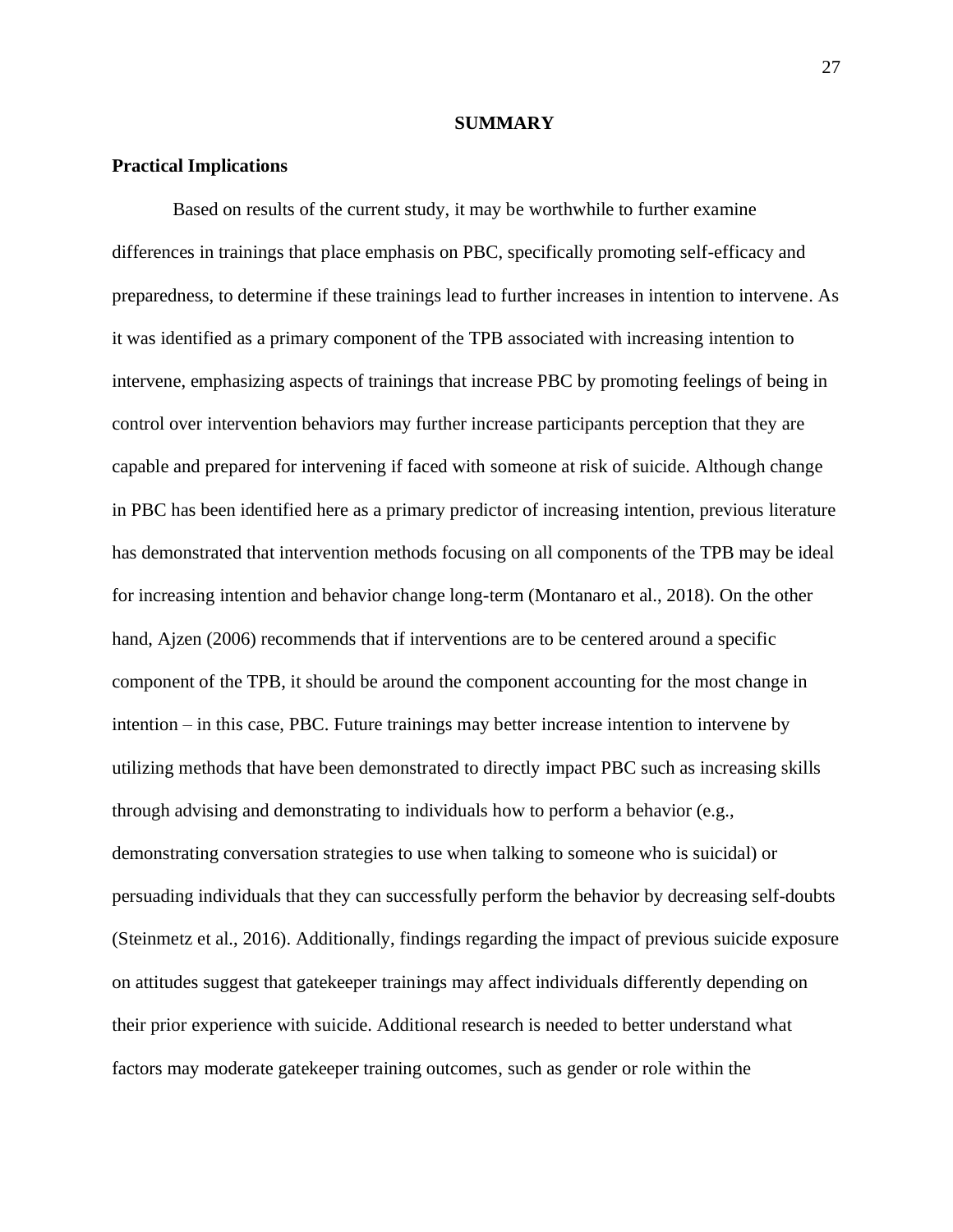population/community, and to understand how training types may best be suited to different populations. Although no differences were seen comparing QPR and SafeTALK, this may suggest that the type of training that is implemented is dependent on other considerations such as access, time availability, and preference for differences in format. Future literature should take these considerations into account when examining outcomes, as they may be impacted by the type of training offered. In general, findings of the current study demonstrate the effectiveness of gatekeeper trainings at improving variables related to increasing intention to intervene with someone thought to be suicidal. This demonstrates the importance of providing these trainings to populations where this type of awareness and skill set is often needed, such as schools, healthcare settings, and workplaces. A variety of other important outcomes of gatekeeper trainings were not considered in this study, therefore future research should seek to understand other variables that could differentially impact training outcomes. These findings may be helpful in attempts to further develop and refine gatekeeper trainings to focus on components that best predict intention to intervene.

#### **Limitations and Future Research**

The current study is not without limitations. First, the current research sample did not include a control group or random assignment. As a result of a control group not being utilized, it is possible that post-training outcomes could be impacted by factors such as fatigue, testrepetition, or demand characteristics. This was not possible as the study was funded by a grant seeking to maximize suicide prevention training. Future research should include comparison to a randomized control group in which participants are randomly assigned to complete either a gatekeeper training or a training unrelated to suicide prevention to eliminate potential threats to validity, impact of other variables, and increase strength of conclusions drawn. The current study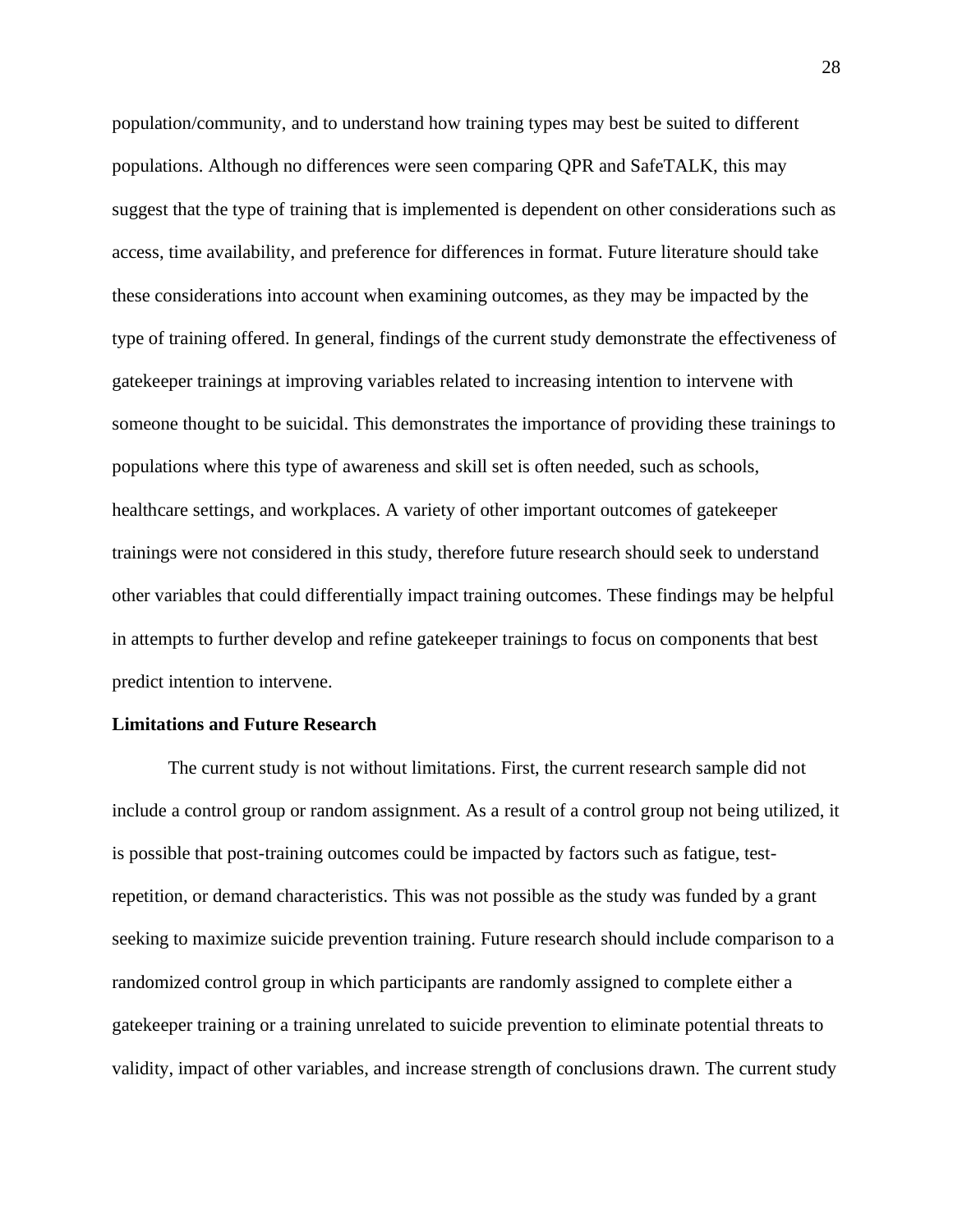had a relatively small sample size in comparison to related studies in the literature (e.g.,  $N = 367$ ; Aldrich, 2015), but met minimum sample requirements (20-43) based on power analyses conducted to detect medium-large hypothesized effects expected from previous research. To increase generalizability and power for significance testing as well as decrease variability and biases, future research should seek to recruit as large a sample as possible for analyses. Due to the sample size, research questions assessed in the current study examined small and unequal group sizes. This unfortunately results in limited confidence in results of the research questions. Future research should focus on recruiting large and equal group sizes to better assess group comparisons between suicide exposure and training type, coupled with comparisons of the experimental group to a randomized control group as previously discussed. Additionally, the sample was made up of university faculty/staff and students, limiting the generalizability of conclusions outside of college campuses. The sample was not racially and ethnically diverse, further limiting conclusions in these populations. Future research should assess training outcomes in a variety of samples such as healthcare, workplace, etc. that are diverse in race/ethnicity, gender, and organizational role. Another limitation includes that measures utilized within the current study were entirely self-report, leaving open the opportunity for potential response biases. Future research examining the effects of gatekeeper trainings should utilize behavioral data in combination with, or in place of, self-report data in addition to implementing a randomized control group 1to increase confidence in conclusions and limit potential order effects.

#### **Conclusions**

Overall, results from the current study support gatekeeper trainings as effective for increasing participant attitudes, norms, and PBC related to intervening as well as increasing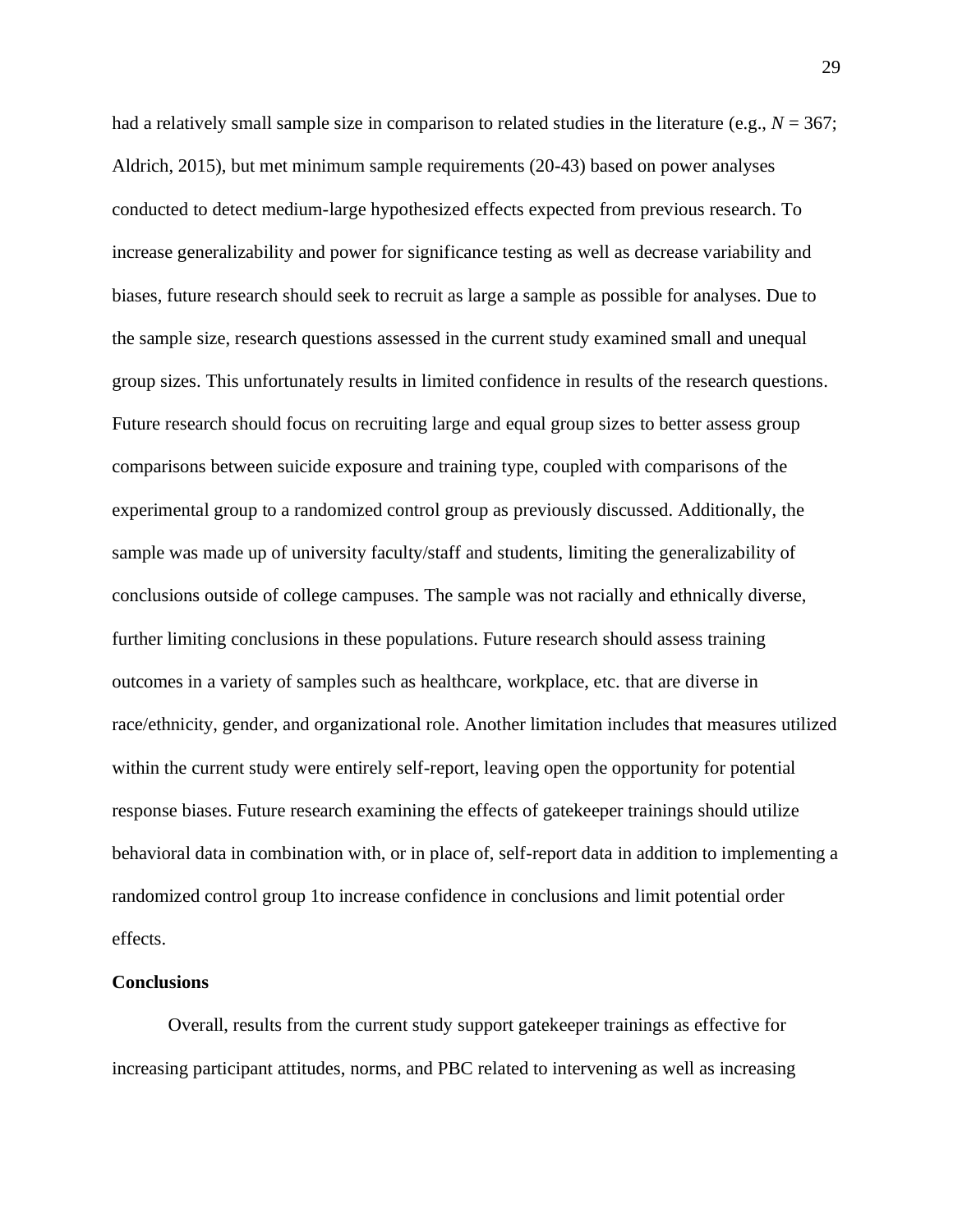intention to intervene itself. While it was expected that changes in all TPB components would significantly predict changes in intention to intervene, PBC was found to be the only significant predictor after controlling for the others, with both self-efficacy and preparedness being significant predictors of change in intention in the follow-up analysis. This finding is consistent with results of previous research in which participants belief about their resources available and ability to intervene increased post-training (Aldrich et al., 2018). Additionally, preliminary results limited by small and unequal group size indicate that changes in attitudes about intervening may depend on whether learners have known someone who attempted suicide. Future research is needed to determine if this finding is replicable and if so, to better understand it.

In sum, results from the current study builds on prior research by suggesting that suicide prevention gatekeeper trainings are associated with an increase in intention to intervene with someone in a suicide crisis. This change is uniquely predicted by a change in perceived behavioral control. These findings are important to the implementation of gatekeeper trainings on college campuses.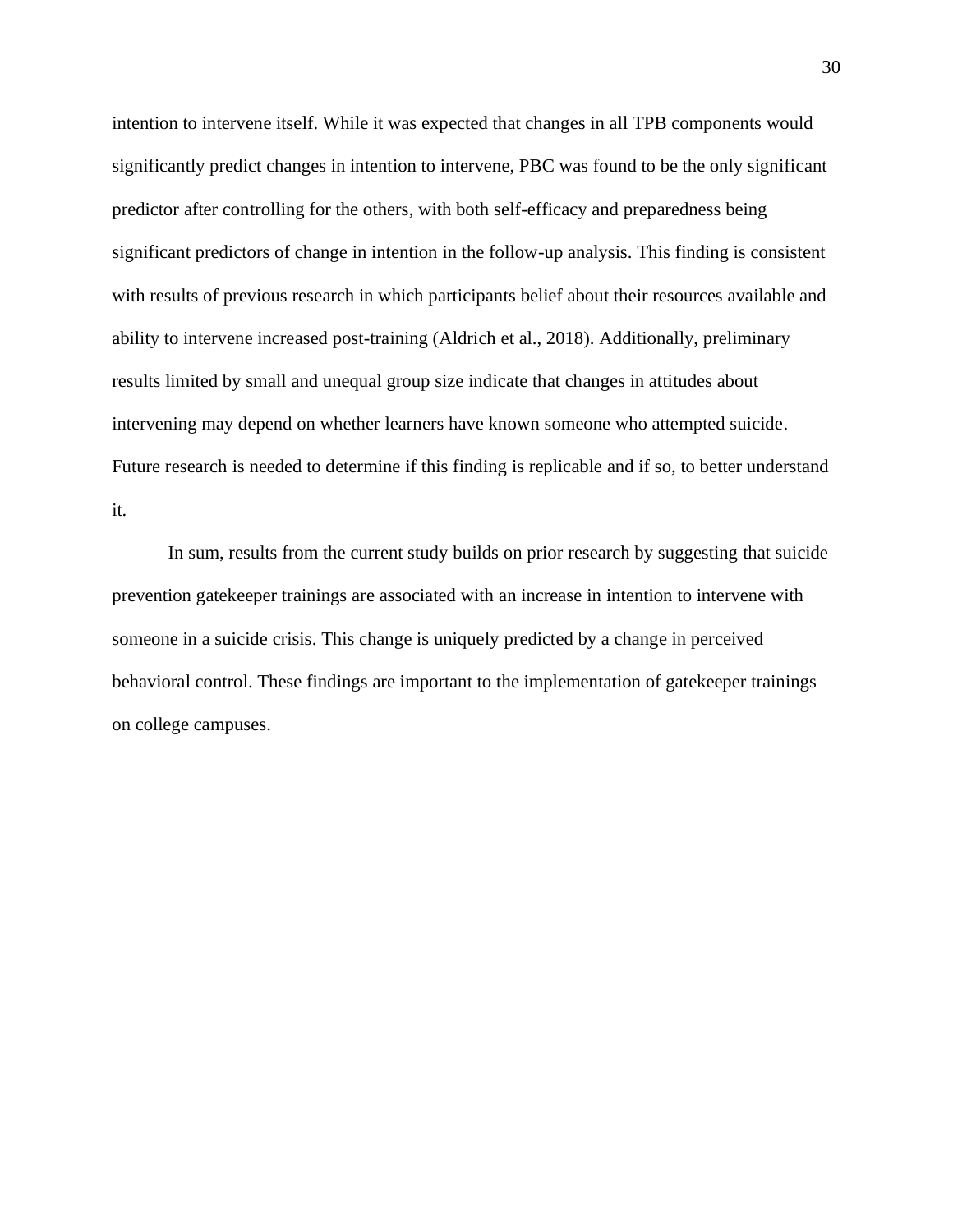#### **REFERENCES**

- Albright, G. L., Davidson, J., Goldman, R., Shockley, K. M., & Timmons-Mitchell, J. (2016). Development and validation of the gatekeeper behavior scale. *Crisis*, *37*(4), 271-280.
- Aldrich, R. S., Harrington, N. G., & Cerel, J. (2014). The willingness to intervene against suicide questionnaire. *Death studies, 38*(2), 100-108.
- Aldrich, R. S. (2015). Using the theory of planned behavior to predict college students' intention to intervene with a suicidal individual. *Crisis: The Journal of Crisis Intervention and Suicide Prevention, 36*(5), 332–337.
- Aldrich, R. S. (2017). Suicide prevention: college students' intention to intervene. *Archives of suicide research, 21*(3), 403-412.
- Aldrich, R. S., Wilde, J., & Miller, E. (2018). The effectiveness of QPR suicide prevention training. *Health Education Journal, 77*(8), 964–977.
- Ajzen, I. (1985). From intentions to actions: A theory of planned behavior. In *Action control* (11- 39). Springer, Berlin, Heidelberg.
- Ajzen, I. (1991). The theory of planned behavior. *Organizational Behavior and Human Decision Processes, 50*, 179–211.
- Ajzen, I. (2006). Behavioral interventions based on the theory of planned behavior.
- Bailey, E., Spittal, M., Pirkis, J., Gould, M., & Robinson, J. (2017). Universal Suicide Prevention in Young People: An Evaluation of the SafeTALK Program in Australian High Schools. *Crisis, 38*(5), 300–308.
- Bandura A (1986) Social foundations of thought and action: A social cognitive theory. Englewood Cliffs, NJ: Prentice-Hall.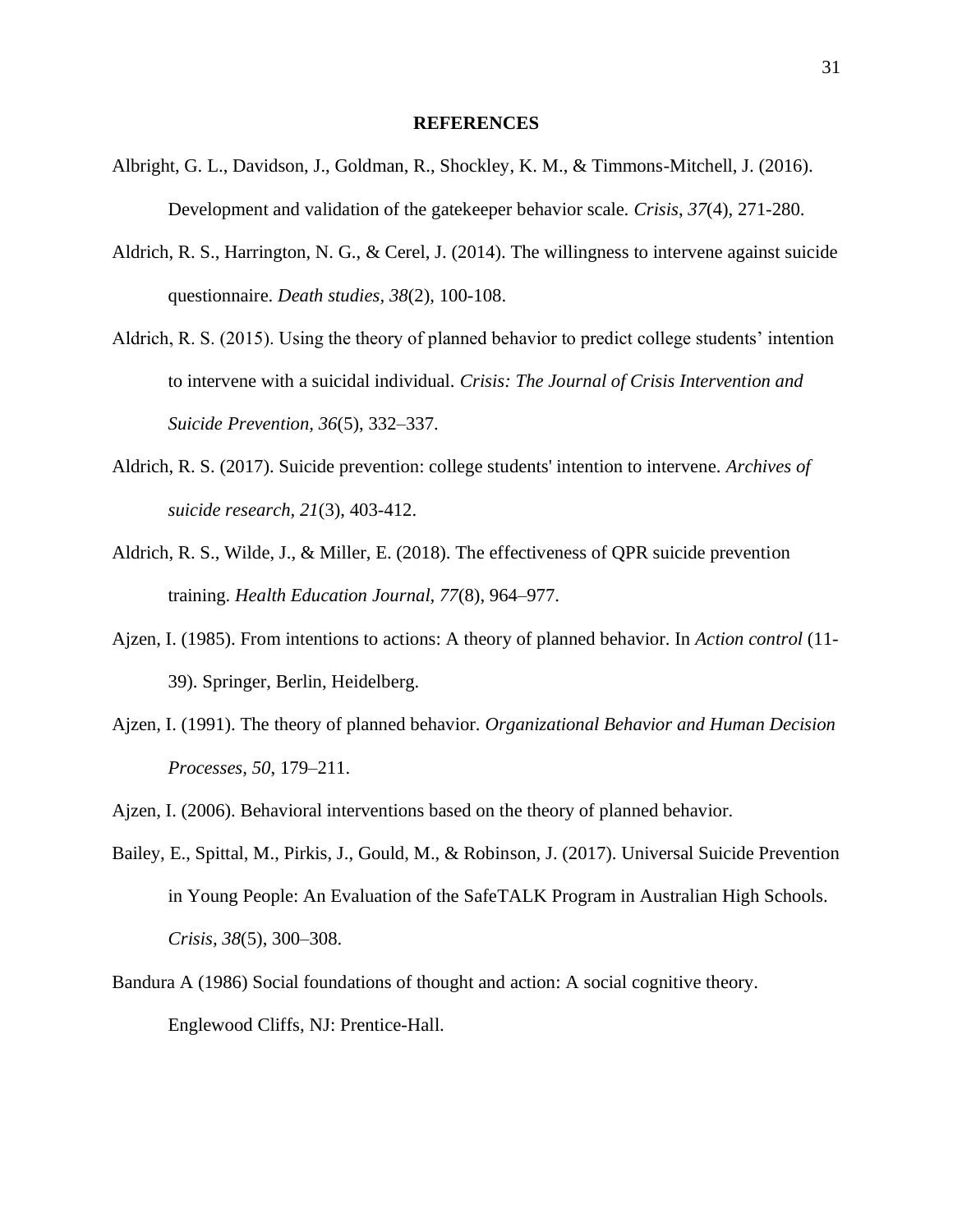- Burnette, C., Ramchand, R., & Ayer, L. (2015). Gatekeeper training for suicide prevention: A theoretical model and review of the empirical literature. *RAND Health Quarterly*, *5*(1).
- Byrne, B. M. (2010). Structural equation modeling with AMOS: Basic concepts, applications, and programming. New York: Routledge.
- Calear, A. L., Batterham, P. J., & Christensen, H. (2012). The Literacy of Suicide Scale: Psychometric properties and correlates of suicide literacy. *Unpublished manuscript*.
- Cerel, J., Padgett, J. H., Robbins, V., & Kaminer, B. (2012). A state's approach to suicide prevention awareness: Gatekeeper training in Kentucky. *Journal of Evidence-Based Social Work*, *9*(3), 283-292.
- Cimini, M. D., Rivero, E., Bernier, J., Stanley, J., Murray, A., Anderson, D., … Bapat, M. (2014). Implementing an audience-specific small-group gatekeeper training program to respond to suicide risk among college students: A case study. *Journal of American College Health, 62*(2), 92–100.

CDC WISQARS. (2018). Ten leading causes of death by age group.

- Cohen, J. (1969). *Statistical power analysis for the behavioural sciences*. New York: Academic Press.
- Cohen, J. (1988). *Statistical power analysis for the behavioral sciences*. Hillsdale, New Jersey: Lawrence Erlbaum As- sociates.
- Cross, W., Matthieu, M., Cerel, J., & Knox, K. (2010). Proximate outcomes of gatekeeper training for suicide prevention in the workplace. *Suicide and Life-Threatening Behavior*, *37*(6).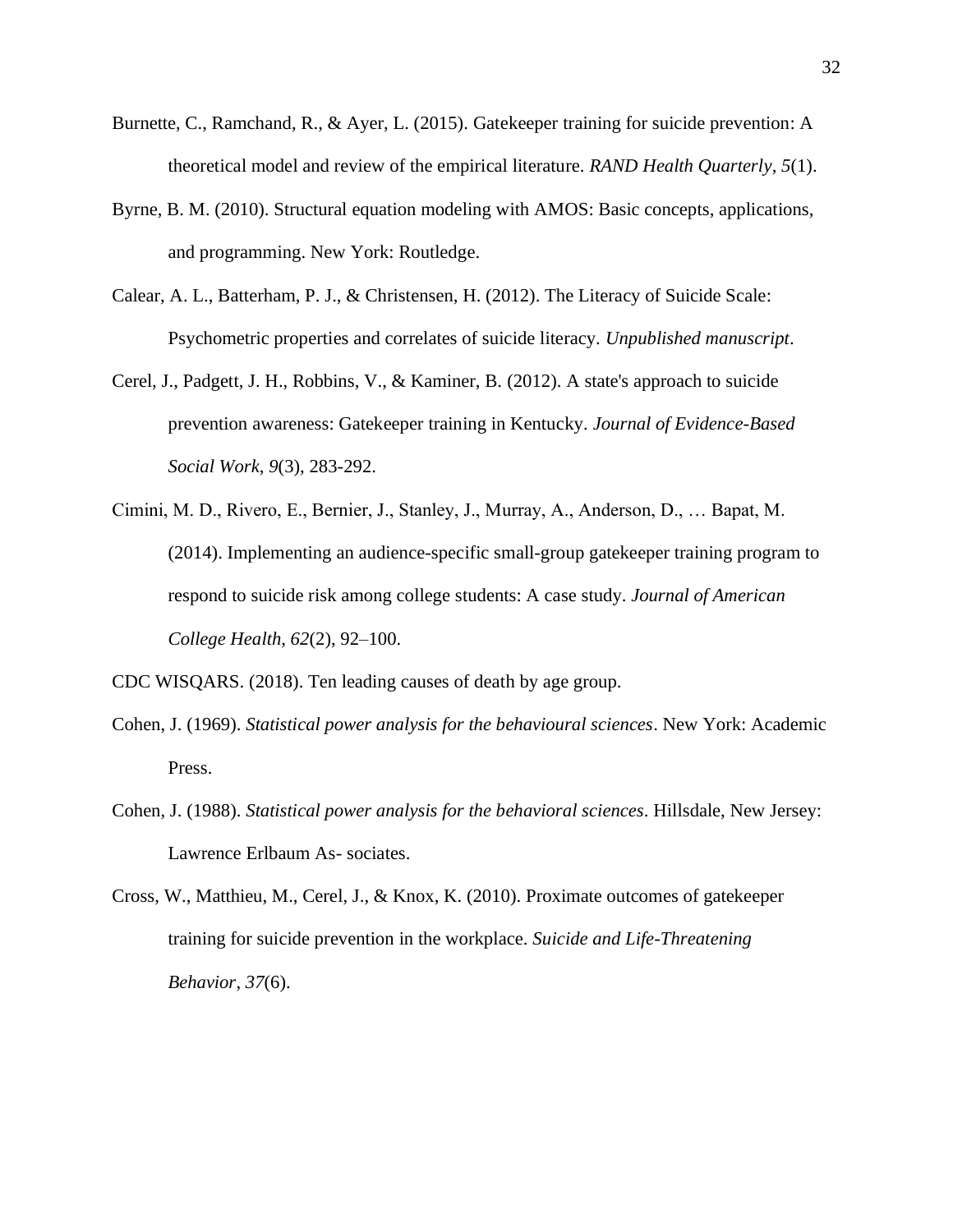- Cross, W., Seaburn, D., Gibbs, D., Schmeelk-Cone, K., White, A. M., & Caine, E. D. (2011). Does practice make perfect? A randomized control trial of behavioral rehearsal on suicide prevention gatekeeper skills. *Journal of Primary Prevention, 32*, 195–211.
- Eisenberg, D., Hunt, J., & Speer, N. (2013). Mental health in American colleges and universities: variation across student subgroups and across campuses. *The Journal of nervous and mental disease*, *201*(1), 60-67.
- Eynan, R. (2014). *Preventing Suicides in the Toronto Subway System: A program Evaluation*  (Publication No. 3667063) [Doctoral dissertation, University of Toronto]. ProQuest Dissertations Publishing.
- Field, A. (2009). *Discovering statistics through SPSS: (and sex and drugs and rock'n'roll).* SAGE Publications.
- Fishbein, M., & Ajzen, I. (1975). *Belief, Attitude, Intention, and Behavior: An Introduction to Theory and Research.* Reading, MA: Addison-Wesley.
- Garraza, L. G., Kuiper, N., Goldston, D., McKeon, R., & Walrath, C. (2019). Long-term impact of the Garrett Lee Smith youth suicide prevention program on youth suicide mortality, 2006–2015. *Journal of Child Psychology and Psychiatry, 60*(10), 1142–1147.
- Hair, J., Black, W. C., Babin, B. J. & Anderson, R. E. (2010) Multivariate data analysis (7th ed.). Upper Saddle River, New Jersey: Pearson Educational International.
- Hair, J. F. Jr., Anderson, R. E., Tatham, R. L. & Black, W. C. (1995). Multivariate Data Analysis (3rd ed). New York: Macmillan.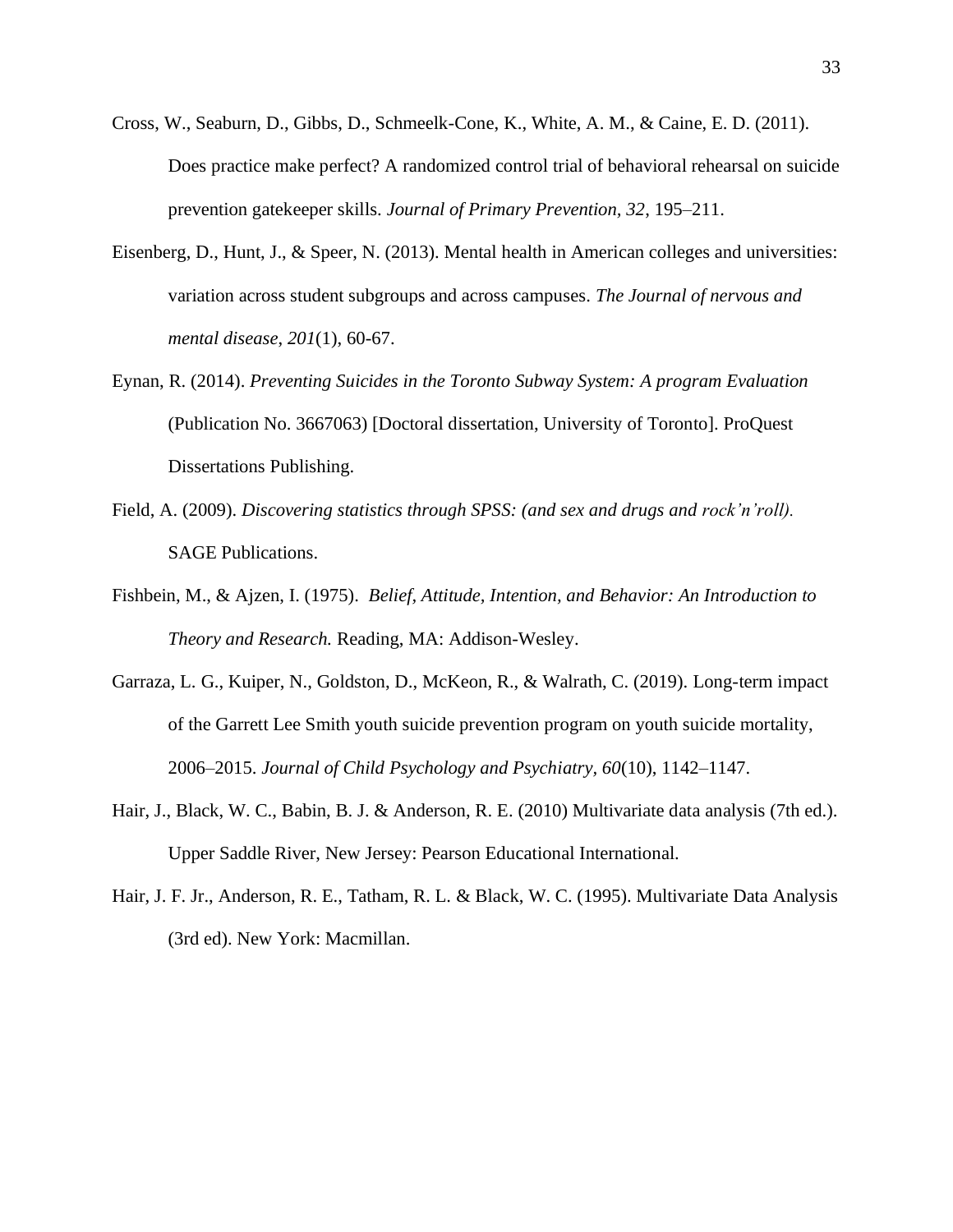- Hangartner, R. B., Totura, C. M. W., Labouliere, C. D., Gryglewicz, K., & Karver, M. S. (2019). Benchmarking the "Question, Persuade, Refer" program against evaluations of established suicide prevention gatekeeper trainings. *Suicide and Life‐Threatening Behavior, 49*(2), 353-370.
- Hedegaard H., Curtin S.C., & Warner M. (2020). Increase in suicide mortality in the United States, 1999–2018. NCHS Data Brief, no 362. Hyattsville, MD: National Center for Health Statistics.
- Hunt, J., & Eisenberg, D. (2010). Mental health problems and help-seeking behavior among college students. *Journal of Adolescent Health*, *46*, 3–10.
- Indelicato, N.A., Mirsu-Paun, A., & Griffin, W.D. (2011). Outcomes of a suicide prevention gatekeeper training on a university campus. *Journal of College Student Development 52*(3), 350-361.
- IPEDS Data Feedback Report 2018. (2018), 1–15.
- Kerr, S., Martin, C., & Fleming, M. (2018). Preventing suicide; nurse education and the occluded issue of gender. *Nurse Education in Practice, 32*, 58–63.
- Kutcher, S., Wei, Y., & Behzadi, P. (2017). School- and community-based youth suicide prevention interventions: Hot idea, hot air, or sham? *The Canadian Journal of Psychiatry, 62*(6), 381–387.
- Litteken, C., & Sale, E. (2018). Long-term effectiveness of the question, persuade, refer (QPR) suicide prevention gatekeeper training program: lessons from Missouri. *Community mental health journal*, *54*(3), 282-292.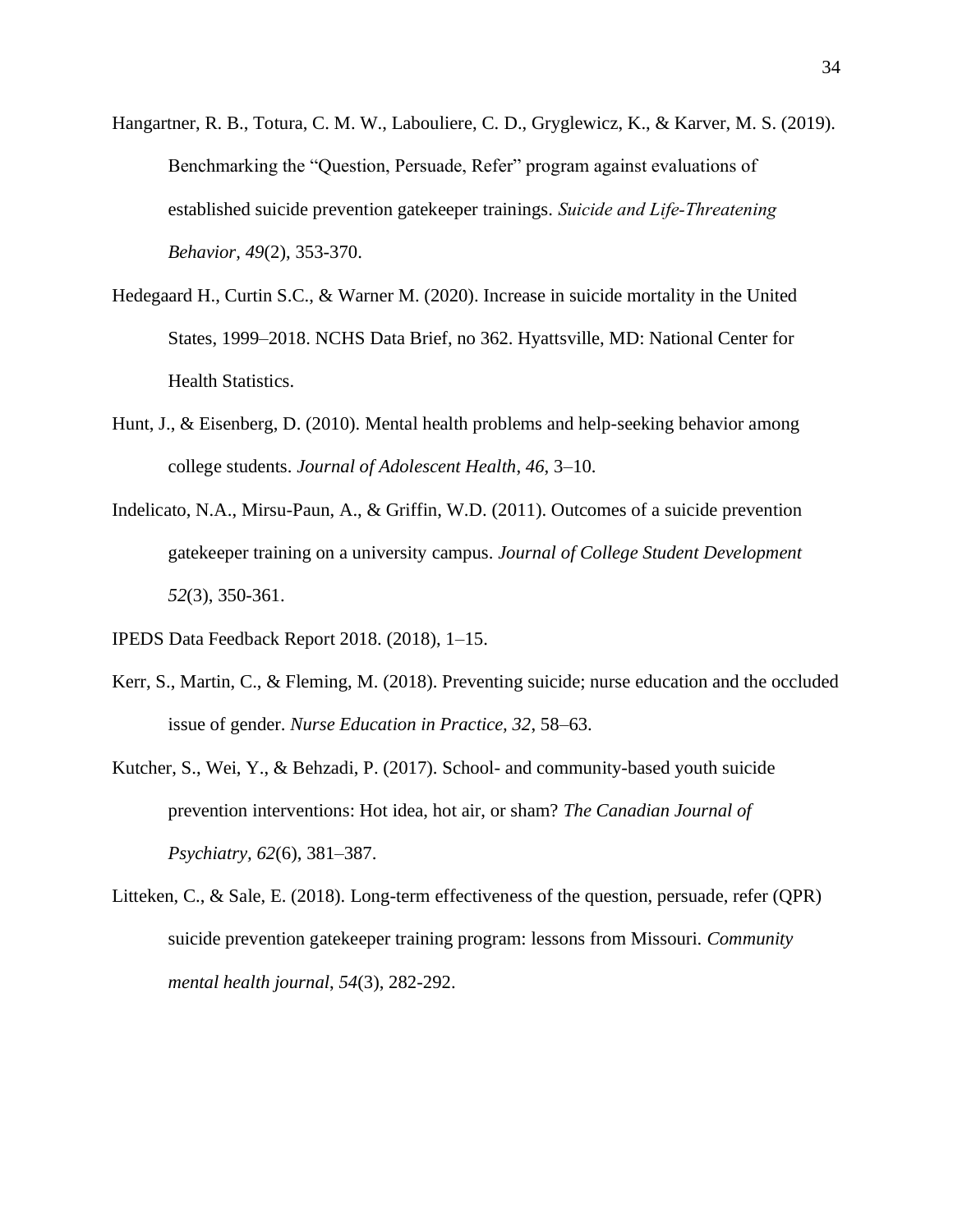- Liu, C. H., Stevens, C., Wong, S. H., Yasui, M., & Chen, J. A. (2019). The prevalence and predictors of mental health diagnoses and suicide among US college students: Implications for addressing disparities in service use. *Depression and anxiety*, *36*(1), 8- 17.
- Matthieu, M., Chen, Y., Schohn, M., Latinga, L., & Knox, K. (2009). Educational preferences and outcomes from suicide prevention training in the Veterans Health Administration: One-year follow-up with healthcare employees in upstate New York. *Military Medicine*, *174*(11), 1123–1131.
- McLeroy KR, Bibeau D, Steckler A, et al. (1988) An ecological perspective on health promotion programs. *Health Education Quarterly 15*(4): 351–377.
- Mitchell SL, Kader M, Darrow SA, et al. (2013) Evaluating question, persuade, refer (QPR) suicide prevention training in a college setting. *Journal of College Student Psychotherapy 27*, 138–148.
- Montanaro, E. A., Kershaw, T. S., & Bryan, A. D. (2018). Dismantling the theory of planned behavior: evaluating the relative effectiveness of attempts to uniquely change attitudes, norms, and perceived behavioral control. *Journal of behavioral medicine, 41*(6), 757-770.
- National Mental Health Association & The Jed Foundation. (2002). Safeguarding your students against suicide: Expanding the safety network. Alexandria, VA: Author.
- Oliver, P., Spee, K., Akroyd, S., & Wolfgramm, T. (2015). *Evaluation of the Suicide Prevention Gatekeeper Training Programmes*. New Zealand: Ministry of Health.
- SafeTALK. (2019, October 25). Retrieved December 4, 2019, from https://www.livingworks.net/safetalk.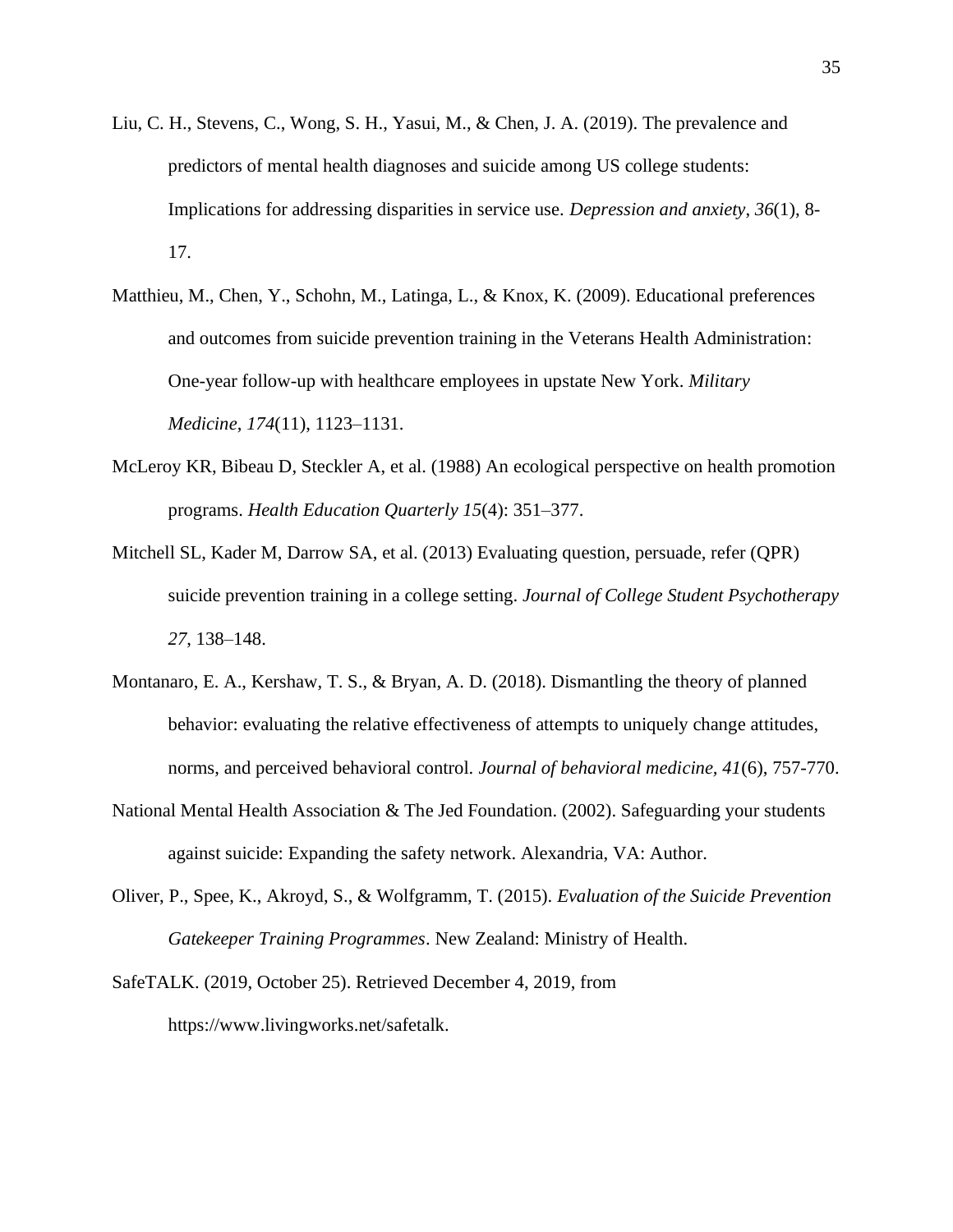- Singer, J. B., Erbacher, T. A., & Rosen, P. (2019). School-based suicide prevention: A framework for evidence-based practice. *School Mental Health, 11*, 54–71.
- SPRC/AFSP Best Practices Registry (BPR). (2013, July). "Comparison Table of Suicide Prevention Gatekeeper Training Programs." Retrieved from [http://www.sprc.org/sites/default/files/migrate/library/SPRC\\_Gatekeeper\\_matrix\\_Jul2013](http://www.sprc.org/sites/default/files/migrate/library/SPRC_Gatekeeper_matrix_Jul2013update.pdf) [update.pdf.](http://www.sprc.org/sites/default/files/migrate/library/SPRC_Gatekeeper_matrix_Jul2013update.pdf)
- Steinmetz, H., Knappstein, M., Ajzen, I., Schmidt, P., & Kabst, R. (2016). How effective are behavior change interventions based on the theory of planned behavior?. *Zeitschrift für Psychologie*, *224*(3), 216-233.
- Tabachnick, B. G., Fidell, L. S., & Ullman, J. B. (2007). *Using multivariate statistics* (Vol. 5, pp. 481-498). Boston, MA: Pearson.
- Tompkins, T., & Witt, J. (2009). The short-term effectiveness of a suicide prevention gatekeeper training program in a college setting with residence life advisers. *The Journal of Primary Prevention, 30,* 131–149.
- Turley, B. (2018). SafeTALK Literature review: An overview of its rationale, conceptual framework, and research foundations. *LivingWorks Education Inc*.
- Quinnett, P. (2007). QPR gatekeeper training for suicide prevention: The model, rationale and theory. QPR Institute, 1–38.
- Walrath, C., Garraza, L. G., Reid, H., Goldston, D. B., & McKeon, R. (2015). Impact of the Garrett Lee Smith youth suicide prevention program on suicide mortality. *American Journal of Public Health, 105*(5), 986–993.
- Wilson, B., & Neufeld, E. (2017). The SafeTALK suicide training: An evaluation of attitudes and actions among medical students. *Journal of the Royal Medical Society, 24*(1), 4–16.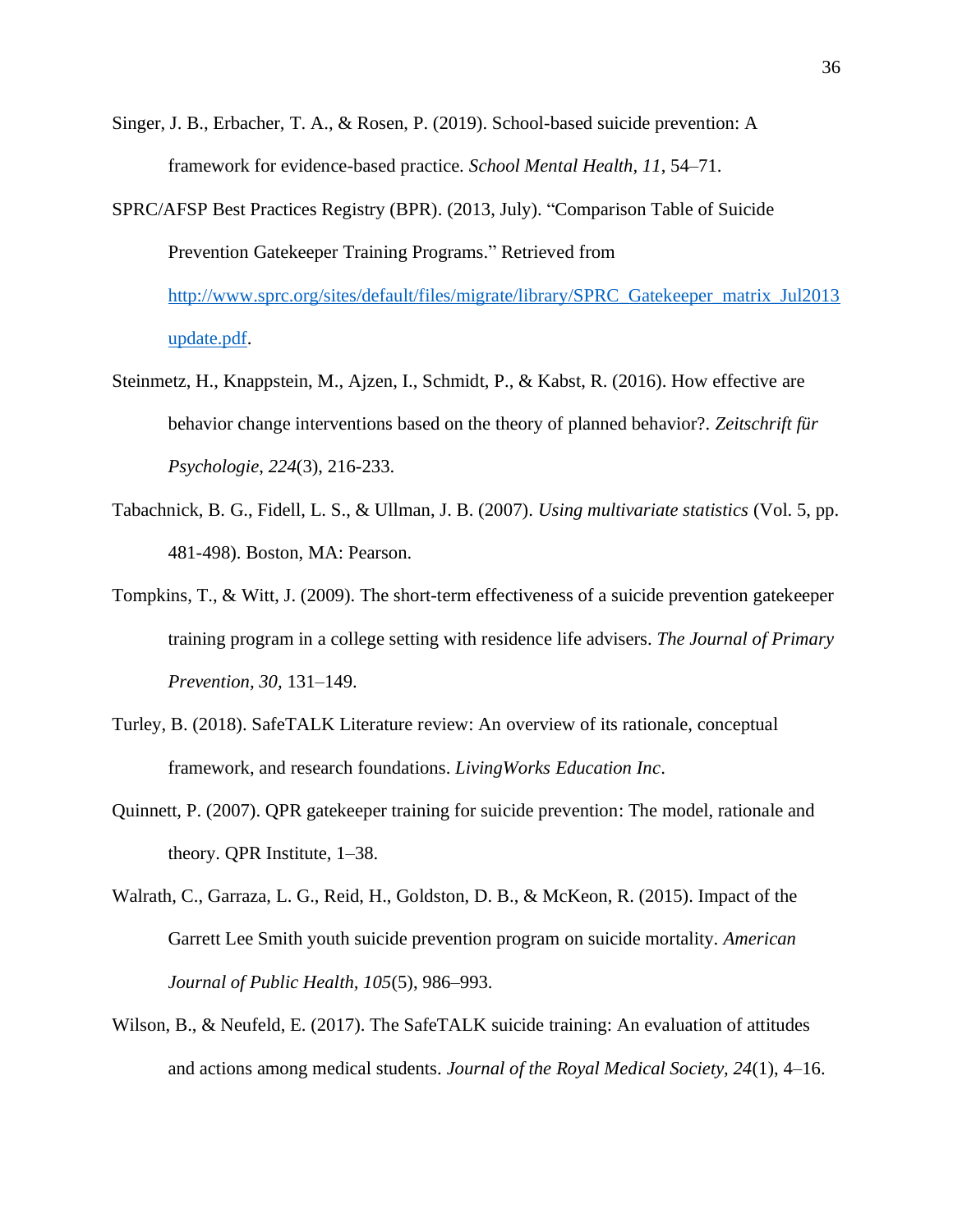Wyman, P. A., Brown, C. H., Inman, J., Cross, W., Schmeelk-Cone, K., Guo, J., & Pena, J. B. (2008). Randomized trial of a gatekeeper program for suicide prevention: 1-year impact on secondary school staff. *Journal of Consulting and Clinical Psychology, 76*(1), 104– 115.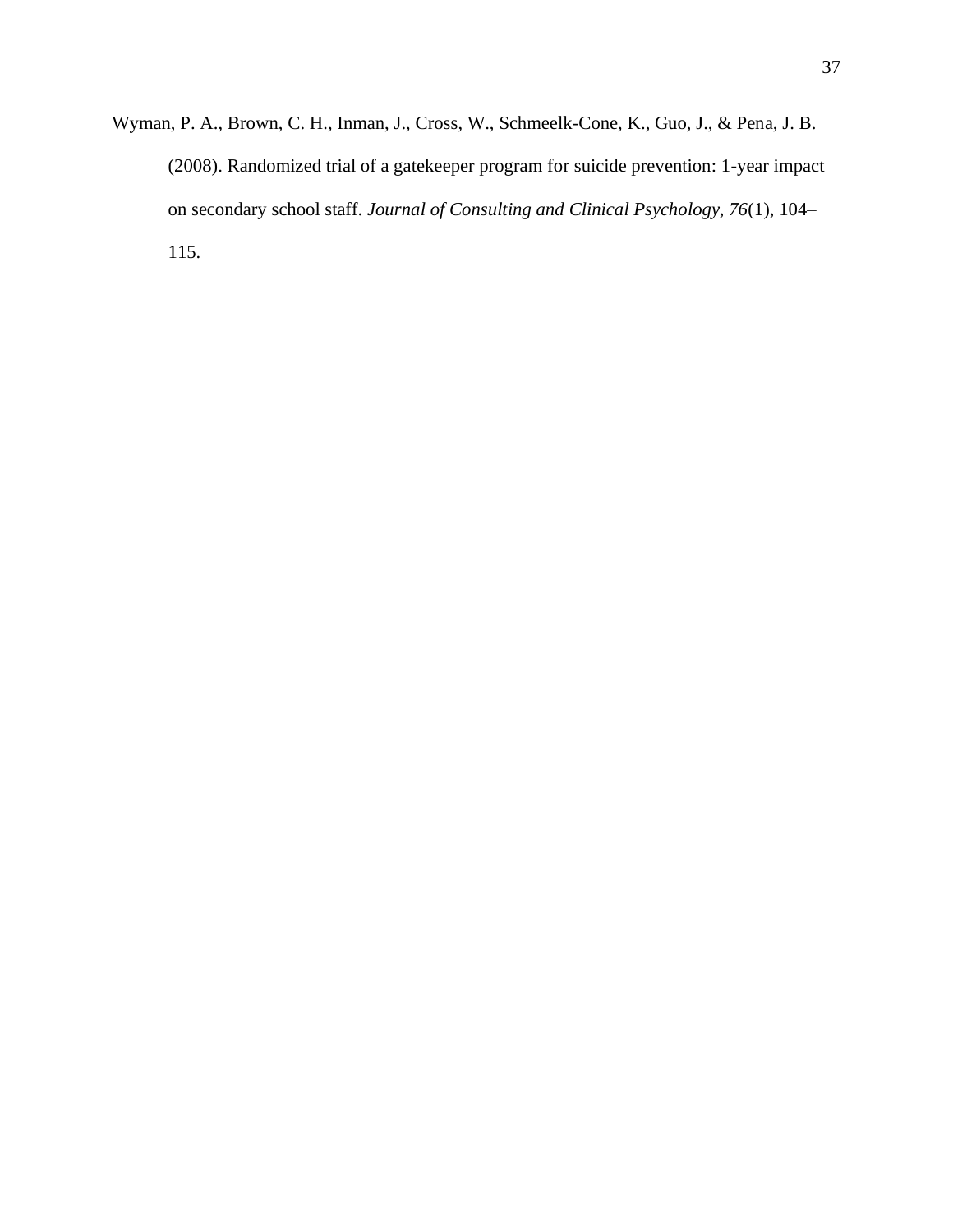# **STIGMA TOWARD GATEKEEPER BEHAVIORS SCALE (STGBS; ALDRICH, 2017)**

|     |                 | າ | 3 | 4 |                 |
|-----|-----------------|---|---|---|-----------------|
|     | Worthless       |   |   |   | Valuable        |
| 2.  | Beneficial      |   |   |   | Harmful         |
| 3.  | Not regrettable |   |   |   | Regrettable     |
| 4.  | <b>Bad</b>      |   |   |   | Good            |
| 5.  | Forgivable      |   |   |   | Not Forgivable  |
| 6.  | Negative        |   |   |   | Positive        |
|     | Useful          |   |   |   | <b>Useless</b>  |
| 8.  | Unpleasant      |   |   |   | Pleasant        |
| 9.  | Not Scary       |   |   |   | Scary           |
| 10. | Possible        |   |   |   | Impossible      |
| 11. | Stressful       |   |   |   | Not Stressful   |
| 12. | Frightening     |   |   |   | Not Frightening |
| 13. | Uncomfortable   |   |   |   | Comfortable     |
| 14. | Easy            |   |   |   | Difficult       |

*Intervening with a suicidal person would be…*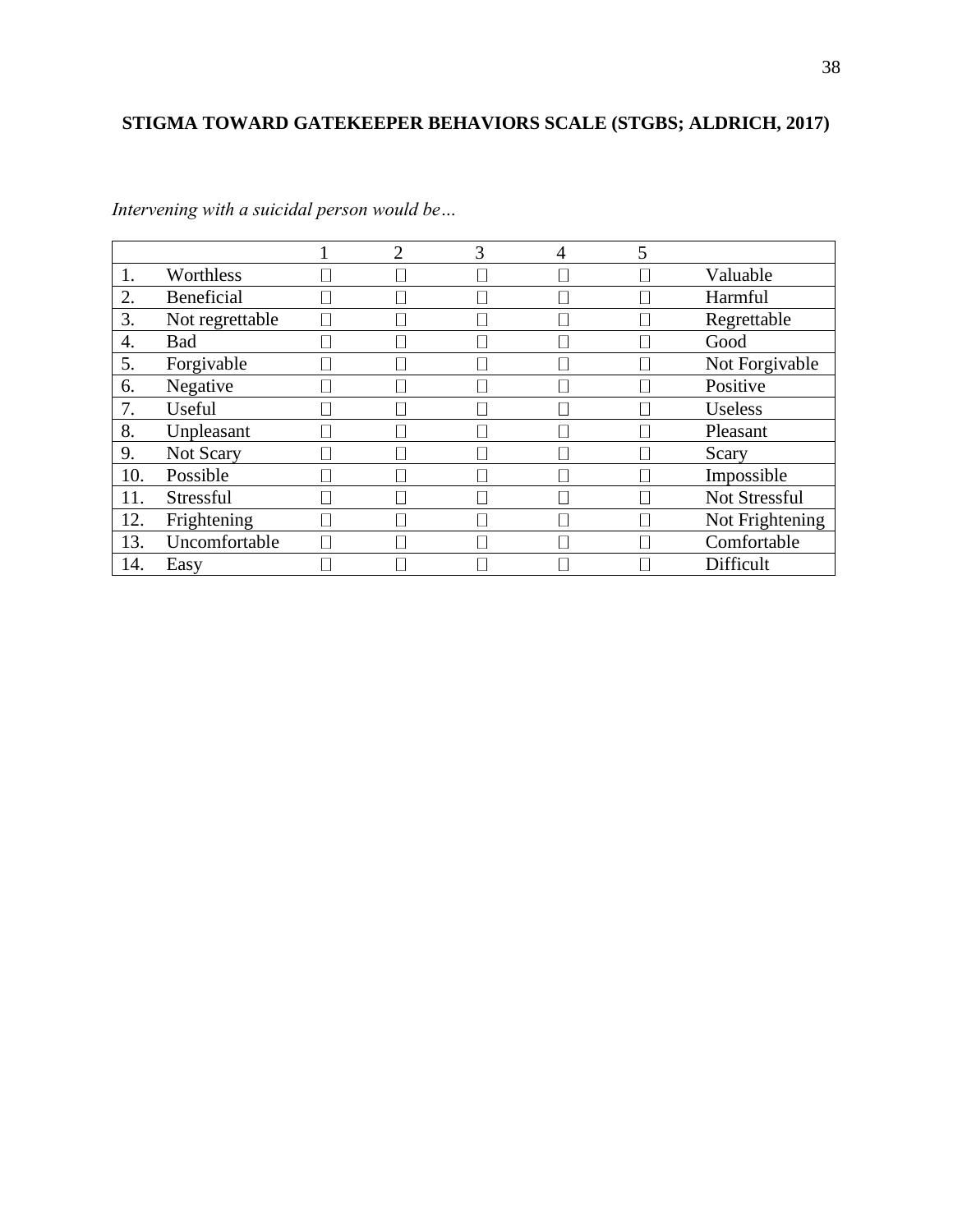# **SUBJECTIVE NORMS SCALE (SNS; ALDRICH ET AL., 2014)**

|    |                                  | Strongly                 | Disapprove               | Undecided | Approve           | Strongly       |
|----|----------------------------------|--------------------------|--------------------------|-----------|-------------------|----------------|
|    |                                  | Disapprove<br>(1)        | (2)                      | (3)       | (4)               | Approve<br>(5) |
| 1. | What do you think your           | $\overline{\phantom{a}}$ |                          | $\Box$    | $\Box$            | $\Box$         |
|    | closest friends would think of   |                          |                          |           |                   |                |
|    | you seeking help for a           |                          |                          |           |                   |                |
|    | suicidal person?                 |                          |                          |           |                   |                |
| 2. | What do you think your           | $\mathsf{L}$             |                          | $\Box$    | $\mathsf{I}$      | $\mathsf{I}$   |
|    | family would think of you        |                          |                          |           |                   |                |
|    | seeking help for a suicidal      |                          |                          |           |                   |                |
|    | person?                          |                          |                          |           |                   |                |
| 3. | What do you think people at      | $\mathsf{L}$             |                          | $\Box$    | П                 | П              |
|    | <b>ODU</b> would think of you    |                          |                          |           |                   |                |
|    | seeking help for a suicidal      |                          |                          |           |                   |                |
|    | person?                          |                          |                          |           |                   |                |
| 4. | What do you think people in      | П                        |                          | П         | П                 | П              |
|    | your community would think       |                          |                          |           |                   |                |
|    | of you seeking help for a        |                          |                          |           |                   |                |
|    | suicidal person?                 |                          |                          |           |                   |                |
| 5. | What do you think your           | □                        |                          | $\Box$    | П                 | □              |
|    | closest friends would think of   |                          |                          |           |                   |                |
|    | you suggesting that a suicidal   |                          |                          |           |                   |                |
|    | person see a counselor on        |                          |                          |           |                   |                |
|    | campus?                          |                          |                          |           |                   |                |
| 6. | What do you think your           | П                        | $\overline{\phantom{a}}$ | $\Box$    | П                 | П              |
|    | family would think of you        |                          |                          |           |                   |                |
|    | suggesting that a suicidal       |                          |                          |           |                   |                |
|    | person see a counselor on        |                          |                          |           |                   |                |
|    | campus?                          |                          |                          |           |                   |                |
| 7. | What do you think people at      |                          |                          | □         | $\vert \ \ \vert$ | □              |
|    | <b>ODU</b> would think of you    |                          |                          |           |                   |                |
|    | suggesting that a suicidal       |                          |                          |           |                   |                |
|    | <u>person see a counselor on</u> |                          |                          |           |                   |                |
|    | campus?                          |                          |                          |           |                   |                |
| 8. | What do you think people in      |                          |                          | $\Box$    |                   | $\Box$         |
|    | your community would think       |                          |                          |           |                   |                |
|    | of you suggesting that a         |                          |                          |           |                   |                |
|    | suicidal person see a            |                          |                          |           |                   |                |
|    | counselor on campus?             |                          |                          |           |                   |                |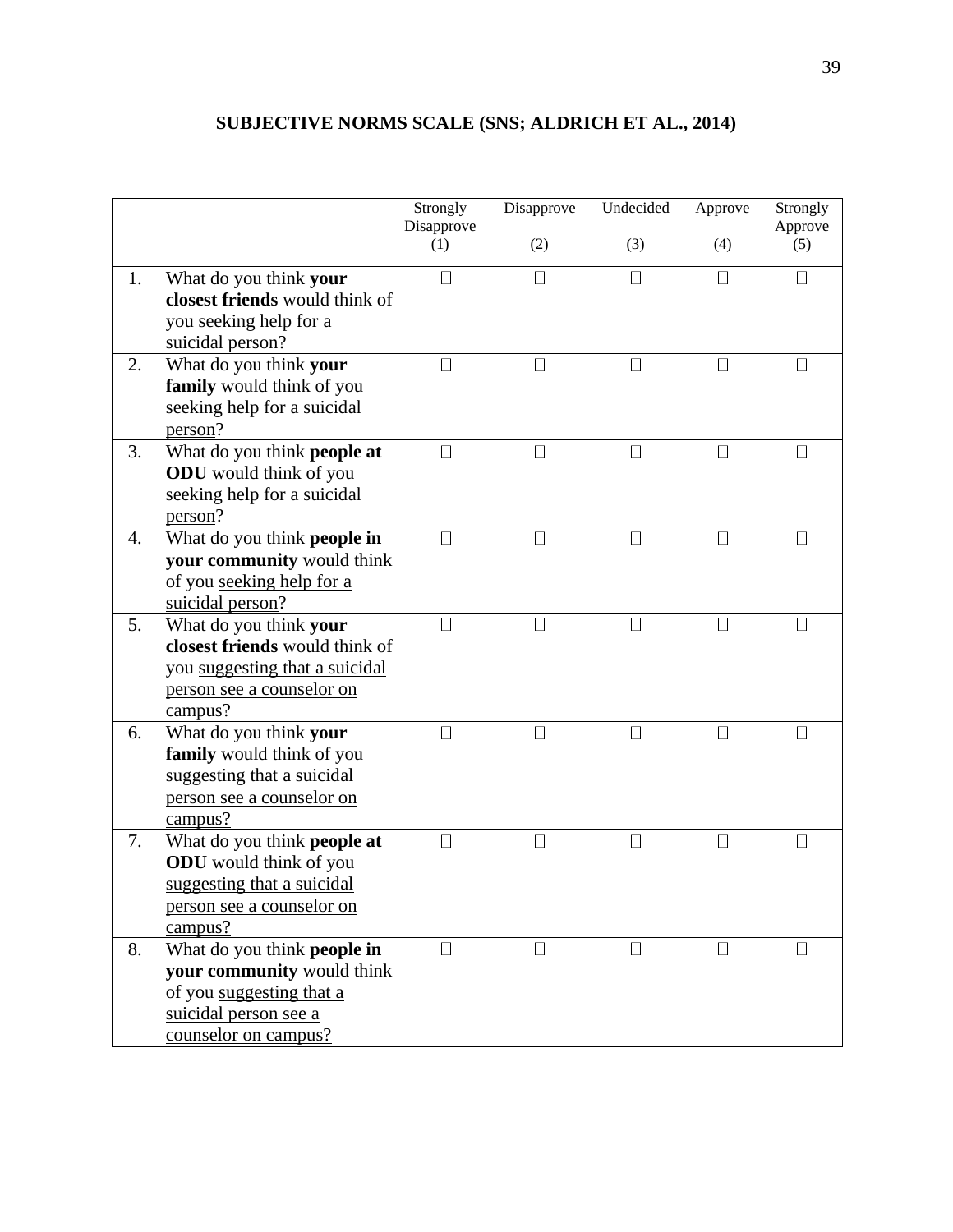| 9.  | What do you think your             |  |  |  |
|-----|------------------------------------|--|--|--|
|     | closest friends would think of     |  |  |  |
|     | you talking to a suicidal          |  |  |  |
|     | person about suicide?              |  |  |  |
| 10. | What do you think your             |  |  |  |
|     | <b>family</b> would think of you   |  |  |  |
|     | talking to a suicidal person       |  |  |  |
|     | about suicide?                     |  |  |  |
| 11. | What do you think <b>people at</b> |  |  |  |
|     | <b>ODU</b> would think of you      |  |  |  |
|     | talking to a suicidal person       |  |  |  |
|     | about suicide?                     |  |  |  |
| 12. | What do you think <b>people in</b> |  |  |  |
|     | your community would think         |  |  |  |
|     | of you talking to a suicidal       |  |  |  |
|     | person about suicide?              |  |  |  |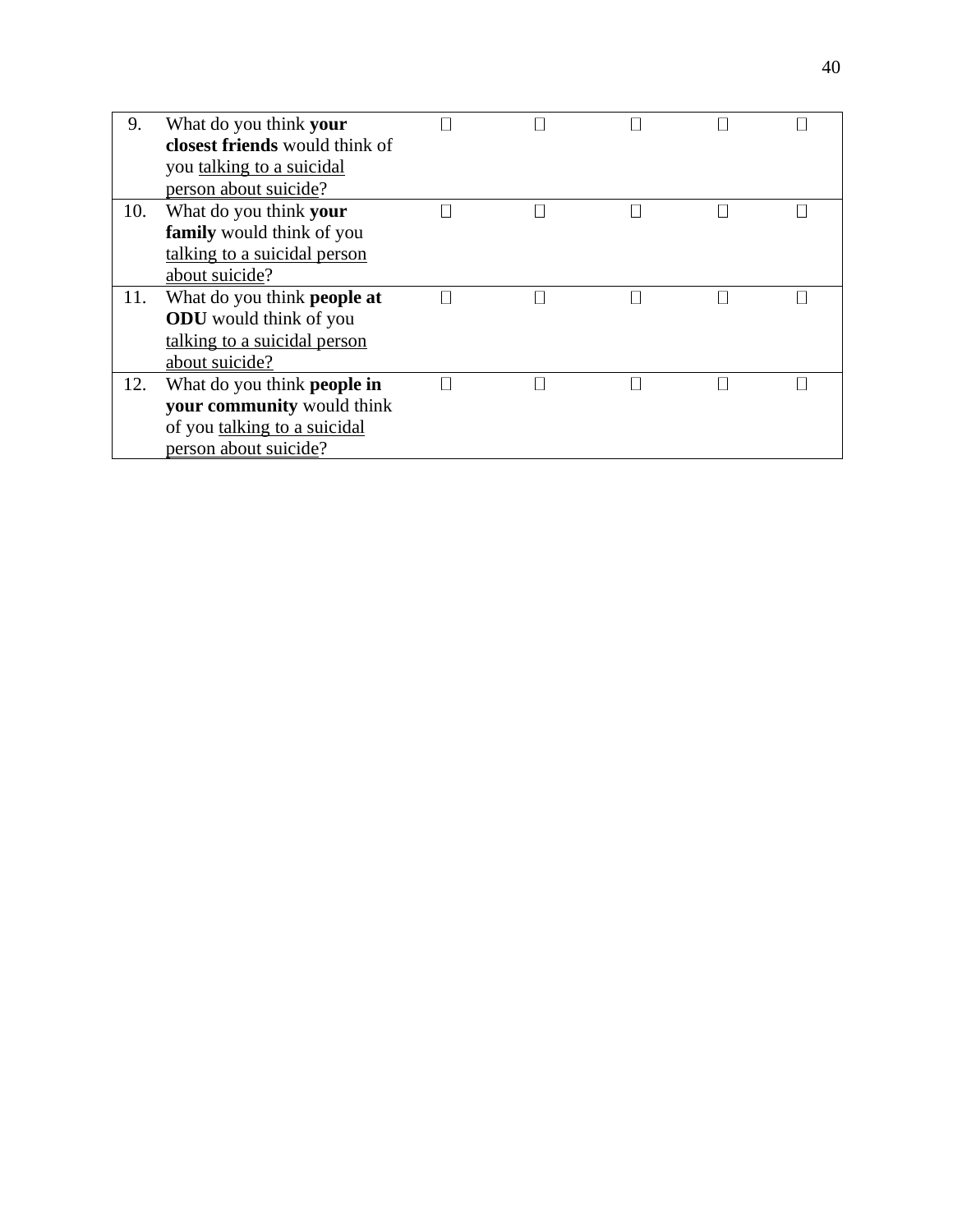# **GATEKEEPER BEHAVIOR SCALE (GBS; ALBRIGHT ET AL., 2016)**

|    |                                                | Very<br>low       | Low | Medium | High              | Very<br>high |
|----|------------------------------------------------|-------------------|-----|--------|-------------------|--------------|
|    | How would you rate your preparedness to:       | $\left( 1\right)$ | (2) | (3)    | $\left( 4\right)$ | (5)          |
| 1. | Recognize when a student's behavior is a sign  |                   |     |        |                   |              |
|    | of psychological distress                      |                   |     |        |                   |              |
| 2. | Recognize when a student's physical            |                   |     |        |                   |              |
|    | appearance is a sign of psychological distress |                   |     |        |                   |              |
| 3. | Discuss with a student your concern about the  |                   |     |        |                   |              |
|    | signs of psychological distress they are       |                   |     |        |                   |              |
|    | exhibiting                                     |                   |     |        |                   |              |
| 4. | Motivate students exhibiting signs of          |                   |     |        |                   |              |
|    | psychological stress to seek help              |                   |     |        |                   |              |
| 5. | Recommend mental health support services       |                   |     |        |                   |              |
|    | (such as the counseling center) to a student   |                   |     |        |                   |              |
|    | exhibiting signs of psychological distress     |                   |     |        |                   |              |

|    | Please rate your likelihood to do the following                                                                                                                   | Very<br>unlikely | Unlikely | Likely | Very<br>likely |
|----|-------------------------------------------------------------------------------------------------------------------------------------------------------------------|------------------|----------|--------|----------------|
|    | <i>behaviors:</i>                                                                                                                                                 | $\left(1\right)$ | (2)      | (3)    | (4)            |
| 6. | How likely are you to discuss your concerns with<br>a student exhibiting signs of psychological<br>distress?                                                      |                  |          |        |                |
| 7. | How likely are you to recommend mental health/<br>support services (such as the counseling center) to<br>a student exhibiting signs of psychological<br>distress? |                  |          |        |                |

|     | Please rate how much you agree/disagree with the  | Strongly<br>disagree | Disagree | Agree | Strongly<br>agree |
|-----|---------------------------------------------------|----------------------|----------|-------|-------------------|
|     | following statements:                             | (1)                  | 2)       | (3)   | $\left( 4\right)$ |
| 8.  | I feel confident in my ability to discuss my      |                      |          |       |                   |
|     | concern with a student exhibiting signs of        |                      |          |       |                   |
|     | psychological distress                            |                      |          |       |                   |
| 9.  | I feel confident in my ability to recommend       |                      |          |       |                   |
|     | mental health support services to a student       |                      |          |       |                   |
|     | exhibiting signs of psychological distress        |                      |          |       |                   |
| 10. | I feel confident that I know where to refer a     |                      |          |       |                   |
|     | student for mental health support                 |                      |          |       |                   |
| 11. | I feel confident in my ability to help a suicidal |                      |          |       |                   |
|     | student seek help                                 |                      |          |       |                   |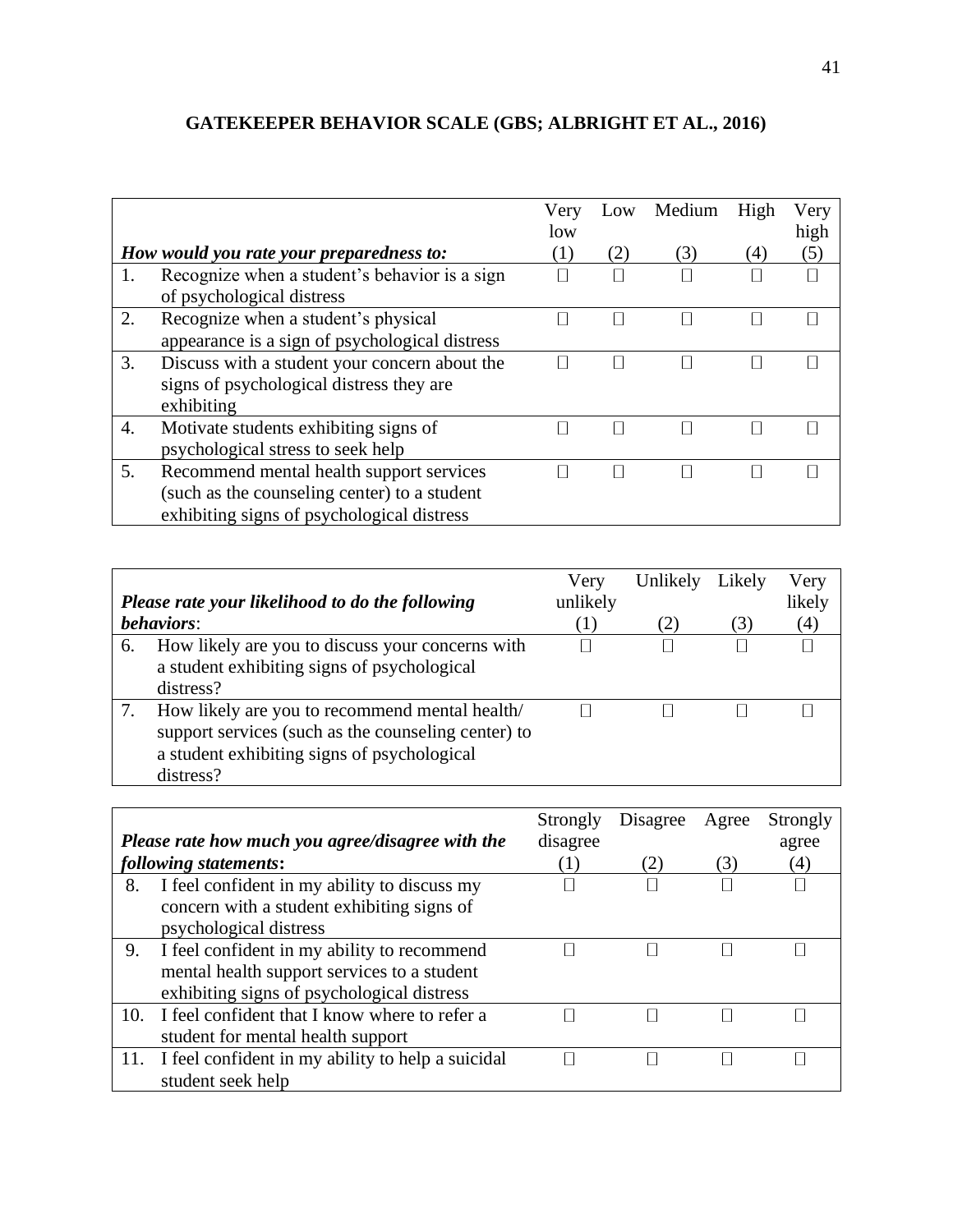# **LIKELIHOOD TO INTERVENE SCALE (LI; TOMPKINS & WITT, 2009)**

*Please rate how likely you are to do the following behaviors with a person who is at risk of suicide:*

|    |                                                  | <b>Not</b><br>likely<br>at all |     |     |     | Very<br>likely |
|----|--------------------------------------------------|--------------------------------|-----|-----|-----|----------------|
|    |                                                  | (1)                            | (2) | (3) | (4) | $\mathcal{D}$  |
|    | Raise the question of suicide with them          |                                |     |     |     |                |
| 2. | Want to get more information about their plan    |                                |     |     |     |                |
| 3. | Encourage them to get help                       |                                |     |     |     |                |
| 4. | Call a crisis line (e.g., 911) to get help       |                                |     |     |     |                |
| 5. | Go with them to get help (e.g., hospital, mental |                                |     |     |     |                |
|    | health center, counselor)                        |                                |     |     |     |                |
| 6. | Encourage them to talk about their problems      |                                |     |     |     |                |
|    | and wish to die                                  |                                |     |     |     |                |